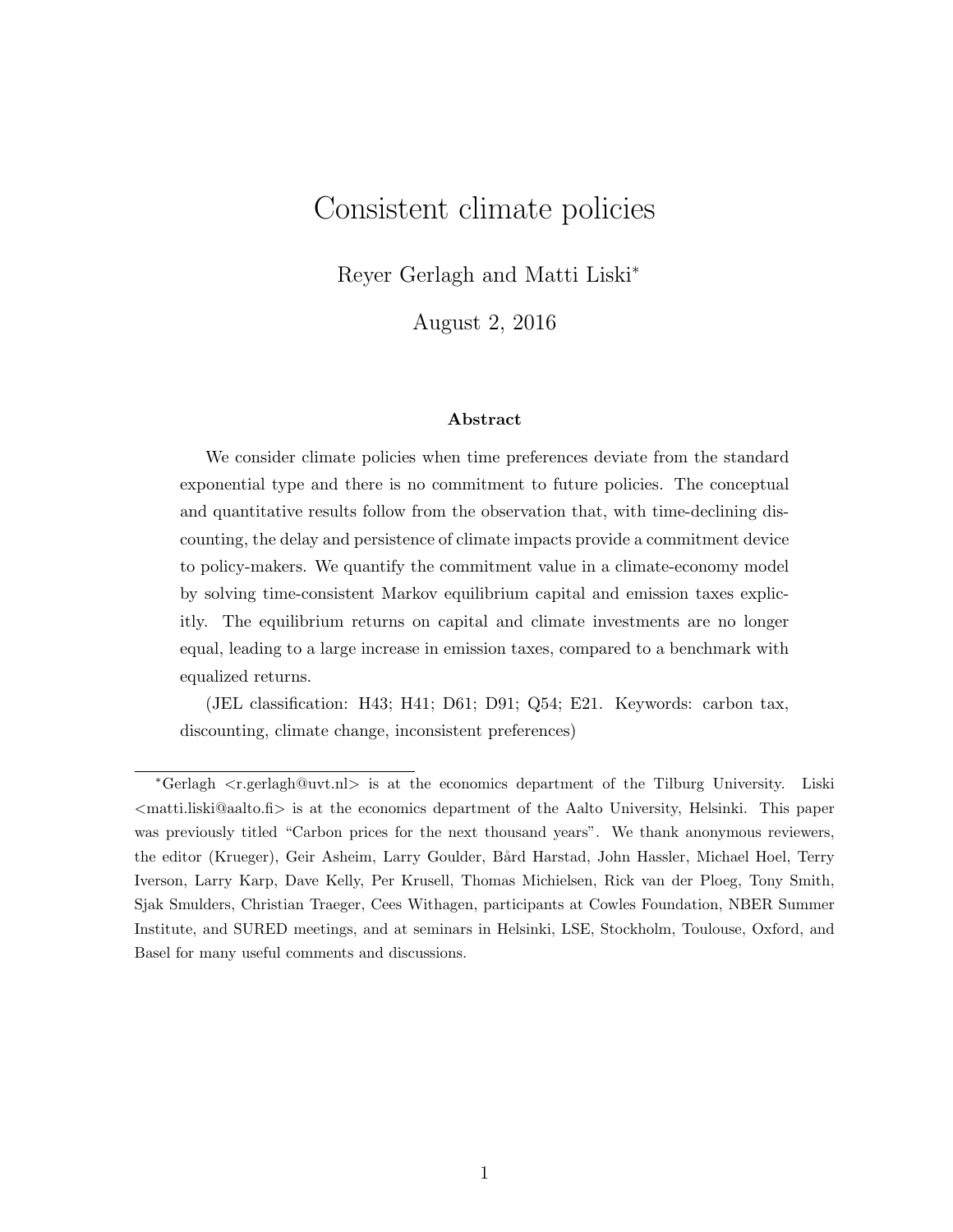## 1 Introduction

The choice of the long-run discount rate is central when evaluating public projects with very long-run impacts such as the optimal response to climate change. While there is no general consensus on the discount rate to be used for different time horizons, there is certainly little evidence for using the same constant rate for all horizons. For example, recent revealed-preference evidence suggest that "Households discount very long-run cash flows at low rates, assigning high present value to cash flows hundreds of years in the future" (Giglio et al., 2015), consistent with earlier findings based on stated preference surveys.<sup>[1](#page-1-0)</sup>

It is not unreasonable to think that policy-makers discount utility gains within their lifetime differently from those after their time. Moreover, if policies have impacts at the level of the economy and if future policy-makers' decisions cannot be dictated today, the setting becomes an intergenerational game between agents who make decisions in the order they enter the time-line.

We consider the climate-policy implications of discounting that deviates from the standard geometric case in such a policy game. Our analysis is normative in the sense that we describe the best-responding policies for a representative aggregate planner, given the future decision rules which, of course, depend on the equilibrium concept. We start with a Markov equilibrium that does not condition on the behavior of the previous planners and, thereby, has certain appeal in the intergenerational context. In the Markov equilibrium, the extreme delays and persistence of climate impacts provide a commitment device for policy-makers. Climate-related variables are much more persistent than the economic variables that we are used to, and so the climate policies of today have a peak impact on future utilities with a considerable delay, that is, after 60-70 years in our quantitative model.

Climate policies, when responding to future policies, should exploit the commitment to future utility impacts. When doing so, they depart from the idea that the same return requirement holds for all investments in the economy. Intuitively, the climate asset,

<span id="page-1-0"></span><sup>&</sup>lt;sup>1</sup>For stated-preference evidence, Layton and Brown (2000) and Layton and Levine (2003) used a survey of 376 non-economists, and found a small or no difference in the willingness to pay to prevent future climate change impacts appearing after 60 or 150 years. Weitzman (2001) surveyed 2,160 economists for their best estimate of the appropriate real discount rate to be used for evaluating environmental projects over a long time horizon, and used the data to argue that the policy maker should use a discount rate that declines over time — coming close to zero after 300 years. See Cropper et al.  $(2014)$  for various interpretations of declining discount rate schedules.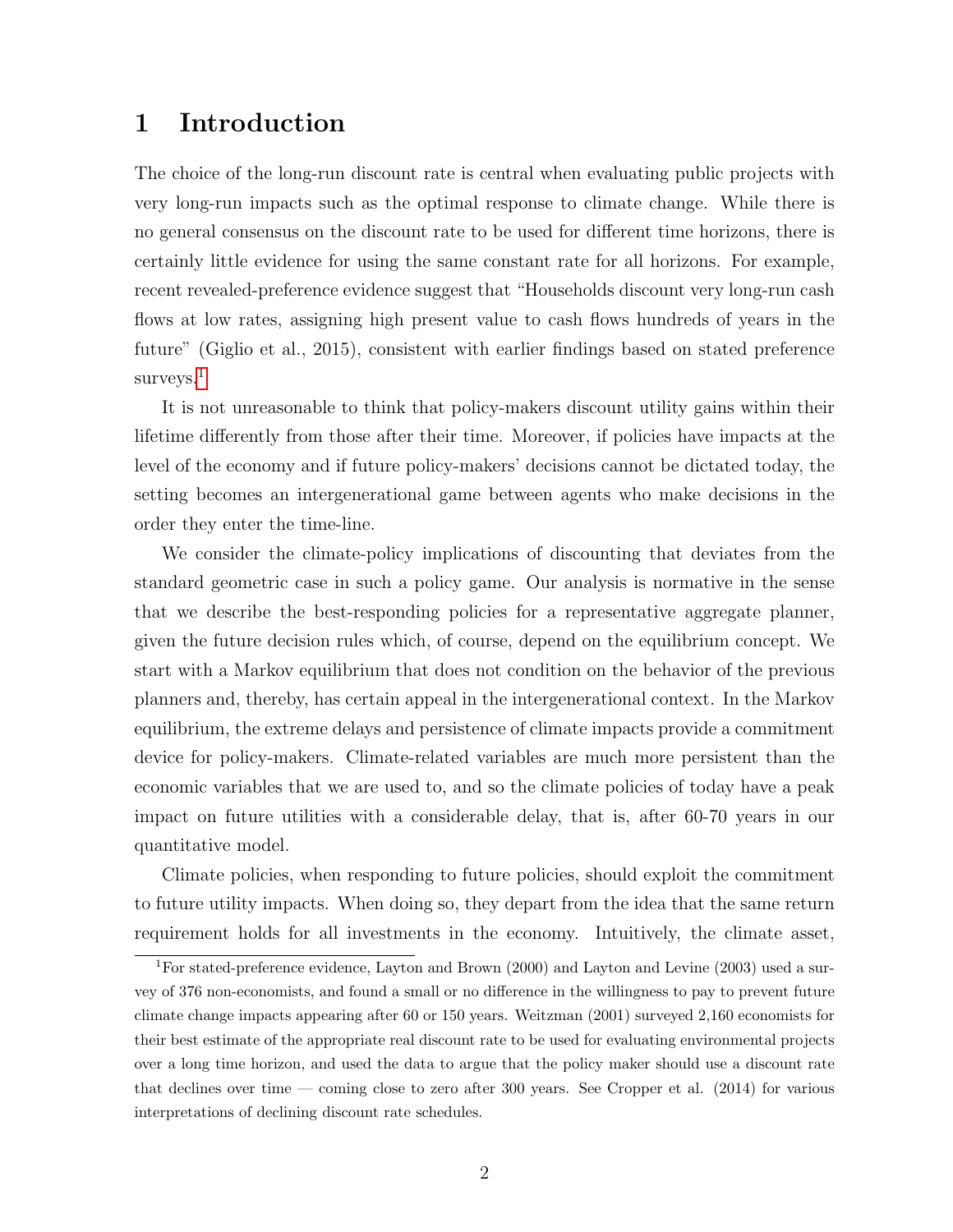through its extreme persistence, provides a "golden egg" for present-day policies, with commitment value arising endogenously in the equilibrium.

We assess the commitment value by restricting attention to a parametric class for preferences and technologies, and solving for the time-consistent Markov equilibrium policies explicitly. We introduce quasi-geometric discounting in a general-equilibrium growth framework,[2](#page-2-0) building on Nordhaus' approach to climate-economy modelling (2008) and its recent gearing towards the macro traditions by Golosov, Hassler, Krusell, and Tsyvinsky  $(2014)$ . Following Krusell, Kurusçu, and Smith  $(2002)$ , we also describe the fiscal instruments, that is, the capital and carbon emission tax policies that decentralize the outcome of the policy game.

Table [1](#page-3-0) contains the gist of the quantitative assessment. The model is calibrated to 25 per cent gross savings, when both the short- and long-term annual utility discount rate is 2.7 per cent. This is consistent with Nordhaus' DICE 2007 baseline scenario (Nordhaus, 2007),<sup>[3](#page-2-1)</sup> giving 7.1 Euros per ton of  $CO<sub>2</sub>$  as the optimal carbon tax in the year 2010 (i.e., 34 Dollars per ton C). The first row provides the optimal, consistent-preferences, benchmark carbon price.

In the second row of Table [1](#page-3-0) we show the Markov equilibrium capital and carbon taxes that are the optimal best responses in the climate policy game.<sup>[4](#page-2-2)</sup> The Markov planner introduces a distorting tax on capital, as in Krusell et al. (2002), but complements this with a carbon tax that is considerably higher than Nordhaus' benchmark. The planner differentiates between the persistence of capital and climate investments. The persistence gap is important for the planner as each asset has its own commitment value through its effect on future utilities. The large increase in the carbon tax reflects the policy-maker's willingness to pay for a commitment to long-lasting utility impacts.

A zero capital tax is a natural benchmark that removes the distortion between the planner's and private returns on capital (Krusell et al. 2002). Similarly, ensuring equal returns for investments both in capital and climate is another natural benchmark as it removes a distortion in the asset portfolio. This second benchmark would use the

<span id="page-2-0"></span> ${}^{2}$ Formally, we consider quasi-geometric discount functions as defined by Krusell et al. (2002). They are quasi-hyperbolic in the sense that, for certain parameter values, they bear resemblance to hyperbolic functions.

<span id="page-2-1"></span><sup>3</sup>Nordhaus uses an annual pure rate of time preference of 1.5 per cent; our value 2.7 is the equivalent number when adjusting for the difference in the consumption smoothing parameter, and labor productivity growth. See Nordhaus (2008) for a detailed documentation of DICE 2007.

<span id="page-2-2"></span><sup>4</sup>For the sake of illustration, we choose the short- and long-run time discount rates so that savings in the Markov equilibrium remain the same as in the first row.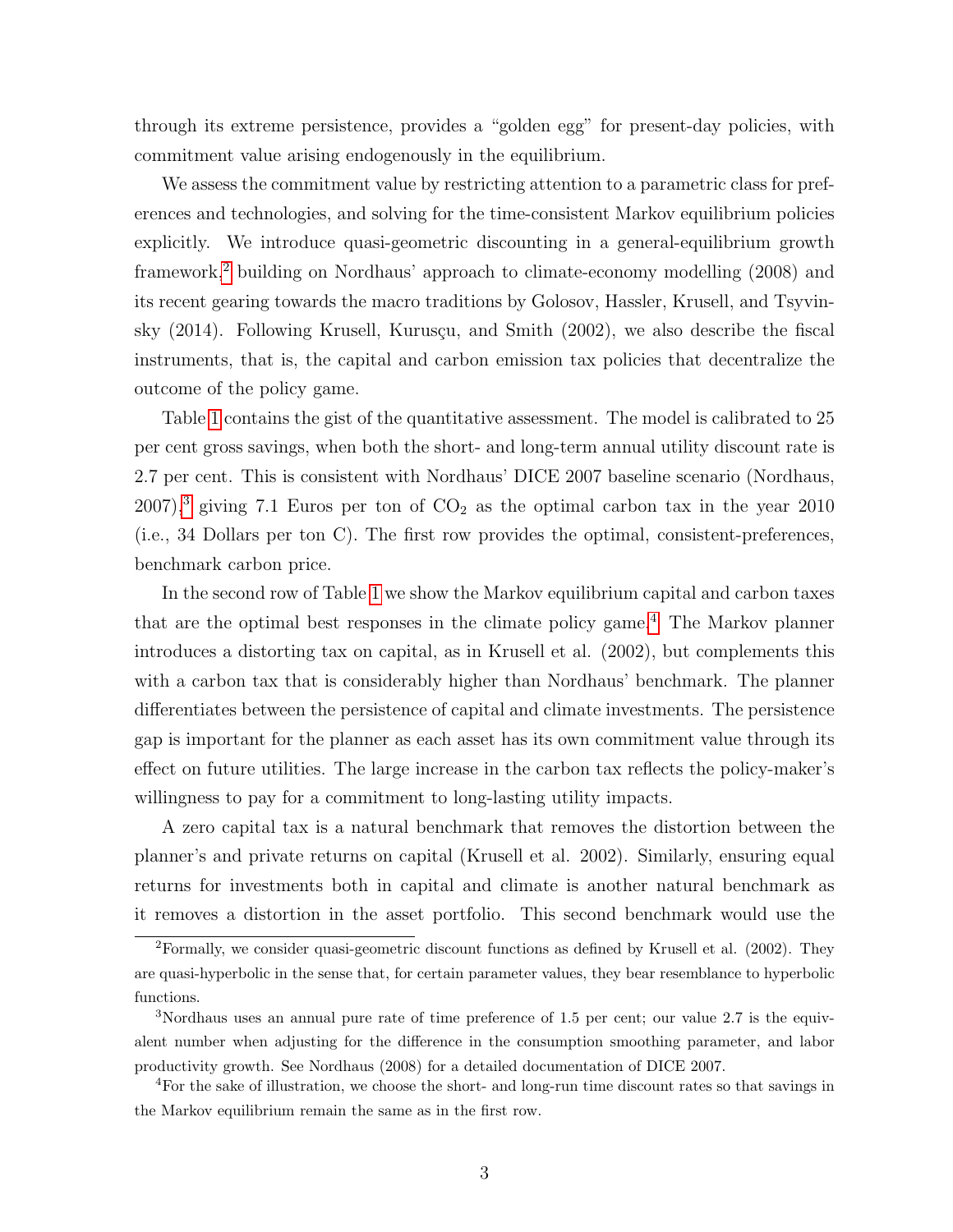economy's return on capital savings as the return requirement for climate investments: it would reset the carbon tax to the level identified by Nordhaus.<sup>[5](#page-3-1)</sup> We know from Krusell et al. (2002) that a commitment to a zero capital tax increases welfare for both present and future consumers, and in our analysis we show that policy-makers can coordinate on zero capital taxes in a subgame-perfect equilibrium — even negative capital taxes can be sustained. But, interestingly, we find that even if policy-makers had the option to commit to use capital returns when evaluating climate investments, the commitment is not welfare-improving: all consumers are better off under the Markov equilibrium carbon taxes.

|                    | discount rate |      |        |                                                     |     |
|--------------------|---------------|------|--------|-----------------------------------------------------|-----|
|                    |               |      |        | short-term long-term savings capital tax carbon tax |     |
| "Nordhaus"         | .027          | .027 | $25\%$ | $0\%$                                               | 7.1 |
| Markov Equilibrium | .037          | .001 | 25%    | 29%                                                 | 133 |
| "Stern"            | .001          | .001 | 25%    |                                                     | 174 |

<span id="page-3-0"></span>Table 1: Carbon taxes in  $EUR/ tCO<sub>2</sub>$  year 2010.

The capital and climate policies are closely related. The Markov equilibrium savings become distorted under non-geometric discounting: there is a wedge between the marginal rate of substitution (MRS) and the marginal rate of transformation (MRT). The wedge arises from a shortage of future savings leading to higher capital returns than what the current policy-maker would like to see.<sup>[6](#page-3-2)</sup> As is well-known in cost-benefit analysis, a distorted capital return is not the social rate of return for public investments.[7](#page-3-3) Coordination of capital taxes between subsequent planners can mitigate the return distortions, bringing the future capital returns closer to the ones preferred today. However, even with coordinated capital policies consumers are better off following the Markov carbon tax, which remains above the carbon price based on capital returns.

The Markov carbon tax of 133  $\epsilon$ /CO<sub>2</sub> may seem surprisingly ambitious given that the actual policies fall short of, rather than exceed, the benchmark proposals  $(7.1 \in /CO<sub>2</sub>)$ by Nordhaus, and 174  $\epsilon$ /CO<sub>2</sub> by Stern (2006) in the third row of Table [1\)](#page-3-0). However, our analysis is not descriptive. Instead, the focus is on a global planning problem with

<span id="page-3-1"></span> $5$ Nordhaus advocates this approach as follows: "[...] As this approach relates to discounting, it requires that we look carefully at the returns of alternative investments —at the real interest rate— as the benchmarks for climate investments." Nordhaus (2007, p. 692).

<span id="page-3-3"></span><span id="page-3-2"></span> ${}^{6}$ This distortion is the same as in Barro (1999); and Krusell, Kurusçu, and Smith (2002).

<sup>7</sup>See Lind (1982), or, e.g., Dasgupta (2008).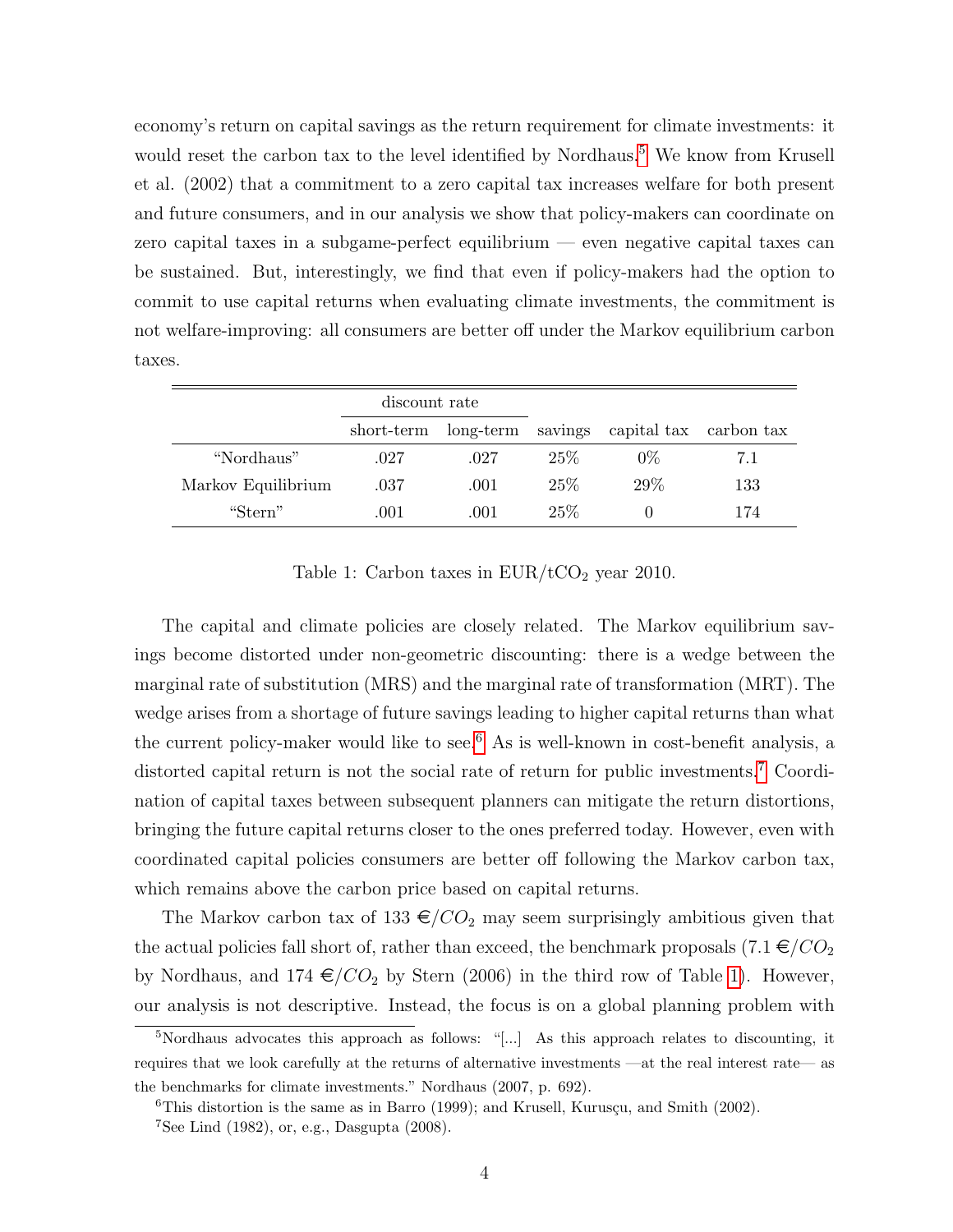intergenerational distortions but without more immediate obstacles to policies such as those arising from international free-riding. The objective is to find rules or institutions that support consistency in global policy-making over time. The analysis thus suggests that the gap between observed, low or non-existent, carbon taxes and the optimal one is even larger as the gap that is already suggested by models based on time-consistent preferences.

The relevance of hyperbolic discounting in the climate policy analysis has been acknowledged before; however, the broader general equilibrium implications have been overlooked. Mastrandrea and Schneider (2001) and Guo, Hepburn, Tol, and Anthoff (2006) include hyperbolic discounting in simulation models assuming that the current decisionmakers can choose also the future policies. That is, these papers do not analyze if the policies that can be sustained in equilibrium; we introduce such policies in a well-defined sense.[8](#page-4-0) Karp (2005), Fujii and Karp (2008) and Karp and Tsur (2011) consider Markov equilibrium climate policies under hyperbolic discounting without commitment to future actions, but these studies employ a stylized setting without intertemporal consumption choices. Our tractable general-equilibrium model features a joint inclusion of macro and climate policy decisions, with quasi-hyperbolic time preferences, and a detailed carbon cycle description — these features are all essential for a credible quantitative assessment of the commitment value.

Several recent conceptual arguments justify the deviation from geometric discounting. First, if we accept that the difficulty of distinguishing long-run outcomes describes well the climate-policy decision problem, then such lack of a precise long-term view can imply a lower long-term discount rate than that for the short-term decisions; see Rubinstein  $(2003)$  for the procedural argument.<sup>[9](#page-4-1)</sup> Second, climate investments are public decisions requiring aggregation over heterogenous individual time-preferences, leading again to a non-stationary aggregate time-preference pattern, typically declining with the length of the horizon, for the group of agents considered (Gollier and Zeckhauser, 2005; Jackson and Yariv, 2014). We may also interpret Weitzman's (2001) study based on the survey of experts' opinions on discount rates as an aggregation of persistent views. Third, the long-term valuations must by definition look beyond the welfare of the immediate

<span id="page-4-0"></span><sup>&</sup>lt;sup>8</sup>Iverson (December 2012), subsequent to our working paper (June 2012), shows that the Markov equilibrium policy identified in our paper is unique when the equilibrium is constructed as a finitehorizon limit.

<span id="page-4-1"></span><sup>9</sup>From the current perspective, generations living after 400 or, alternatively, after 450 years look the same. That being the case, no additional discounting arises from the added 50 years, while the same time delay commands large discounting in the near term.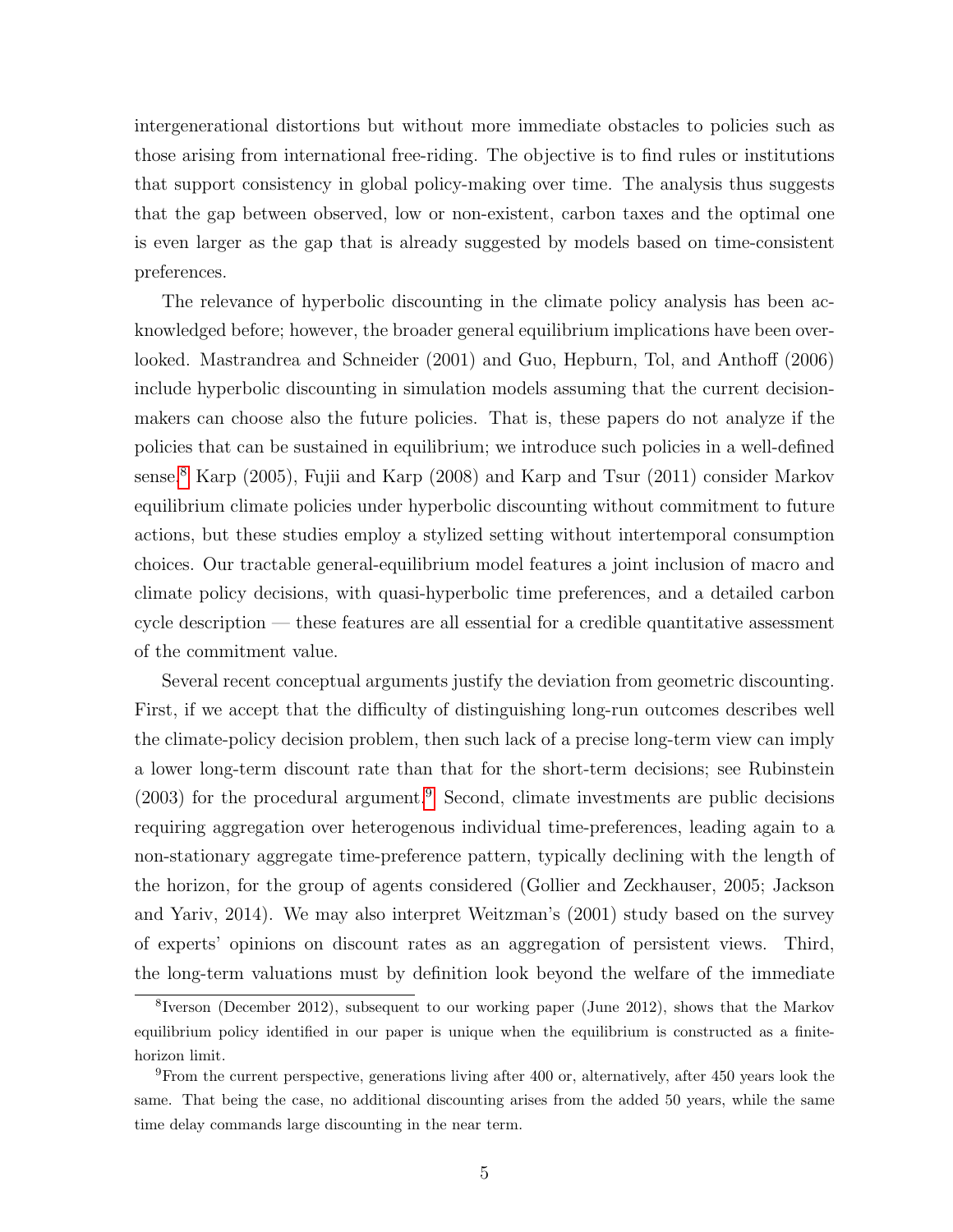next generation; any pure altruism expressed towards the long-term beneficiaries implies changing utility-weighting over time (Phelps and Pollak 1968 & Saez-Marti and Weibull 2005).

The paper is organized as follows. Section 2 introduces the infinite-horizon climateeconomy model and develops the climate system representation that allows us to decompose the contributions of the size, delay, and persistence of climate impacts to the carbon tax, and their interaction with the time-structure of preferences. This structured quantification is a contribution that applies even with constant discounting. For example, adding the delay of impacts to the setting in Golosov et al. (2014) reduces the carbon tax level by a factor of two.

Section 3 proceeds to the Markov equilibrium analysis for the policy maker (planner) and presents the main conceptual results. The results in Section 3 are presented for a parametric class of preferences and technologies. Complementing Section 3, the Appendix explicates the implications of the assumptions using general functional forms in a three-period illustration. In general, savings and climate investments can be strategic substitutes or complements for future savings and climate investments and, thus, lower or above those implemented in the case of full commitment to future actions. For a widely used parametric specification, covering for example those in Golosov et al. (2014), we show that climate investments are not used for manipulating future savings and vice versa; the "over-investment" in the climate asset reflects purely the greater persistence of the utility impacts in comparison with shorter term capital savings.<sup>[10](#page-5-0)</sup> Thus, for the parametric class considered, the generations "agree" that a lower rate of return should be used for climate investments, so that current climate investments are not undermined by reduced future actions, even though, in principle, such a response is available to agents in equilibrium.

Section 4 introduces the decentralization of the planner's Markov equilibrium, separately for capital and carbon taxes. Section 5 provides the quantitative assessment of the conceptual results. To obtain sharp results in a field dominated by simulation models, we make specific assumptions. Section 6 discusses those assumptions, and some robustness analysis as well as extensions to uncertainty and learning. Section 7 concludes. All

<span id="page-5-0"></span> $10$ Although the commitment problem is similar to that in Laibson (1997), self-control at the individual level is not the interpretation of the "behavioral bias" in our economy; we think of decision makers as generations as in Phelps and Pollak (1968). In this setting, the appropriate interpretation of hyperbolic discounting is that each generation has a social welfare function that expresses altruism towards longterm beneficiaries (see also Saez-Marti and Weibull, 2005).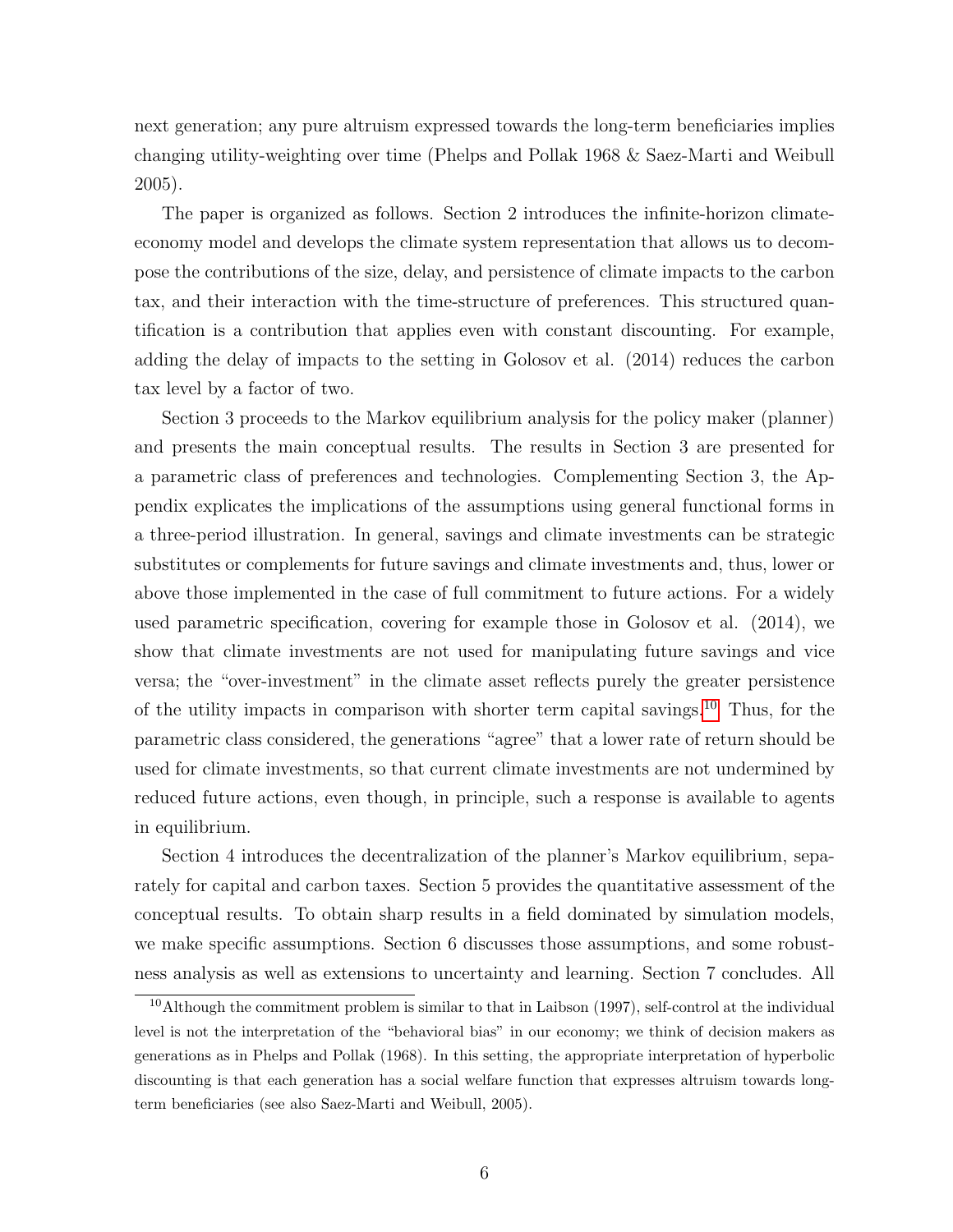proofs, unless helpful in the text, are in the Appendix. The supplementary material cited in the text is available in a public folder. $^{11}$  $^{11}$  $^{11}$ 

## 2 An infinite horizon climate-economy model

#### 2.1 Technologies

For a sequence of periods  $t \in \{1, 2, 3, ...\}$ , the economy's production possibilities, captured by function  $f_t(k_t, l_t, z_t, s_t)$ , depend on capital  $k_t$ , labour  $l_t$ , current fossil-fuel use  $z_t$ , and the emission history (i.e., past fossil-fuel use),

$$
s_t = (z_1, z_2, ..., z_{t-2}, z_{t-1}).
$$

History  $s_t$  enters in production since climate-change, that arises because of historical emissions, changes production possibilities.<sup>[12](#page-6-1)</sup> The economy has one final good. Capital depreciates in one period, leading to the following resource constraint between period  $t$ and  $t + 1$ :

<span id="page-6-2"></span>
$$
c_t + k_{t+1} = y_t = f_t(k_t, l_t, z_t, s_t),
$$
\n(1)

where  $c_t$  is total consumption,  $k_{t+1}$  is capital built for the next period, and  $y_t$  is gross output.

For closed-form solutions, we put more structure on the primitives. We pull together the production structure as follows:

<span id="page-6-3"></span>
$$
y_t = k_t^{\alpha} A_t(l_{y,t}, e_t) \omega(s_t) \tag{2}
$$

$$
e_t = E_t(z_t, l_{e,t}) \tag{3}
$$

$$
l_{y,t} + l_{e,t} = l_t \tag{4}
$$

$$
\omega(s_t) = \exp(-D_t), \tag{5}
$$

$$
D_t = \sum_{\tau=1}^{\infty} \theta_{\tau} z_{t-\tau} \tag{6}
$$

Gross production consists of: (i) Cobb-Douglas capital contribution  $k_t^{\alpha}$  with  $0 <$  $\alpha < 1$ ; (ii) function  $A_t(l_{y,t}, e_t)$  for the energy-labour composite in the final-good production with  $l_{y,t}$  denoting labor input and  $e_t$  total energy use in the economy; (iii) total

<span id="page-6-1"></span><span id="page-6-0"></span><sup>11</sup>Follow the link <https://www.dropbox.com/sh/q9y9l12j3l1ac6h/dgYpKVoCMg>

<sup>&</sup>lt;sup>12</sup>History can matter for production also because the current fuel use is linked to historical fuel use through energy resources whose availability and the cost of use depends on the past usage. We abstract from the latter type of history dependence; the scarcity of conventional fossil-fuel resources is not binding when the climate policies are in place (see also Golosov et al., 2014).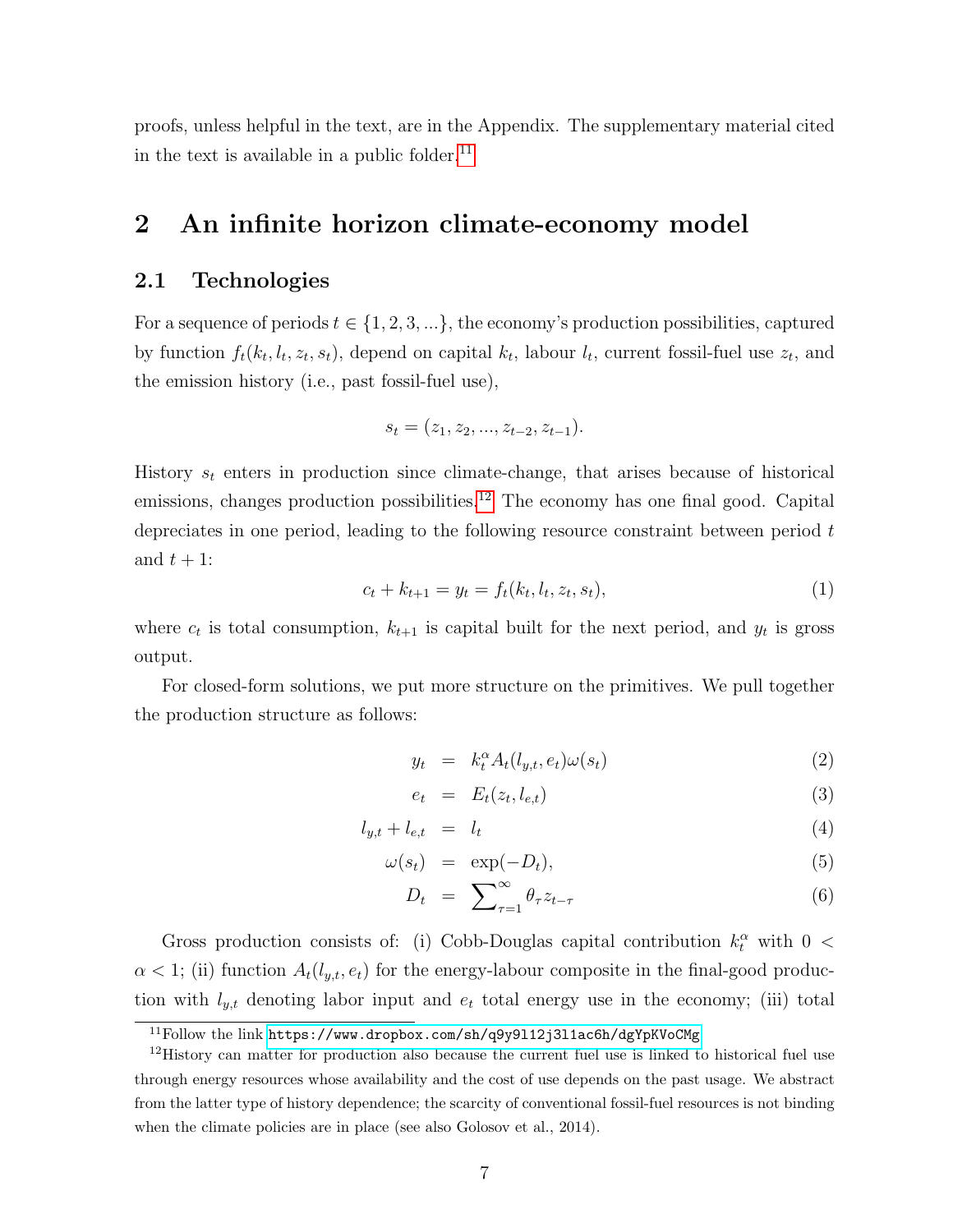energy  $e_t = E_t(z_t, l_{e,t})$  with fossil fuels  $z_t$  and labour  $l_{e,t}$ ; and (iv) the climate impact given by function  $\omega(s_t)$  capturing the output loss of production depending on the history of emissions from fossil-fuel use. We assume that the final-good and energy-sector outputs are differentiable, increasing, and strictly concave in labor, energy, and carbon inputs. The key allocation problem determining emissions at given time  $t$  is how total labor  $l_t$  is allocated between the final-good and energy sectors. By  $f_t(k_t, l_t, z_t, s_t) =$  $\max_{l_y,t} k_t^{\alpha} A_t(l_{y,t}, E_t(z_t, l_t-l_{y,t})) \omega(s_t)$ , the production structure is as reported in the righthand side of eq. [\(1\)](#page-6-2). To simplify the analysis of the decentralized economy, we assume that  $f_t(k_t, l_t, z_t, s_t)$  has constant returns to scale in  $(k_t, l_t, z_t)$ .<sup>[13](#page-7-0)</sup>

#### 2.2 Preferences

The consumption, fuel use, labor allocation, and investment choices generate sequence  $\{c_{\tau}, z_{\tau}, k_{\tau}, s_{\tau}\}_{\tau=t}^{\infty}$  and per-period utilities, denoted by  $u_t$ , whose discounted sum defines the welfare at time  $t$  as

<span id="page-7-1"></span>
$$
w_t = u_t + \beta \sum_{\tau=t+1}^{\infty} \delta^{\tau-t} u_{\tau}
$$
\n<sup>(7)</sup>

where discounting is quasi-geometric and defined by factor  $0 < \delta < 1$  for all dates excluding the current date when  $\beta \neq 1$ .

Let us next introduce the agents in the economy. There is a representative consumer who lives all periods  $t = 1, 2, 3, ...$  The consumer at each  $t = 1, 2, 3, ...$  has distinct preferences, discounting the immediate-next postponement of utility gains with factor  $βδ$  and then later postponements with δ. This is the standard quasi-geometric discount function formulation that, for  $\beta < 1$ , becomes the quasi-hyperbolic approximation of a generalized hyperbolic discount function as, for example, in Krusell et al. (2002). The infinite-lived consumer can also be interpreted as a dynasty, that is, a chain of generations t who disagree about the weights given to future generations' welfare. In the dynastic chain of generations, there is no individual-level behavioral inconsistency but, rather, only a differential discounting of future agents' utilities at different points in the future (as in Phelps and Pollak, 1968). In fact, the parametric model below remains tractable for an arbitrary sequence of discount factors, under certain conditions for boundedness,

<span id="page-7-0"></span><sup>&</sup>lt;sup>13</sup>The assumption is not needed before Section 4 where it simplifies the equilibrium fiscal rules by leaving out a redistribution of rents since the total value of output is exhausted by factor compensations. The assumption requires that the nesting structure in  $(2)-(3)$  $(2)-(3)$  $(2)-(3)$  has constant returns to scale, and that the energy-labor composite can be written as  $A_t(l_{y,t}, e_t) = A_t(l_{y,t}, e_t)^{1-\alpha}$ .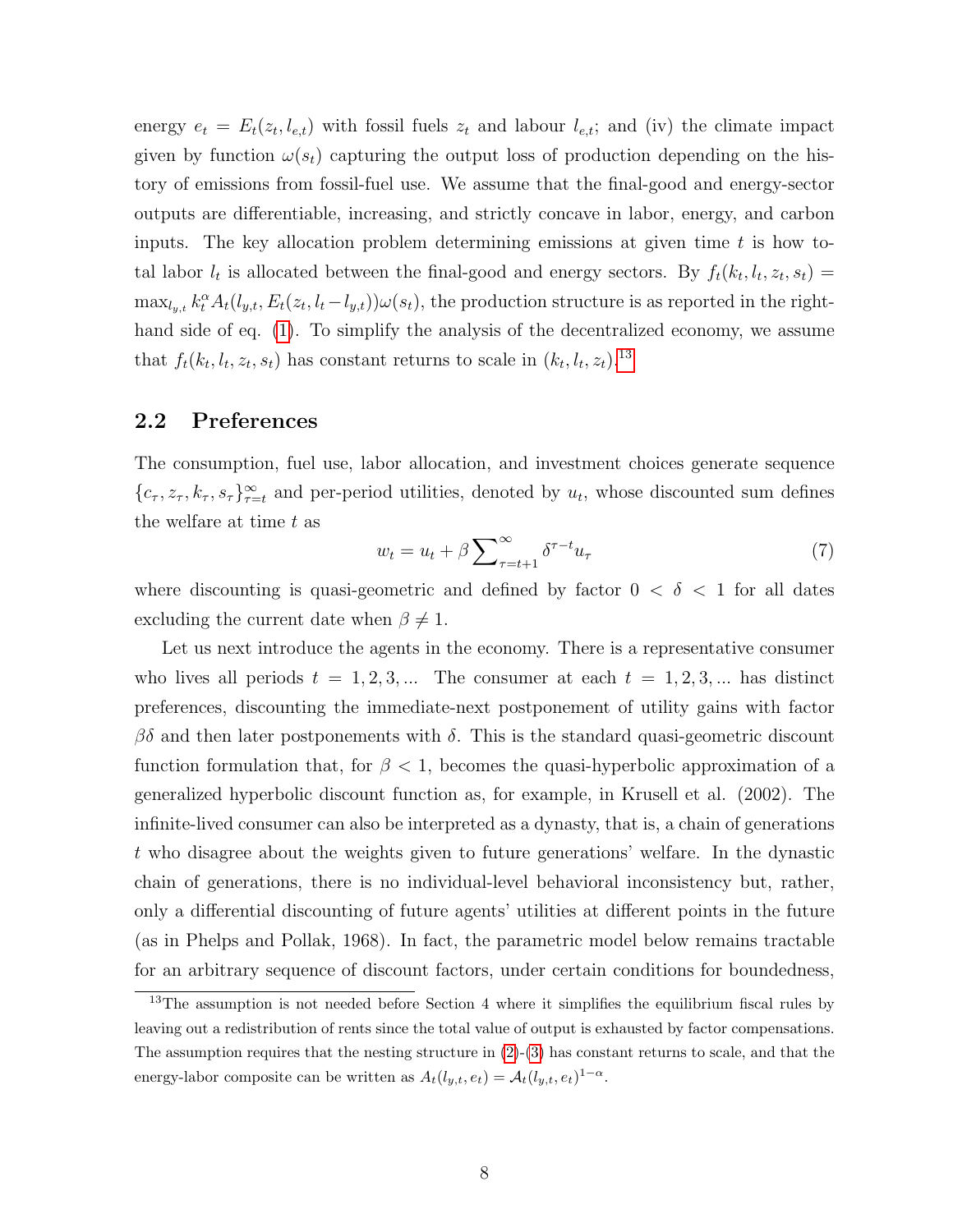but the quasi-hyperbolic approximation allows sharper analytical results.[14](#page-8-0) We take the discount function as a primitive element but, equivalently, one can take altruistic weights on future welfares as the primitive element and construct a discount function for utilities.<sup>[15](#page-8-1)</sup> Together with the consumer, there is also a representative planner, who has the same preferences as the consumer. The planner sets taxes on energy use and also on the capital savings, understanding how the tax policies impact the competitive equilibrium where consumers rent their capital holdings and labor services to firms who combine energy with capital and labor in production. We first consider the planner's equilibrium, and introduce the decentralized economy with prices and taxes in Section [4.](#page-17-0)

The utility function is logarithmic in consumption and, through a separable linear term, we also include the possibility of intangible damages associated with climate change:

$$
u_t = \ln(c_t/l_t) - \Delta_u D_t. \tag{8}
$$

where  $\Delta_u \geq 0$  is a given parameter. We include  $\Delta_u D_t$  for a flexible interpretation of climate impacts that we develop through a social cost formula covering both direct utility and output losses.<sup>[16](#page-8-2)</sup> In the calibration, we let  $\Delta_u = 0$  to maintain an easy comparison with the previous studies.<sup>[17](#page-8-3)</sup>

This parametric class for technologies and preferences builds on Brock-Mirman (1972). With geometric discounting,  $\beta = 1$ , the parametric class for technologies and preferences leads to a consumption choice model that is essentially the same as in Brock-Mirman (1972); see Golosov et al. (2014). In particular, the currently optimal policies depend

<span id="page-8-2"></span><sup>16</sup>See Tol (2009) for a review of the existing damage estimates; the estimates for intangible losses are very uncertain and mostly missing. Including such losses in the social cost formulas can be helpful if one is interested in gauging how large they should be to justify a given carbon price level.

<span id="page-8-3"></span><sup>17</sup>Note that we consider average utility in our analysis. Alternatively, we can write aggregate utility within a period by multiplying utility with population size,  $u_t = l_t \ln(c_t/l_t) - l_t\Delta_u D_t$ . The latter approach is feasible but it leads to considerable complications in the formulas below. Scaling the objective with labor rules out stationary strategies — they become dependent on future population dynamics —, and also impedes a clear interpretation of inconsistencies in discounting. While the formulas in the Lemmas depend on the use of an average utility variable, the substance of the Propositions is not altered. The expressions for this case are available on request.

<span id="page-8-0"></span><sup>&</sup>lt;sup>14</sup>The qualitative effect of declining time preference can be understood by studying the quasi-geometric case. See Iverson (2012) for the extension of our analysis to the flexible discounting case.

<span id="page-8-1"></span><sup>&</sup>lt;sup>15</sup>We explicate this in the Appendix with a three-period model; see Saez-Marti and Weibull (2005) for the general equivalence between generation-specific welfare functionals and discount functions. Note that the preferences are specific for generation t, and in that sense,  $w_t$  is different from the generationindependent social welfare function (SWF) as discussed, e.g., in Goulder and Williams (2012) and Kaplow et al. (2010).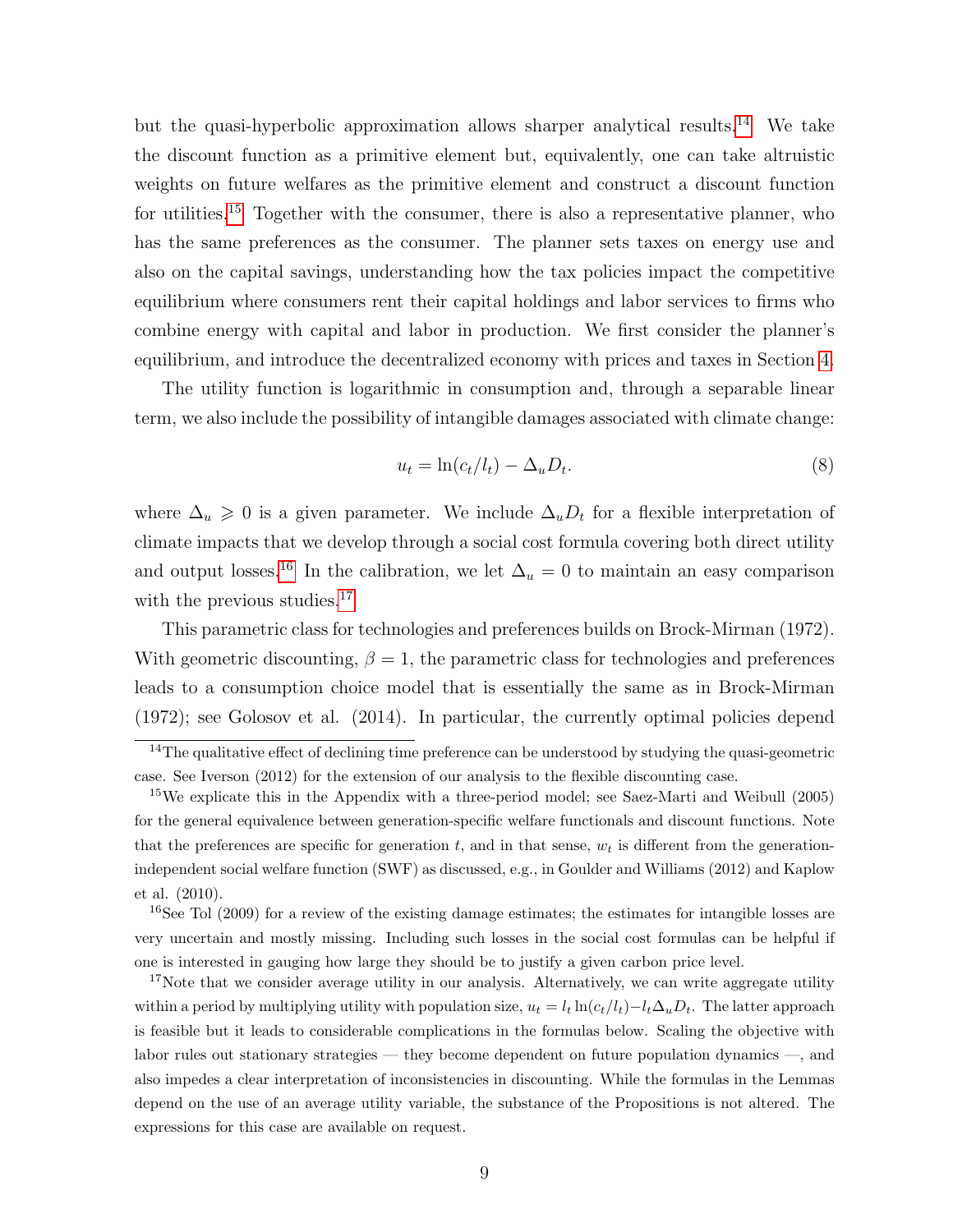only on the state of the economy, say, at year 2015, so that policies become free of the details of the energy sector as captured by  $A_t$  and  $E_t$ , although the full outcome path for the economy depends on these details.<sup>[18](#page-9-0)</sup> In the policy game, with  $\beta \neq 1$ , we show that the Markov equilibrium has the same convenient properties.

#### 2.3 Damages and carbon cycle

We now provide micro-foundations for equations  $(5)-(6)$  $(5)-(6)$  $(5)-(6)$  that formalize the productivity impact of climate change. Climate damages are interpreted as reduced output, depending on the history of emissions through state variable  $D_t$  that measures the global mean temperature increase. The weight structure of past emissions in [\(6\)](#page-6-3) is derived from a Markov diffusion process of carbon between various carbon reservoirs in the atmosphere, oceans and biosphere (see Maier-Reimer and Hasselman 1987). Emissions  $z_t$  enter the atmospheric  $CO<sub>2</sub>$  reservoir, and slowly diffuse to the other reservoirs. The deep ocean is the largest reservoir, and the major sink of atmospheric  $CO<sub>2</sub>$ . We calibrate this reservoir system, and, in the analysis below, by a linear transformation obtain an isomorphic decoupled system of "atmospheric boxes" where the diffusion pattern between the boxes is eliminated. The reservoirs contain physical carbon stocks measured in Teratons of carbon dioxide [TtCO<sub>2</sub>]. These quantities are denoted by a  $n \times 1$  vector  $L_t = (L_{1,t}, ..., L_{n,t})$ . In each period, share  $b_j$  of total emissions  $z_t$  enters reservoir j, and the shares sum to 1. The diffusion between the reservoirs is described through a  $n \times n$  matrix M that has real and distinct eigenvalues  $\lambda_1,...,\lambda_n.$  Dynamics satisfy

<span id="page-9-1"></span>
$$
L_{t+1} = \mathbf{M}L_t + bz_t.
$$
\n<sup>(9)</sup>

Definition 1 (closed carbon cycle) No carbon leaves the system: column elements of M sum to one.

Using the eigen-decomposition theorem of linear algebra, we can define the linear transformation of co-ordinates  $H_t = \mathbf{Q}^{-1}L_t$  where  $\mathbf{Q} = [v_1 \dots v_n]$  is a matrix of linearly independent eigenvectors  $v_{\lambda}$  such that

$$
\mathbf{Q}^{-1}\mathbf{M}\mathbf{Q} = \mathbf{\Lambda} = \mathbf{diag}[\lambda_1, ..., \lambda_n].
$$

<span id="page-9-0"></span><sup>&</sup>lt;sup>18</sup>We study the future scenarios and specify  $A_t$  and  $E_t$  in detail in Gerlagh&Liski (2016). Emissions can decline through energy savings, obtained by substituting labor  $l_{y,t}$  for total energy  $e_t$ . Emissions can also decline through "de-carbonization", obtained by allocating total energy labor  $l_{e,t}$  further between carbon and non-carbon energy sectors. Typically, the climate-economy adjustment paths feature early emissions reductions through energy savings; de-carbonization is necessary for achieving long-term reduction targets.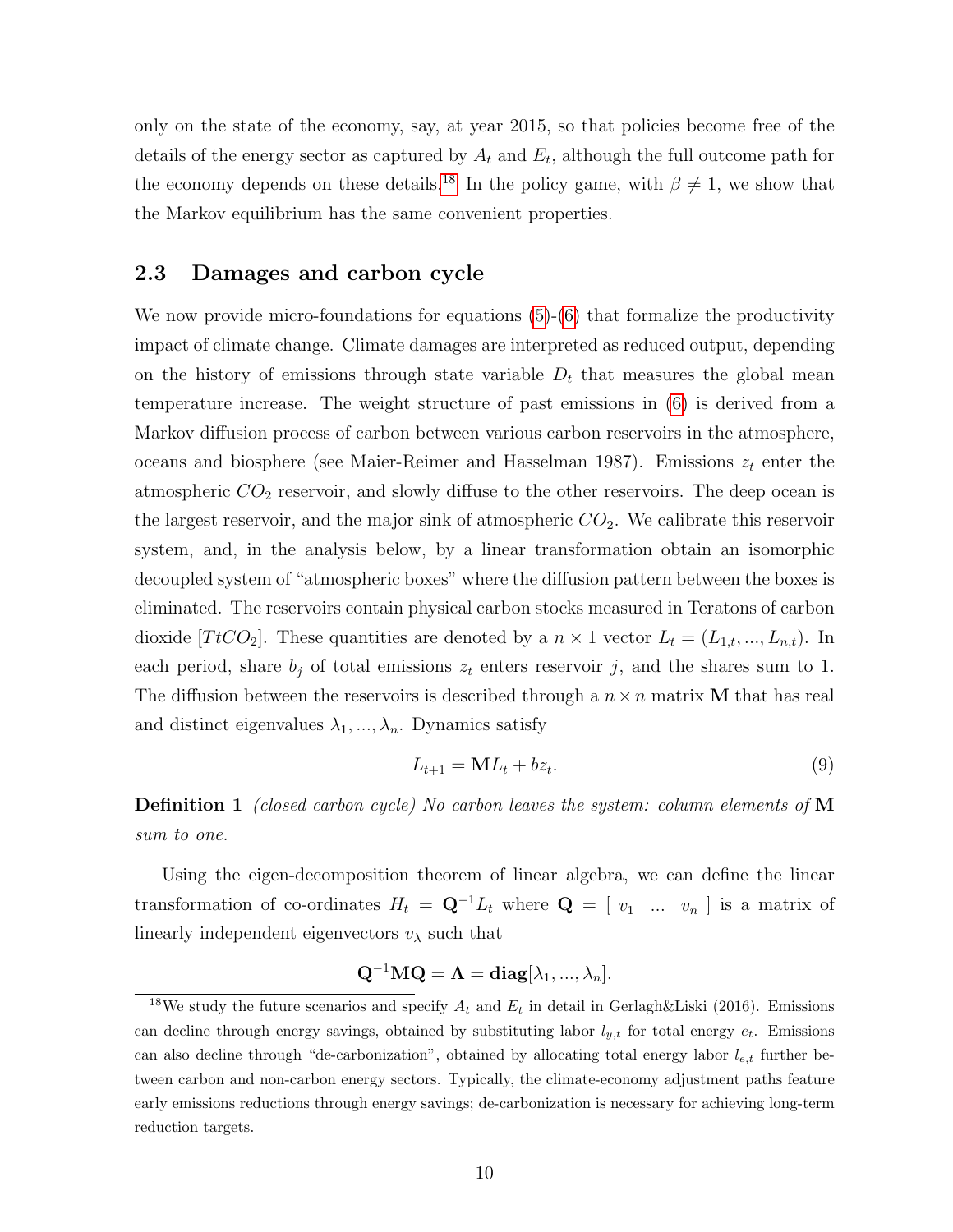We obtain

$$
H_{t+1} = \mathbf{Q}^{-1}L_{t+1} = \mathbf{Q}^{-1}\mathbf{M}\mathbf{Q}H_t + \mathbf{Q}^{-1}b z_t
$$
  
=  $\Lambda H_t + \mathbf{Q}^{-1}b z_t$ ,

which enables us to write the (uncoupled) dynamics of the vector  $H_t$  as

$$
H_{i,t+1} = \lambda_i H_{i,t} + c_i z_t
$$

where  $\lambda_i$  are the eigenvalues, and  $c = \mathbf{Q}^{-1}b$ . This defines the vector of climate units ("boxes")  $H_t$  that have independent dynamics but that can be reconverted to  $L_t$  to obtain the original physical interpretation.

For the calibration, we consider only three climate reservoirs: atmosphere and upper ocean reservoir  $(L_{1,t})$ , biomass  $(L_{2,t})$ , and deep oceans  $(L_{3,t})$ . For the greenhouse effect, we are interested in the total atmospheric  $CO_2$  stock. Reservoir  $L_{1,t}$  contains both atmosphere and upper ocean carbon that almost perfectly mix within a ten-year period (which is the period length assumed in the quantitative analysis). Let  $\mu$  be the factor that corrects for the  $CO<sub>2</sub>$  stored in the upper ocean reservoir, so that the total atmospheric  $CO<sub>2</sub>$  stock is

$$
S_t = \frac{L_{1,t}}{1+\mu}.
$$

Let  $q_{1,i}$  denote the first row of Q, corresponding to reservoir  $L_{1,t}$ . Then, the development of the atmospheric  $CO<sub>2</sub>$  in terms of the climate boxes is

$$
S_t = \frac{\sum_i q_{1,i} H_{i,t}}{1 + \mu}.
$$

This allows the following breakdown:  $S_{i,t} = \frac{q_{1,i}}{1+t}$  $\frac{q_{1,i}}{1+\mu}H_{i,t}$ ,  $a = \frac{q_{1,i}}{1+\mu}\mathbf{Q}^{-1}b$ ,  $\eta_i = 1 - \lambda_i$ , and

$$
S_{i,t+1} = (1 - \eta_i)S_{i,t} + a_i z_t \tag{10}
$$

$$
S_t = \sum_{i \in \mathcal{I}} S_{i,t}.\tag{11}
$$

This is now a system of atmospheric carbon stocks where depreciation factors are defined by eigenvalues from the original physical representation. When no carbon can leave the system, we know one eigenvalue,  $\lambda_i = 1$ ,<sup>[19](#page-10-0)</sup>

<span id="page-10-1"></span>**Remark 1** For a closed carbon cycle, one box  $i \in \mathcal{I}$  has no depreciation,  $\eta_i = 0$ .

<span id="page-10-0"></span> $19$ Note also that if the model is run in almost continuous time, that is, with short periods so that most of the emissions enter the atmosphere,  $b_1 = 1$ , it follows that  $\sum_i a_i = 1/(1 + \mu)$ . Otherwise, we have  $\sum_i a_i < 1/(1 + \mu).$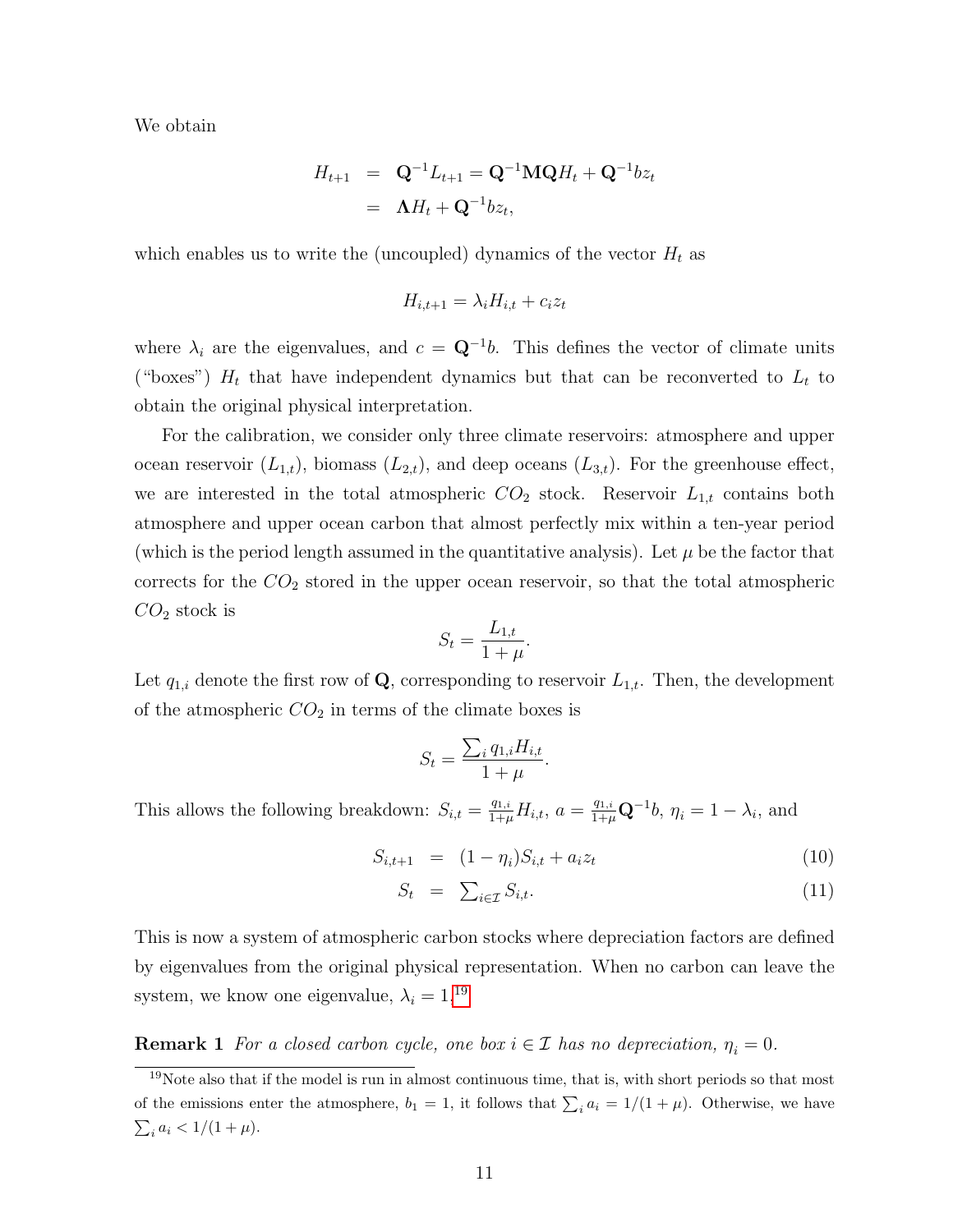This observation will have important economic implications when the discount rate is small. We say that the carbon cycle has incomplete absorption if this box is nonnegligible:

**Definition 2** (incomplete absorption) Some  $CO<sub>2</sub>$  remains forever in the atmosphere: there is one box  $i \in \mathcal{I}$  that has no depreciation,  $\eta_i = 0$  and is non-negligible,  $a_i > 0$ .

The carbon cycle description is well-rooted in natural science; however, the dependence of temperatures on carbon concentrations and the resulting damages are more speculative.<sup>[20](#page-11-0)</sup> Following Hooss et al  $(2001, \text{ table } 2)$ , assume a steady-state relationship between temperatures, T, and steady-state concentrations  $T = \varphi(S)$ . Typically, the assumed relationship is concave, for example, logarithmic. Damages, in turn, are a function of the temperature  $D_t = \psi(T_t)$  where  $\psi(T)$  is convex. The composition of a convex damage and concave climate sensitivity is approximated by a linear function:<sup>[21](#page-11-1)</sup>

$$
\psi'(\varphi(S_t))\varphi'(S_t) \approx \pi
$$

with  $\pi > 0$ , a constant characterizing sensitivity of damages to the atmospheric  $CO_2$ <sup>[22](#page-11-2)</sup>

Let  $\varepsilon$  be the adjustment speed of temperatures and damages, so that we can write for the dynamics of damages: $^{23}$  $^{23}$  $^{23}$ 

<span id="page-11-4"></span>
$$
D_t = D_{t-1} + \varepsilon (\pi S_t - D_{t-1}).
$$
\n(12)

This representation of carbon cycle and damages leads to the following analytical emissionsdamage response.

<span id="page-11-5"></span>**Theorem 1** For the multi-reservoir model with linear damage sensitivity  $(9)-(12)$  $(9)-(12)$  $(9)-(12)$ , the time-path of the damage response following emissions at time t is

$$
\frac{dD_{t+\tau}}{dz_t} = \theta_{\tau} = \sum_{i \in \mathcal{I}} a_i \pi \varepsilon \frac{(1 - \eta_i)^{\tau} - (1 - \varepsilon)^{\tau}}{\varepsilon - \eta_i} > 0,
$$

where

$$
\eta_i = 1 - \lambda_i
$$

$$
a_i = \frac{q_{1,i}}{1 + \mu} c_i
$$

<sup>21</sup>Indeed, the early calculations by Nordhaus (1991) based on local linearization, are surprisingly close to later calculations based on his DICE model with a fully-fledged carbon-cycle temperature module, apart from changes in parameter values based on new insights from the natural science literature.

<span id="page-11-3"></span><span id="page-11-2"></span><sup>22</sup>Section [6](#page-30-0) reports our sensitivity analysis of the results to this approximation.

<span id="page-11-1"></span><span id="page-11-0"></span> $20$ See Pindyck (2013) for a critical review.

 $^{23}$ The equation follows from an explicit gradual temperature adjustment process, as modeled in DICE also. See Gerlagh and Liski (2012) for details.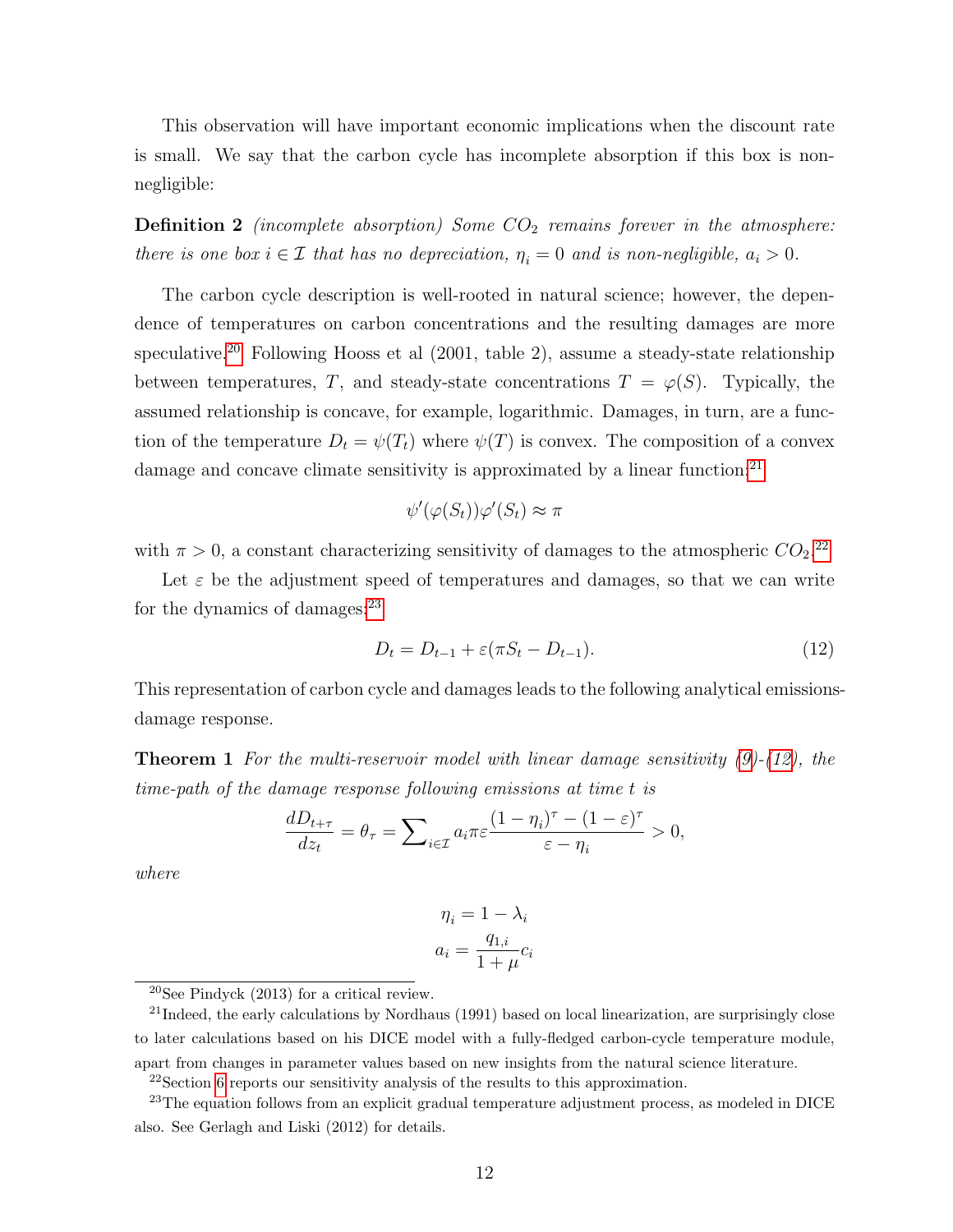For a one-box model (with no indexes i), the maximum impact occurs at time between the temperature lifetime  $1/\varepsilon$  and the atmospheric  $CO_2$  lifetime  $1/\eta$ .<sup>[24](#page-12-0)</sup>

Theorem [1](#page-11-5) describes the carbon cycle in terms of a system of independent atmospheric boxes, where  $\mathcal I$  denotes the set of boxes, with share  $0 < a_i < 0$  of annual emissions entering box  $i \in \mathcal{I}$ , and  $\eta_i < 1$  its carbon depreciation factor. The last line of the theorem informs us that long delays in climate change between emissions and damages are described through small values for  $\varepsilon$  and  $\eta$ . The substantial implications of the delays become clear in Proposition [4.](#page-23-0) The essence of the response is very intuitive. Parameter  $\eta_i$  captures, for example, the carbon uptake from the atmosphere by forests and other biomass, and oceans. The term  $(1 - \eta_i)^{\tau}$  measures how much of carbon  $z_t$  still lives in box *i*, and the term  $-(1 - \varepsilon)^{\tau}$  captures the slow temperature adjustment in the earth system. The limiting cases are revealing. Consider one  $CO<sub>2</sub>$  box, so that the share parameter is  $a = 1$ . If atmospheric carbon-dioxide does not depreciate at all,  $\eta = 0$ , then the temperature slowly converges at speed  $\varepsilon$  to the long-run equilibrium damage sensitivity  $\pi$ , giving  $\theta_{\tau} = \pi[1 - (1 - \varepsilon)^{\tau}]$ . If atmospheric carbon-dioxide depreciates fully,  $\eta = 1$ , the temperature immediately adjusts to  $\pi \varepsilon$ , and then slowly converges to zero,  $\theta_{\tau} = \pi \varepsilon (1 - \varepsilon)^{\tau - 1}$ . If temperature adjustment is immediate,  $\varepsilon = 1$ , then the temperature response function directly follows the carbon-dioxide depreciation  $\theta_{\tau} = \pi (1 - \eta)^{\tau - 1}$ . If temperature adjustment is absent,  $\varepsilon = 0$ , there is no response,  $\theta_{\tau} = 0$ .

## 3 Markov equilibrium of the planning game

In this Section, we assume that each planner at t controls aggregates  $(k_{t+1}, z_t)$  directly. The outcome of the planning game gives the equilibrium marginal social cost of using one more unit of carbon energy for each planner  $t$ . We call the social cost defined this way as the equilibrium carbon price. In Section [4,](#page-17-0) where we decentralize the planning equilibrium through a set of fiscal rules, the carbon price becomes the equilibrium tax on emissions.

<span id="page-12-0"></span><sup>&</sup>lt;sup>24</sup>The  $CO<sub>2</sub>$  lifetime is the expected number of periods that an emitted CO2 particle remains in the atmosphere. The temperature life time is the average duration that a fictitious temperature shock persists.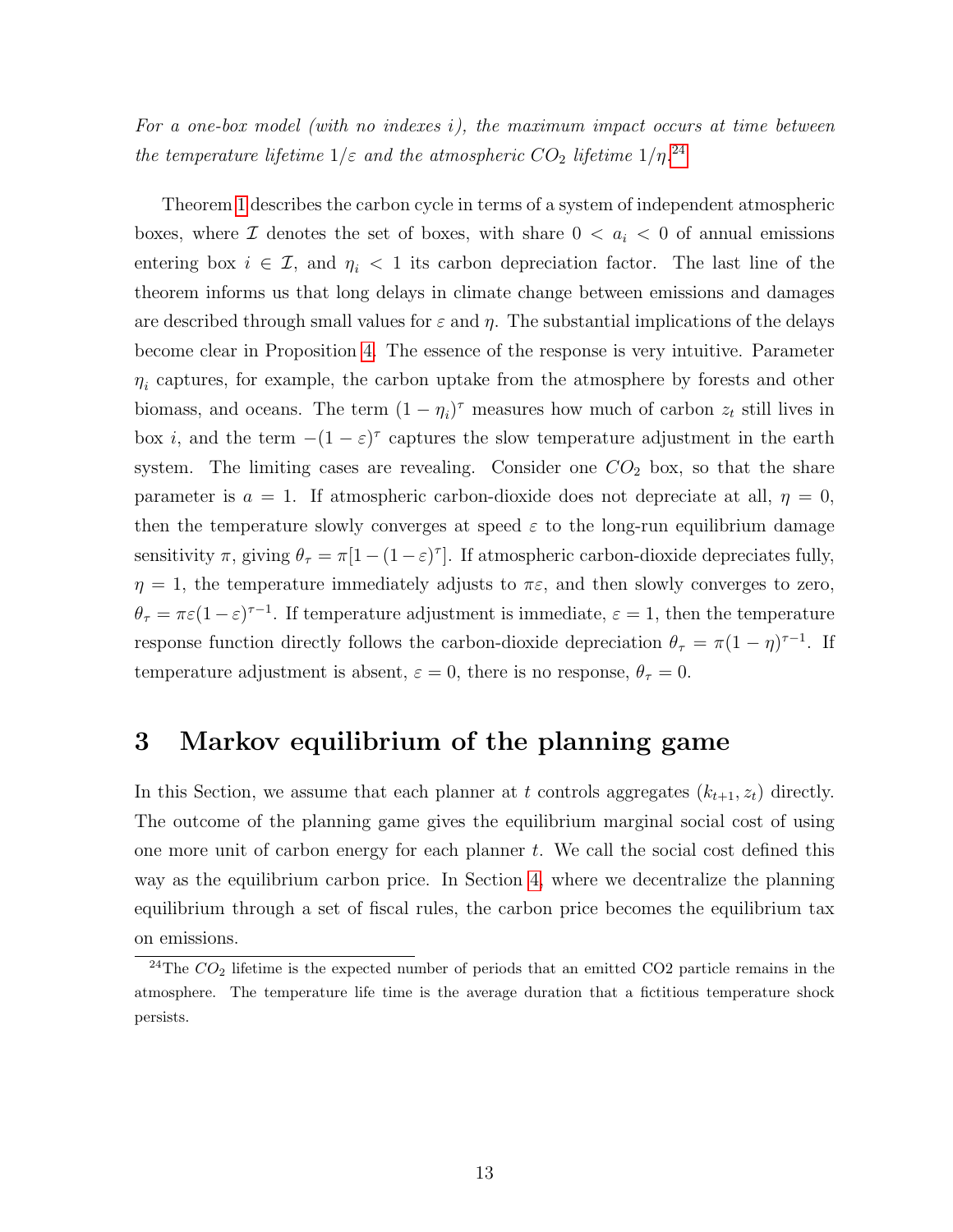#### 3.1 The game

The game is played between a sequence of planners, indexed with  $t = 1, 2, 3, \dots$  Planner t has a Markov strategy, mapping from the current state to savings and emissions. Before defining the Markov policies, we must identify the state relevant for the continuation payoffs. When written in full, the state reads as  $(k_t, \Theta_t)$ , where  $\Theta_t = (D_t, S_{1,t}, ..., S_{n,t})$ collects the vector of climate state variables. However, the climate affects the continuation payoffs only through the weighted sum of past emissions, as expressed in [\(6\)](#page-6-3); we replace  $\Theta_t$  by  $s_t$  since the history is the sufficient statistics for  $\Theta_t$ .

The Markov policies, denoted by  $k_{t+1} = \mathcal{G}_t(k_t, s_t)$  and  $z_t = \mathcal{H}_t(k_t, s_t)$ , do not condition on the history of past behavior (see Maskin and Tirole, 2001).[25](#page-13-0) Given the parametric class for preferences and technologies, a Markov equilibrium can be found from a particular parametric class for  $k_{t+1} = \mathcal{G}_t(k_t, s_t)$  and  $z_t = \mathcal{H}_t(k_t, s_t)$  that, together with the implied welfare, we define next.

#### 3.2 Planner's welfare

For given policies  $\mathcal{G}_t(k_t, s_t)$  and  $\mathcal{H}_t(k_t, s_t)$ , we can write welfare in [\(7\)](#page-7-1) as follows

$$
w_t = u_t + \beta \delta W_{t+1}(k_{t+1}, s_{t+1}),
$$
  

$$
W_t(k_t, s_t) = u_t + \delta W_{t+1}(k_{t+1}, s_{t+1})
$$

where  $W_{t+1}(k_{t+1}, s_{t+1})$  is the (auxiliary) value function. More specifically, consider the payoff implications from a sequence of constants  $(g_{\tau}, h_{\tau})_{\tau \geq t}$  where  $0 < g_t < 1$  is the share of the gross output invested,

<span id="page-13-1"></span>
$$
k_{t+1} = g_t y_t,\tag{13}
$$

and  $h_t$  is the climate policy variable that measures the social cost of current emissions; it equals the current utility gain from increasing emissions marginally,  $h_t = \frac{\partial y_t}{\partial z_t}$ ∂zt  $\partial u_t$  $\frac{\partial u_t}{\partial c_t}$ . This measure, through the functional assumptions, defines the marginal product of the fossil fuel use, the carbon price, as

<span id="page-13-2"></span>
$$
\frac{\partial y_t}{\partial z_t} = h_t (1 - g_t) y_t.
$$
\n(14)

Similarly as  $g_t$  measures the stringency of the savings policy,  $h_t$  measures the stringency of the climate policy. In particular, the marginal product of carbon (the planner's

<span id="page-13-0"></span> $25$ We allow the policies to depend on time, which in turn allows us to analyze the payoff implications of changes in policies; the (symmetric) equilibrium Markov policies as defined below do not depend on time.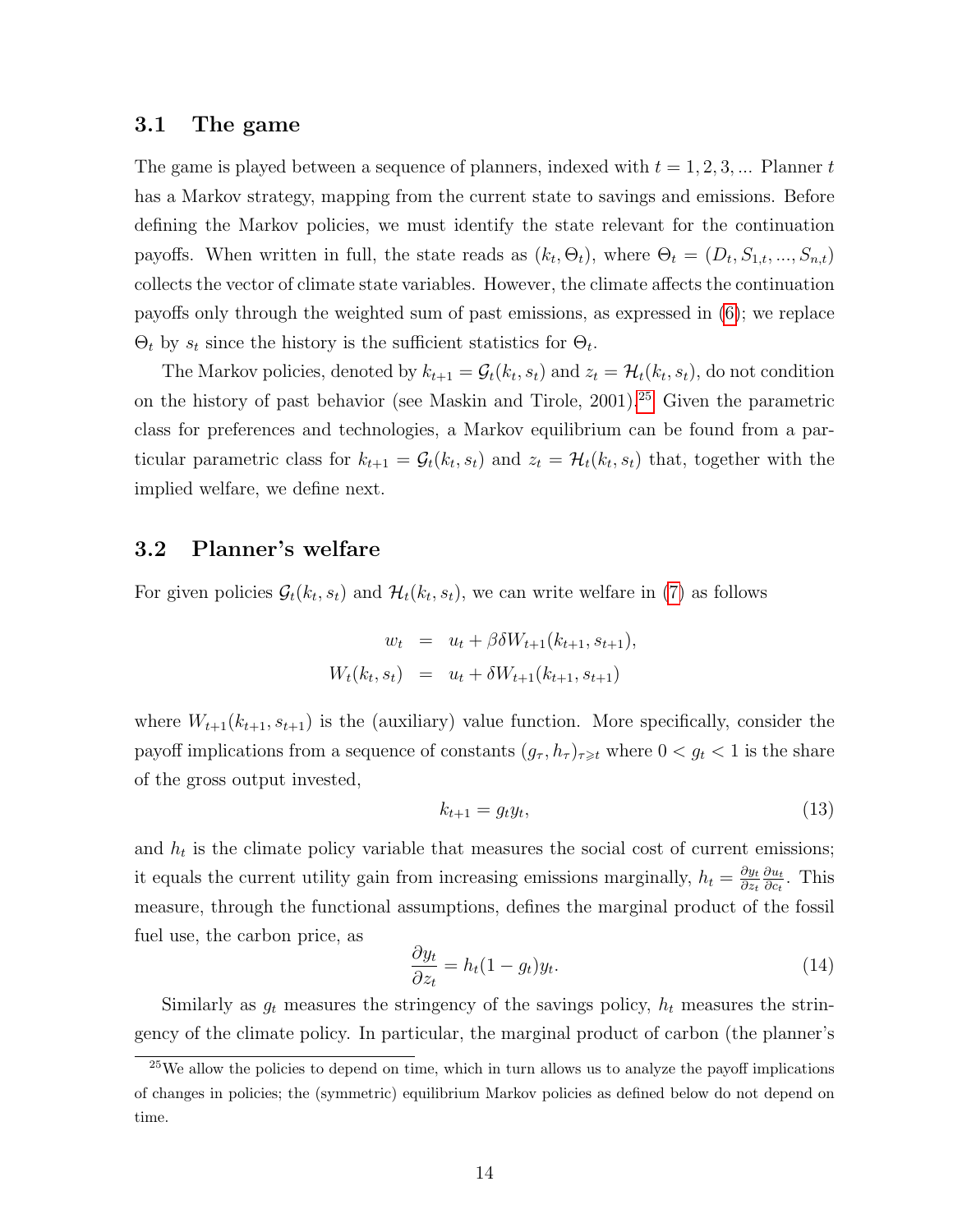carbon price),  $\frac{\partial y_t}{\partial z_t}$ , is monotonic in policy  $h_t$ , which allows an interchangeable use of these two concepts.<sup>[26](#page-14-0)</sup> Now, for any sequence of constants  $(g_{\tau}, h_{\tau})_{\tau \geq t}$  such that [\(13\)](#page-13-1) and [\(14\)](#page-13-2) are satisfied, we have a representation of welfare:

<span id="page-14-1"></span>**Theorem 2** It holds for every policy sequence  $(g_{\tau}, h_{\tau})_{\tau>t}$  that

$$
W_{t+1}(k_{t+1}, s_{t+1}) = V_{t+1}(k_{t+1}) - \Omega(s_{t+1})
$$

with parametric form

$$
V_{t+1}(k_{t+1}) = \xi \ln(k_{t+1}) + \tilde{A}_{t+1}
$$
  

$$
\Omega(s_{t+1}) = \sum_{\tau=1}^{t-1} \zeta_{\tau} z_{t+1-\tau},
$$

where  $\xi = \frac{\alpha}{1-\alpha\delta}$ ,  $\frac{\partial \Omega(s_{t+1})}{\partial z_t}$  $\frac{(s_{t+1})}{\partial z_t} = \zeta_1 = \Delta \sum_{i \in \mathcal{I}} \frac{a_i \pi \varepsilon}{[1 - \delta (1 - \eta_i)][1]}$  $\frac{a_i\pi\varepsilon}{[1-\delta(1-\eta_i)][1-\delta(1-\varepsilon)]},\ \Delta=\left(\frac{1}{1-\alpha\delta}+\Delta_u\right)\ and\ \tilde{A}_{t+1}$ is independent of  $k_{t+1}$  and  $s_{t+1}$ .

The future cost of the emission history is thus given by  $\Omega(s_{t+1})$ , giving also the marginal cost of the current emissions as  $\zeta_1$  that is a compressed expression for the climate-economy impacts. But, we can immediately see from Remark [1](#page-10-1) that a closed carbon cycle leads to persistent impacts  $(\eta_i = 0$  for one *i*), implying thus unbounded future marginal losses when the long-term discounting vanishes:

<span id="page-14-2"></span>**Corollary 1** For a closed carbon cycle with incomplete absorption,  $\frac{\partial \Omega(s_{t+1})}{\partial z_t} \to \infty$  as the long-run time discount factor  $\delta \rightarrow 1$ .

The result has strong implications for the policies.

#### 3.3 Markov policies

Theorem [2](#page-14-1) describes continuation welfares for a class of policies, and now we proceed to a Markov equilibrium that can be found from this class.

Definition 3 A Markov equilibrium is a sequence of savings and carbon price rules  $(g_t, h_t)_{t\geq 1}$  satisfying [\(13\)](#page-13-1) and [\(14\)](#page-13-2) such that  $(g_t, h_t)$  maximizes welfare at each t, given  $(g_{\tau}, h_{\tau})_{\tau>t}.$ 

<span id="page-14-0"></span><sup>26</sup>We show this in Lemma [5](#page-40-0) of the Appendix.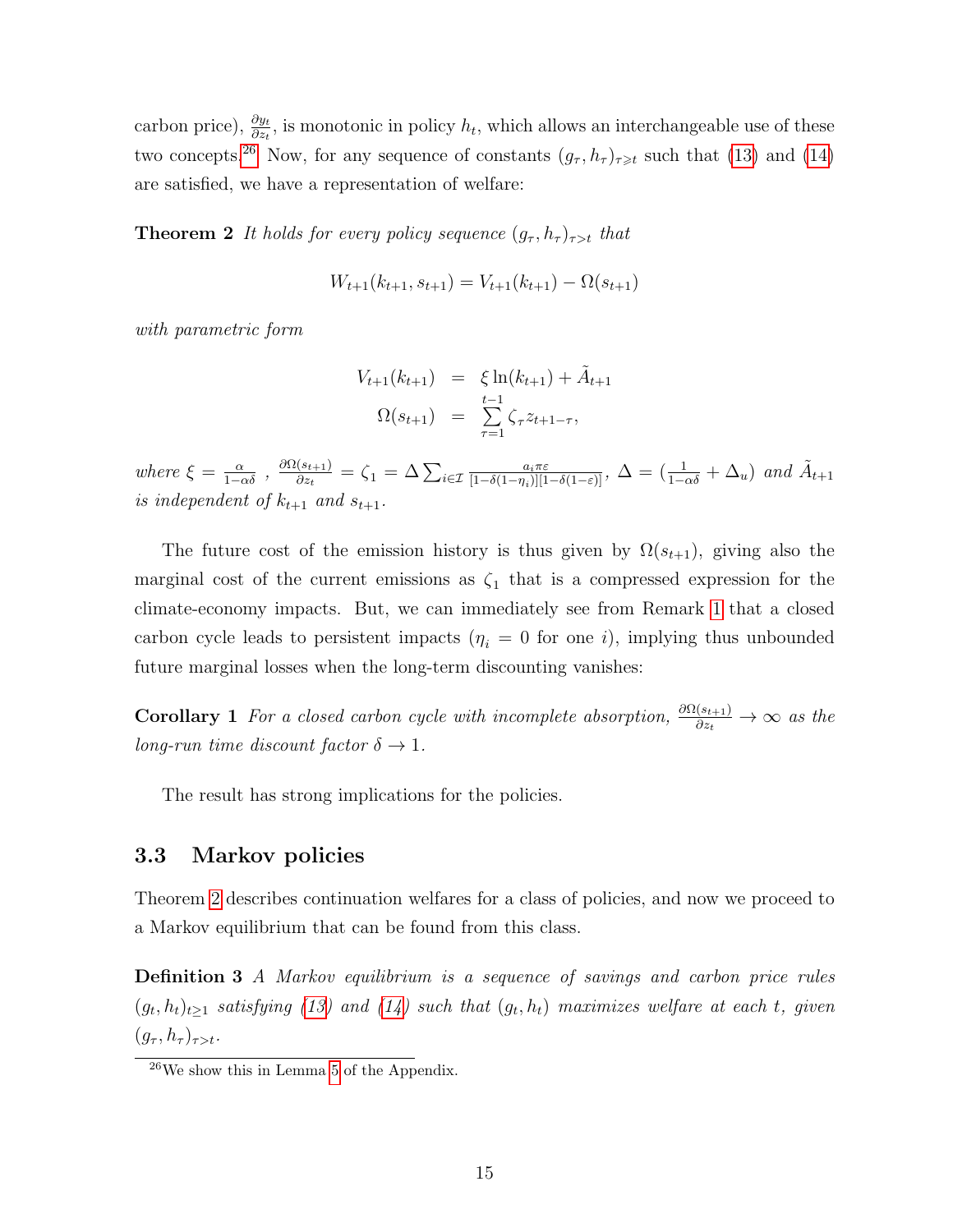More precisely, just below, we look for a symmetric Markov equilibrium where all generations use the same policy  $(g_{\tau}, h_{\tau})_{\tau \geq t} = (g, h).^{27}$  $(g_{\tau}, h_{\tau})_{\tau \geq t} = (g, h).^{27}$  $(g_{\tau}, h_{\tau})_{\tau \geq t} = (g, h).^{27}$  [28](#page-15-1)

Krusell et al. (2002) describe the savings policies for a one-sector model in the same parametric class with quasi-geometric preferences. Our setting is more complicated since, with two-sectors, the policies for the sectors can be either strategic substitutes or complements; however, the Brock-Mirman (1972) structure for the consumption choice and exponential productivity shocks from climate change eliminates such interactions, and thus the savings and climate policies become separable.[29](#page-15-2) Each generation takes the future policies, captured by constants  $(g_{\tau}, h_{\tau})_{\tau>t}$  in [\(13\)](#page-13-1)-[\(14\)](#page-13-2), as given and chooses its current savings to satisfy

$$
u_t' = \beta \delta V_{t+1}'(k_{t+1}),
$$

where  $u'_t$  denotes marginal consumption utility and function  $V(\cdot)$  from Theorem [2](#page-14-1) captures the continuation value implied by the equilibrium policy.

<span id="page-15-3"></span>**Lemma 1** (savings) The planner's Markov equilibrium investment share  $g = k_{t+1}/y_t$  is

<span id="page-15-4"></span>
$$
g^* = \frac{\alpha \beta \delta}{1 + \alpha \delta(\beta - 1)}.
$$
\n(15)

The proof of the Lemma is a straightforward verification exercise following from the first-order condition. If future savings could be dictated today, then  $g_{\tau>t} = g^{\beta=1} = \alpha \delta$ for future decision-makers would maximize the wealth as captured by  $W_{t+1}(k_{t+1}, s_{t+1});$ however, equilibrium  $g^*$  with  $\beta < 1$  is less than  $g^{\beta=1} = \alpha \delta$  because each generation has an incentive to deviate from this long-term plan due to higher impatience in the short run (Krusell et al., 2002).

Consider then the equilibrium choice for the fossil-fuel use,  $z_t$ , satisfying

$$
u_t' \frac{\partial y_t}{\partial z_t} = \beta \delta \frac{\partial \Omega(s_{t+1})}{\partial z_t}.
$$

<span id="page-15-2"></span> $^{29}$ In the online Appendix, we develop a three-period model with general functional forms to explicate the interactions eliminated by the parametric assumptions.

<span id="page-15-0"></span><sup>&</sup>lt;sup>27</sup>There can be exogenous technological change and population growth, but the form of the objective, [\(8\)](#page-55-0) combined with [\(7\)](#page-7-1), ensures that there will be an equilibrium where the same policy rule will be used for all  $t$ .

<span id="page-15-1"></span><sup>28</sup>We will construct a natural Markov equilibrium where policies have the same functional form as when  $\beta = 1$ . Moreover, Iverson (2012) shows for this model that the Markov equilibrium considered here is the unique limit of a finite horizon equilibrium. For multiplicity of equilibria in related settings, see Krusell and Smith (2003) and Karp (2007).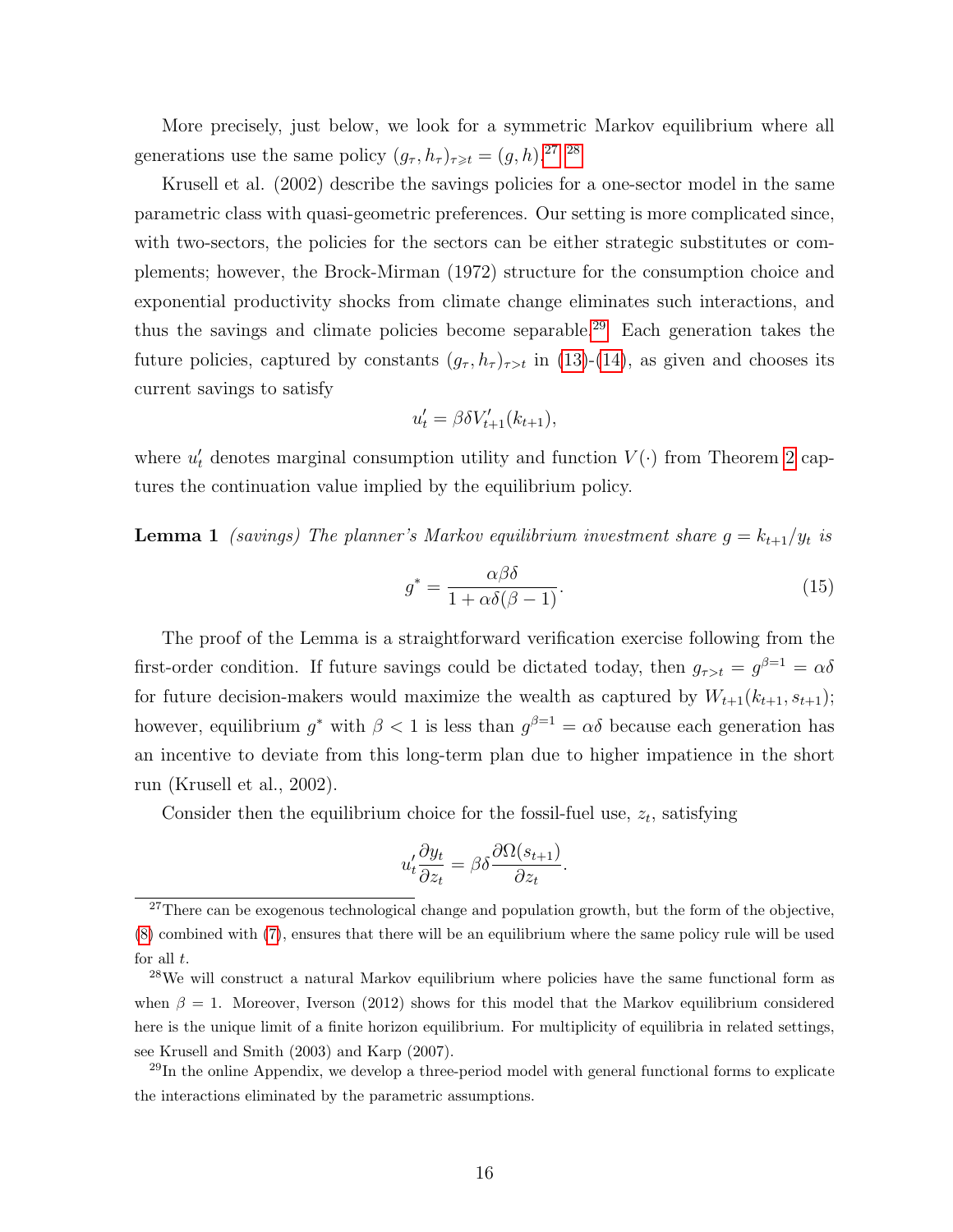The optimal policy thus equates the marginal current utility gain from fuel use with the change in equilibrium costs on future agents. Denote the equilibrium carbon price by  $\tau_{t}^{z(\beta,\delta)}$  $t_t^{z(\beta,\delta)}(=\partial y_t/\partial z_t)$ . Given Theorem [2,](#page-14-1) carbon price  $\tau_t^{z(\beta,\delta)}$  $t^{z(\rho,o)}$  can be obtained:

<span id="page-16-2"></span>Proposition 1 The planner's Markov equilibrium carbon price is

<span id="page-16-0"></span>
$$
\tau_t^{z(\beta,\delta)} = h^*(1 - g^*)y_t \tag{16}
$$

$$
h^* = \Delta \sum_{i \in \mathcal{I}} \frac{\beta \delta a_i \pi \varepsilon}{[1 - \delta(1 - \eta_i)][1 - \delta(1 - \varepsilon)]}
$$
(17)  

$$
\Delta = \left(\frac{1}{1 - \alpha \delta} + \Delta_u\right)
$$

When  $y_t$  is known, say  $y_{t=2010}$ , the carbon policy for  $t = 2010$  can be obtained from  $(16)$ , by reducing fossil-fuel use to the point where the marginal product of z equals the externality cost of carbon. If future policies could be dictated today, the externality cost would be higher:  $h^{\beta=1} > h^{*}.^{30}$  $h^{\beta=1} > h^{*}.^{30}$  $h^{\beta=1} > h^{*}.^{30}$ 

To obtain the current externality cost of carbon intuitively, that is, the social cost of carbon emissions  $z_t$  as seen by the current generation, consider the effect of damages  $D_{t+\tau}$ on utility in period  $t+\tau$ . Recall that the consumption utility is  $\ln(c_{t+\tau}) = \ln((1-g)y_{t+\tau}) =$  $\ln(1-g)+\ln(y_{t+\tau})$  so that, through the exponential output loss in [\(5\)](#page-6-3),  $\partial \ln(c_{t+\tau})/\partial D_{t+\tau}$  =  $-1$ . As there is also the direct utility loss, captured by  $\Delta_u$  in [\(8\)](#page-55-0), the full loss in utils at  $t + \tau$  is

$$
-\frac{du_{t+\tau}}{dD_{t+\tau}} = 1 + \Delta_u.
$$

But, the output loss at  $t + \tau$  propagates through savings to periods  $t + \tau + n$  with  $n > 0$ ,

$$
-\frac{du_{t+\tau+n}}{dD_{t+\tau}} = \alpha^n,
$$

leading to the full stream of losses in utils, discounted to  $t + \tau$ ,

$$
-\sum_{n=0}^{\infty} \delta^n \frac{du_{t+\tau+n}}{dD_{t+\tau}} = \frac{1}{1-\alpha\delta} + \Delta_u = \Delta.
$$

The full loss of utils per increase in temperatures as measured by  $D_{t+\tau}$  is thus a constant given by  $\Delta$  for any future  $\tau$ , giving the social cost of carbon emissions  $z_t$  at time t,

<span id="page-16-1"></span><sup>&</sup>lt;sup>30</sup>It is not difficult to verify that  $h^*(1 - g^*)$  is increasing in  $\beta$ . The current planner would like to see the future planners to save more and to choose a larger carbon price.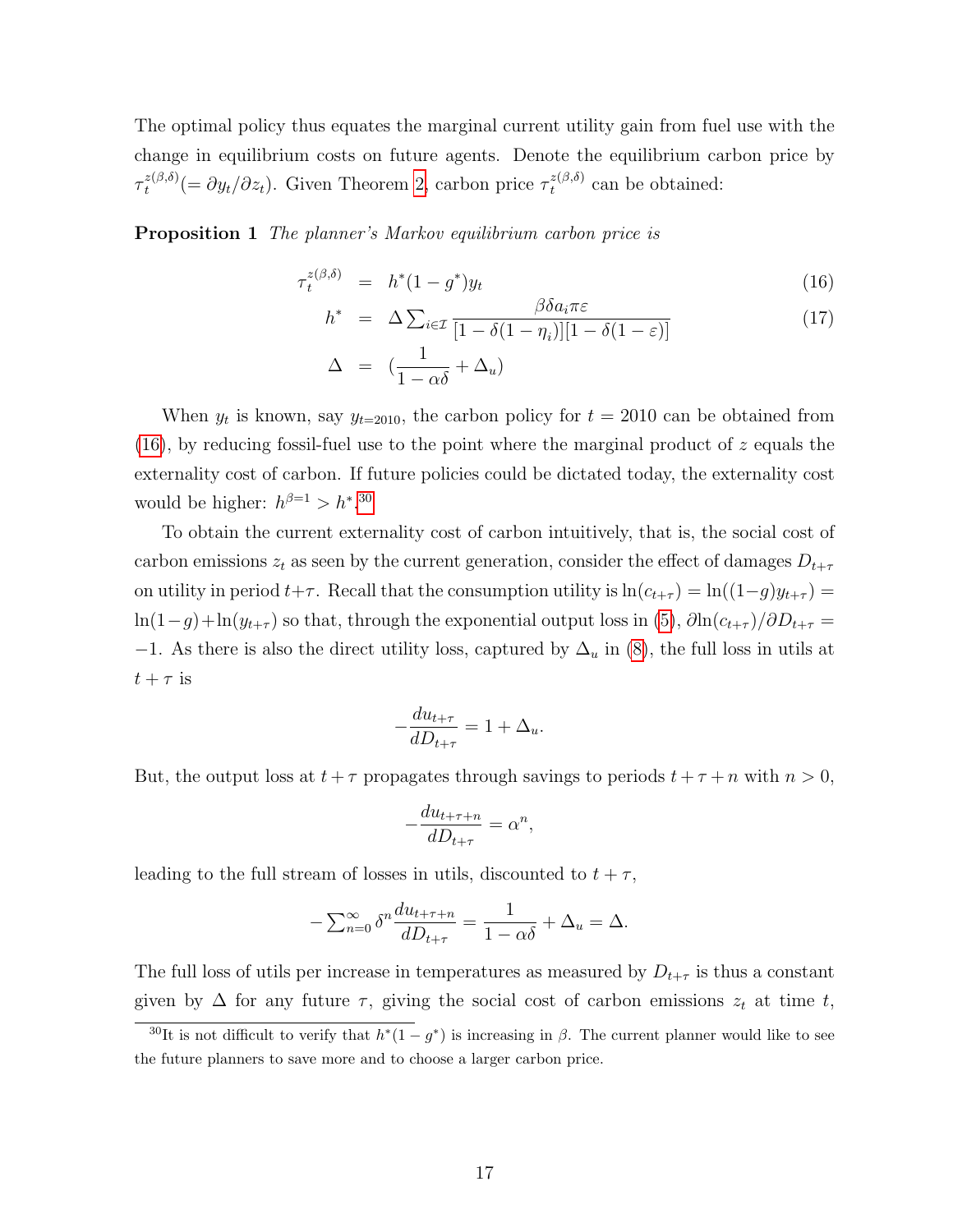appropriately discounted to  $t$ , as

$$
-\beta \sum_{\tau=1}^{\infty} \delta^{\tau} \frac{du_{t+\tau}}{dz_{t}} = \sum_{\tau=1}^{\infty} \sum_{n=0}^{\infty} \beta \delta^{\tau+n} \frac{du_{t+\tau+n}}{dD_{t+\tau}} \frac{dD_{t+\tau}}{dz_{t}}
$$
  

$$
= \Delta \sum_{\tau=1}^{\infty} \beta \delta^{\tau} \frac{dD_{t+\tau}}{dz_{t}}
$$
  

$$
= \Delta \sum_{i \in \mathcal{I}} \frac{\beta a_{i} \pi \varepsilon}{\varepsilon - \eta_{i}} \sum_{\tau=1}^{\infty} \delta^{\tau} (1 - \eta_{i})^{\tau} - \delta^{\tau} (1 - \varepsilon_{j})^{\tau}
$$
  

$$
= \Delta \sum_{i \in \mathcal{I}} \frac{\beta \delta \pi a_{i} \varepsilon}{[1 - \delta(1 - \eta_{i})][1 - \delta(1 - \varepsilon)]}.
$$

This is exactly the value of  $h^*$ . Thus, in equilibrium, the present-value utility costs of current emissions remain constant at level  $h^*$ . However, since this cost is weighted by income in [\(16\)](#page-16-0), the equilibrium carbon price increases over time in a growing economy.

The planner's Markov equilibrium carbon price depends on the delay structure in the carbon cycle captured by parameters  $\eta_i$  and  $\varepsilon$ . Carbon prices increase with the damage sensitivity  $(\partial h/\partial \pi > 0)$ , slower carbon depreciation  $(\partial h/\partial \eta_i < 0)$ , and faster temperature adjustment ( $\partial h/\partial \varepsilon > 0$ ). Higher short- and long-term discount rates both decrease the carbon price  $(\partial h/\partial \beta > 0; \partial h/\partial \delta > 0)$ . Consistent with Corollary [1,](#page-14-2) the carbon price rises sharply if the discount factor comes close to one,  $\delta \to 1$ , and if some box has slow depreciation,  $\eta_i \rightarrow 0.31$  $\eta_i \rightarrow 0.31$ 

## <span id="page-17-0"></span>4 Decentralization

The Markov equilibrium for the planning game identifies an allocation  $\{c_\tau, z_\tau, k_\tau, s_\tau\}_{\tau=t}^\infty$ , but it is yet silent about the economic instruments implementing the outcome. Following Krusell et al. (2002), we now re-interpret the game as one where each planner chooses fiscal instruments (in our economy, current taxes on private savings and emissions), without ability to commit to future taxes. We take the taxes as functions of the state and derive them explicitly, after characterizing the recursive competitive equilibrium resulting from given tax functions. Denote the taxes on capital investments and emissions

<span id="page-17-1"></span><sup>&</sup>lt;sup>31</sup>If carbon depreciates quickly,  $\eta_i >> 0$ , then the carbon price will be less sensitive to the discount factor  $\delta$ . Fujii and Karp (2008) conclude that the mitigation level is not very sensitive to the discount rate. Their representation of climate change can be interpreted as one in which the effect of  $CO<sub>2</sub>$  on the economy depreciates more than 25 per cent per decade. This rate is well above the estimates for  $CO<sub>2</sub>$ depreciation in the natural-science literature; however, induced adaptation may lead to similar reduction in damages.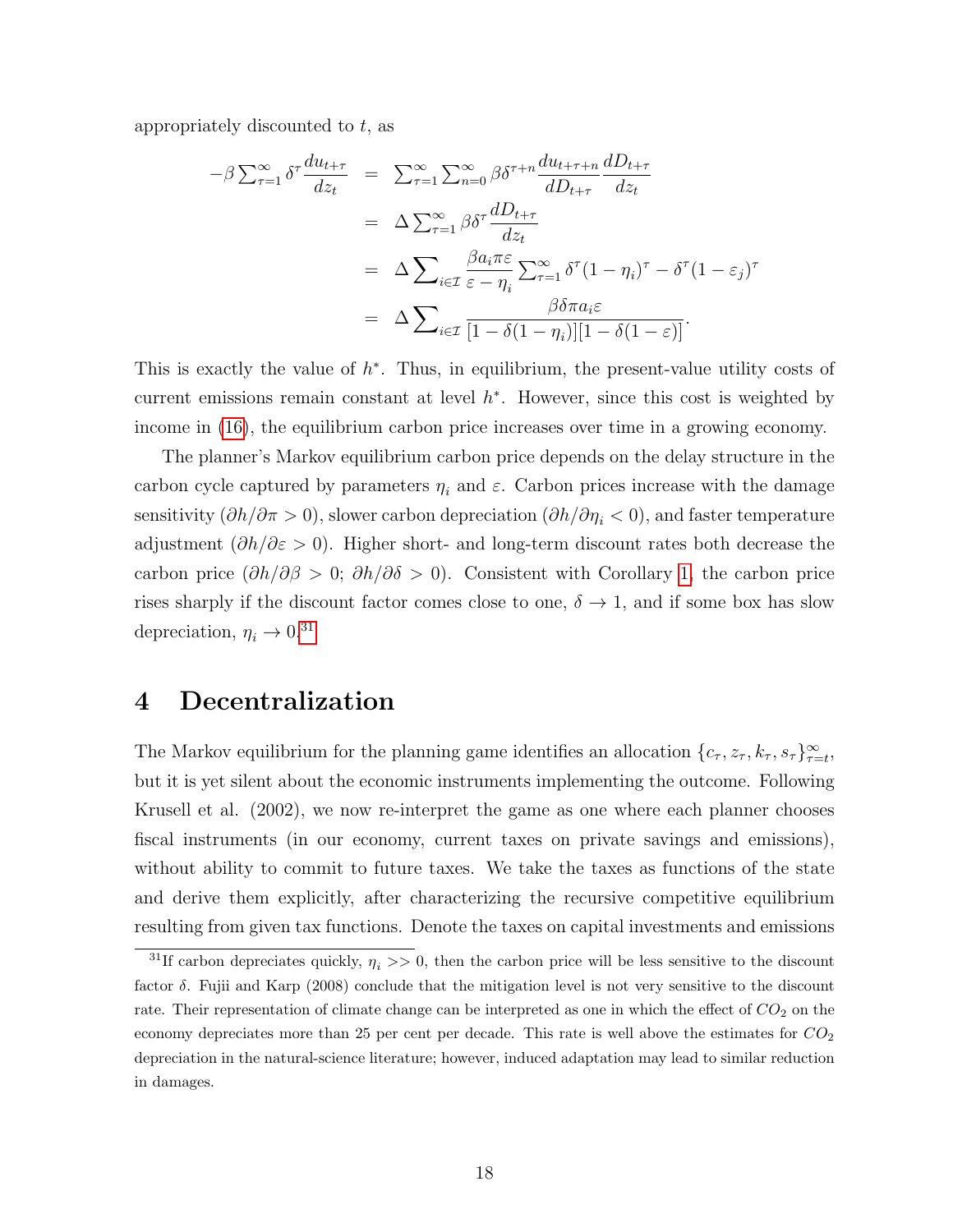by  $(\tau_t^k, \tau_t^z) = (\tau_t^k(k_t, s_t), \tau_t^z(k_t, s_t))$ , respectively.<sup>[32](#page-18-0)</sup>

Factor markets are competitive. The representative firm maximizes profits given the price of capital capital  $r_t$ , the emissions price as given by policy  $\tau_t^z$ , and wages  $q_t$ :

<span id="page-18-3"></span>
$$
\frac{\partial f_t(k_t, l_t, z_t, s_t)}{\partial k_t} = r_t \tag{18}
$$

<span id="page-18-4"></span>
$$
\frac{\partial f_t(k_t, l_t, z_t, s_t)}{\partial z_t} = \tau_t^z \tag{19}
$$

<span id="page-18-1"></span>
$$
\frac{\partial f_t(k_t, l_t, z_t, s_t)}{\partial l_t} = q_t.
$$
\n(20)

The equilibrium price of capital  $r_t$  is endogenous, equalizing the previous period's savings and current factor demand. Without climate policies, the competitive market factor price for emissions is zero. Policy-determined factor price  $\tau_t^z$  sets a price on emissions in production. Labor  $l_t$  is supplied inelastically and, through  $(20)$ , its equilibrium factor compensation  $q_t$  is endogenous. The consumer takes the aggregate law of motions for  $k_t$ and  $s_t$  as given, as well as future factor prices and tax rates as functions of aggregate variables  $r_t = r_t(k_t, s_t), q_t = q_t(k_t, s_t)$ .

Revenues from emission taxes and capital investment taxes are returned lump sum to households, denoted by  $T_t = T_t(k_t, s_t)$ . To separate the consumer's decisions from the planner's, we denote the former by superscript i. The consumer's budget constraint is

$$
c_t^i + (1 + \tau_t^k) k_{t+1}^i = q_t l_t^i + r_t k_t^i + T_t,
$$
\n(21)

<span id="page-18-6"></span><span id="page-18-5"></span>
$$
T_t = \tau_t^k k_{t+1} + \tau_t^z z_t.
$$
\n
$$
(22)
$$

The consumer's only decision is to choose how much capital to save  $k_{t+1}^i$ , given total income consisting of factor service compensations and the lump sum transfer of tax returns  $T_t$ . The consumer maximizes utility  $u_t^i = \ln(c_t^i) - \Delta_u D_t$  and future welfare

<span id="page-18-7"></span>
$$
u_t^i + \beta \delta w_{t+1}^i \tag{23}
$$

with the future values defined through  $33$ 

<span id="page-18-8"></span>
$$
\underline{w}_t^i = W_t^i(k_t^i; k_t, s_t) = u_t^i + \delta W_{t+1}^i(k_{t+1}^i; k_{t+1}, s_{t+1}).
$$
\n(24)

<span id="page-18-0"></span> $32$ For subscript t in policies, consider Proposition [1,](#page-16-2) and conjecture that the implemented tax policy coincides with the Markov policy from the planning game,  $\tau_t^z = h^*(1 - g^*)y_t$ . Output  $y_t$  depends on state  $(k_t, s_t)$  but also on time since we do not restrict to stationary technologies and labor supply.

<span id="page-18-2"></span> $33\,\text{We}$  also write superscript *i* for individual value functions, to separate these from the aggregate value functions. The individual functions are, though, not different between individuals.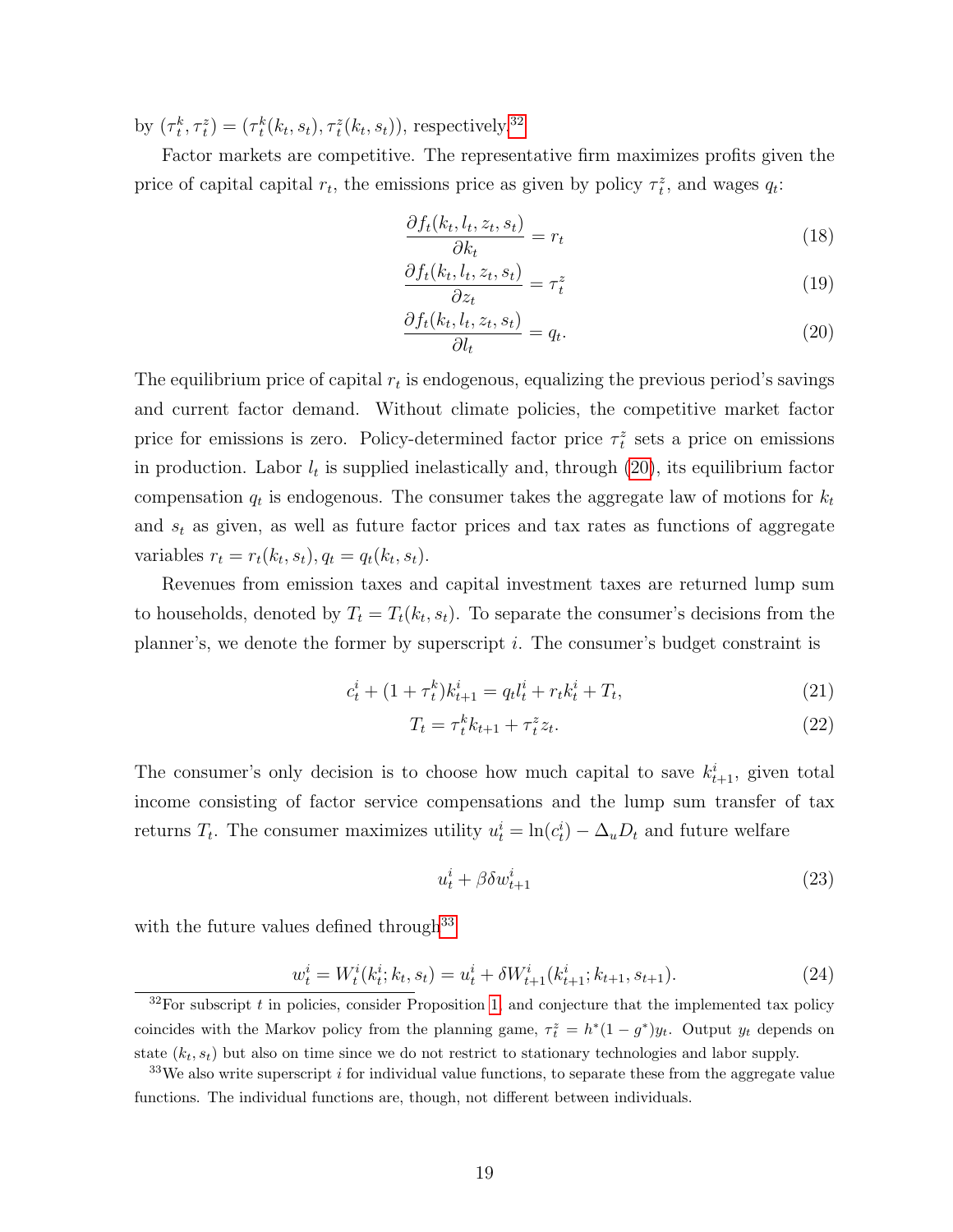**Definition 4** Given tax rules  $(\tau_t^k(k_t, s_t), \tau_t^z(k_t, s_t))$ , complemented with budget neutral lump-sum transfers  $T_t(k_t, s_t)$ , a recursive competitive equilibrium consists of individual savings policies  $k_{t+1}^i = \mathcal{G}_t^i(k_t^i; k_t, s_t)$ , value function  $W_t^i(k_t^i; k_t, s_t)$ , price functions  $r_t =$  $r_t(k_t, s_t), q_t = q_t(k_t, s_t)$ , and emissions  $z_t = z_t(k_t, s_t)$  such that (i)  $k_{t+1}^i = G_t^i(k_t^i; k_t, s_t)$ solves the consumer's problem, (ii)  $W_t^i(k_t^i; k_t, s_t)$  is generated by the consumer's policy, (iii) market clearing conditions [\(18\)](#page-18-3)-[\(20\)](#page-18-1) hold, and (iv) aggregate capital dynamics satisfy  $k_{t+1} = \mathcal{G}_t(k_t, s_t) = \mathcal{G}_t^i(k_t^i; k_t, s_t)$  when  $k_t^i = k_t$ .

We show now that a constant capital tax  $\tau_t^k = \tau^k > 0$  and a carbon tax proportional to consumption [\(14\)](#page-13-2),  $\tau_t^z = h(1 - g_t)y_t$ , can be used to decentralize the planner's Markov equilibrium. For the carbon tax, the planner's marginal product of carbon coincides with market clearing condition [\(19\)](#page-18-4) if  $\tau_t^z = h^*(1 - g^*)y_t$  as defined in Proposition [1.](#page-16-2) This tax on emissions is clearly part of the decentralization. For the fiscal rules for capital, we show, based on Krusell et al. (2002), that when facing a constant capital savings tax, the households decisions in the recursive competitive equilibrium have a simple parametric form:

<span id="page-19-0"></span>**Lemma 2** Consider a constant tax  $\tau^k$  on capital investments, and an emission tax rule proportional to consumption  $\tau_t^z(k_t, s_t) = h_t(1-g_t)y_t$ , where  $g_t \equiv k_{t+1}/y_t$ . In the recursive competitive equilibrium, aggregate savings are a constant share of output,  $g_t = g$ , and the equilibrium is parametrically characterized through

$$
\mathcal{G}_t^i(k_t^i; k_t, s_t) = g \frac{k_t^i}{k_t} y_t
$$

$$
W_t^i(k_t^i; k_t, s_t) = a_t + b \ln(k_t) + c \ln(k_t + \varphi k_t^i)
$$

with  $a_t$  independent of capital, and parameters satisfy

<span id="page-19-1"></span>
$$
b = \frac{-(1-\alpha)}{(1-\alpha\delta)(1-\delta)},
$$
  
\n
$$
c = \frac{1}{1-\delta},
$$
  
\n
$$
\varphi = \frac{\alpha - g(1+\tau_k)}{1-\alpha+g\tau_k},
$$
  
\n
$$
g = \frac{1}{1+\tau^k} \frac{\alpha\beta\delta}{1+\delta(\beta-1)}.
$$
\n(25)

While the carbon tax internalizes the climate externality, the planner's tax on savings has a more subtle reasoning. The current planner controls total resources for the economy; the decentralized decisions by consumers build on a linear income constraint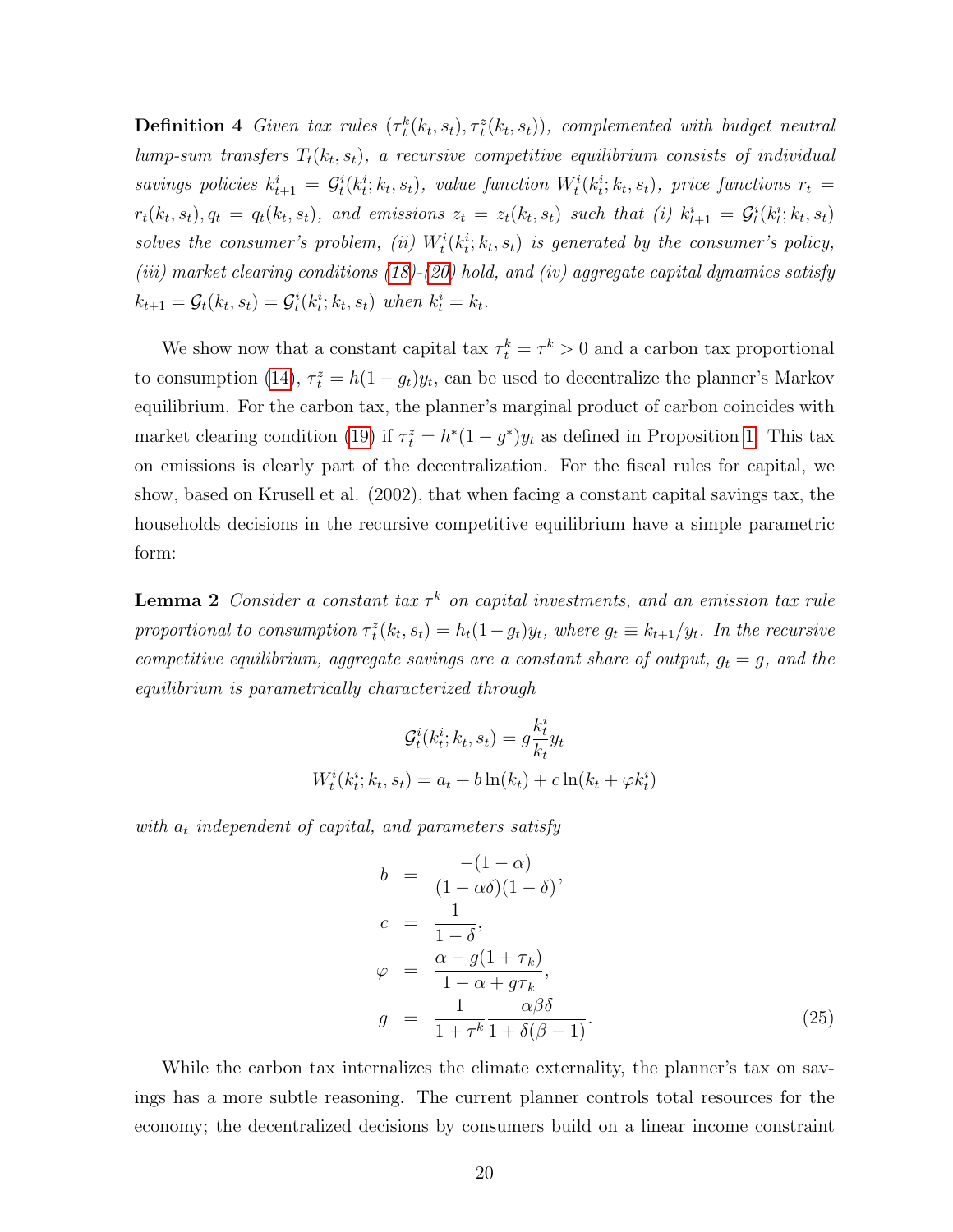given factor prices, in which savings provide more commitment in equilibrium. Without capital taxation  $\tau^k = 0$ , the competitive equilibrium savings share is given by

$$
g^{\tau^k=0} = \frac{\alpha \beta \delta}{1 + \delta(\beta - 1)} > g^*
$$

where  $g^*$  is the Markov equilibrium savings fraction from the planning game (Lemma [1\)](#page-15-3). As in Krusell et al. (2002), the laissez-faire decentralized savings exceed those in the planning game, and thus the implementation of the planning game policies requires a positive tax on savings  $\tau^k > 0$ , iff  $\beta < 1$ :

<span id="page-20-1"></span>Theorem 3 Consider the policy game where each planner t controls taxes and the result- $\inf\limits_{\tau,\sigma} \limsup_{\tau,\sigma} \limsup_{\tau,\sigma} \{(\tau^k, \tau^z_t, T_t),\$  given future fiscal rules  $\{\tau^k_\tau(k_\tau, s_\tau), \tau^z_\tau(k_\tau, s_\tau), T_t(k_\tau, s_\tau)\}_{\tau>t}.$ Markov equilibrium taxes that decentralize the planning game outcome  $(g^*, h^*)$  are

$$
\tau^{k*} = \frac{\delta(1-\alpha)(1-\beta)}{1-\delta(1-\beta)}, \n\tau^{z*}_t = h^*(1-g^*)y_t.
$$

complemented with lumpsum transfers [\(22\)](#page-18-5).

#### 4.1 Taxes on capital: a closer look

Krusell et al. (2002) show that removing capital taxes increases welfare for all generations. Is it possible for the planners to sustain zero capital taxation as a subgame perfect Nash equilibrium? For this question, with the aid of Theorem [2,](#page-14-1) it is useful to state how changes in future savings impact current welfare:

<span id="page-20-0"></span>**Lemma 3** For  $\beta \neq 1$  and any given  $\tau > t$ ,

$$
\frac{\partial w_t}{\partial g_\tau} > 0 \text{ iff } g_\tau < \alpha \delta.
$$

The future savings maximize current welfare if they are consistent with the long-term time preference  $\delta$ ; that is, if  $g = \alpha \delta$ . An equilibrium policy that manages to take future savings closer to  $g = \alpha \delta$  increases current welfare.

Consider constant capital tax  $\hat{\tau}^k$  that the current planner would like to propose for all  $\hat{\tau}^k$ planners, with the requirement that the planner at  $t$  has to comply with the proposal as well. In view of Lemma [3,](#page-20-0) the planner would like to propose to all *future* planners a tax implementing  $g = \alpha \delta$  (which requires subsidies to savings). This proposal is ruled out by the current planner's own incentive constraints. But, the current planner is willing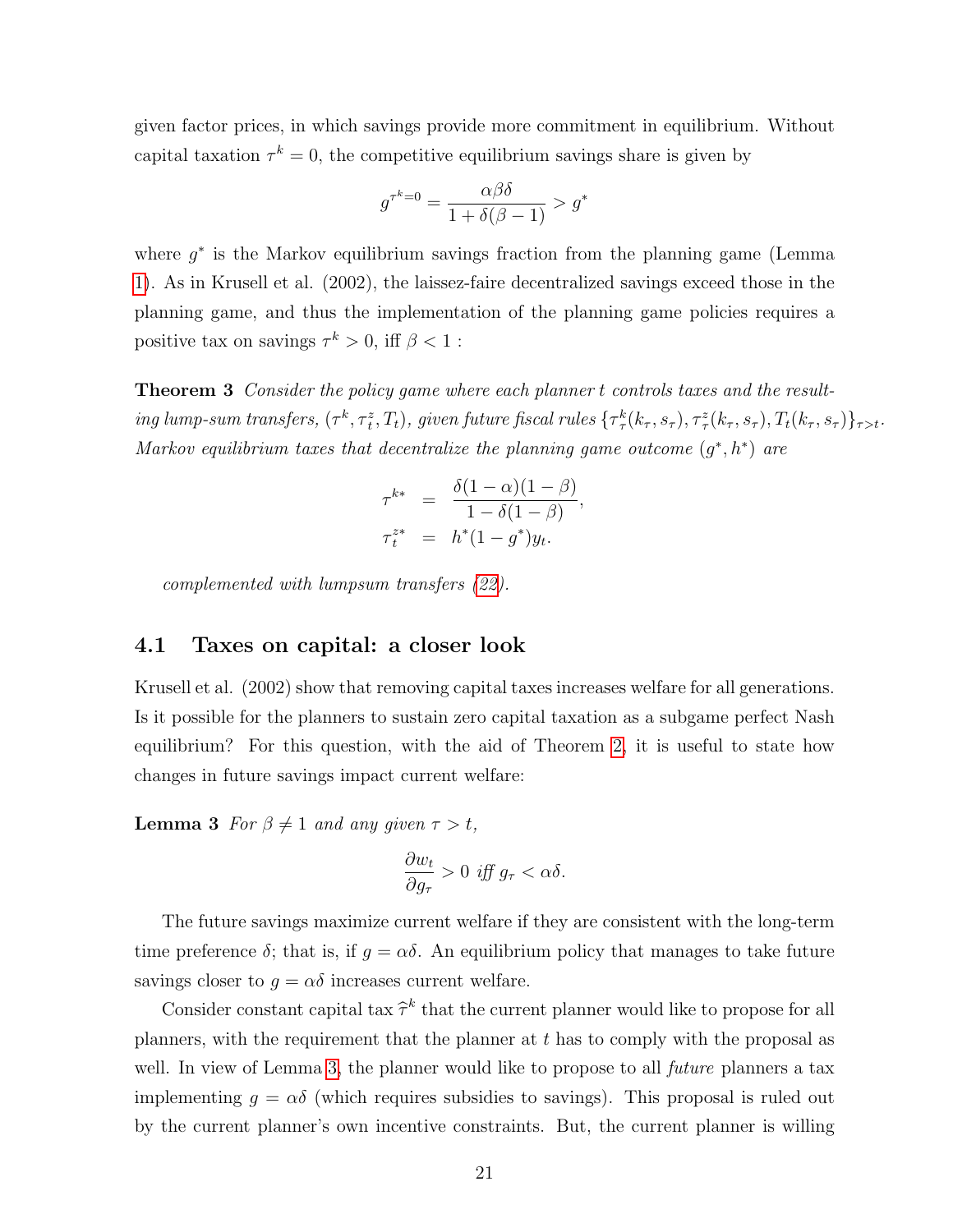to give up some consumption and increase savings, by lowering the capital tax below its Markov equilibrium level, if all subsequent decision-makers will follow suit when facing the same decision.

<span id="page-21-2"></span>**Proposition 2** For  $\beta < 1$ , zero capital tax  $\tau^k = 0$  increases welfare for all generations. The constant capital tax that maximizes current welfare is negative:

$$
\widehat{\tau}^k = \frac{-\alpha \delta (1 - \delta)(1 - \beta)}{1 - \delta (1 - \beta)} < 0.
$$

Both  $\tau^k = 0$  and  $\hat{\tau}^k$  can be sustained in subgame perfect equilibrium where a deviation triggers all future planners to revert to the Markov equilibrium tax  $\tau^{k*}$ .

Note that the Proposition considers only capital tax coordination, keeping the carbon tax at the Markov level.<sup>[34](#page-21-0)</sup> Yet, if planners coordinate on capital taxes, the Markov carbon tax changes according to

$$
\tau_t^{z*} = h^*(1-g)y_t.
$$

We have considered three potential capital tax rules that are all in principle equilibrium rules: subsidy  $\hat{\tau}^k$ , zero tax  $\tau^k = 0$ , and the Markov equilibrium capital tax,  $\tau^{k*}$ . These taxes are ordered  $\hat{\tau}^k < 0 < \tau^{k*}$ , and implemented savings satisfy  $g^* < g^{\tau^k=0} < \hat{g} < \alpha \delta$ , respectively. The respective carbon taxes have a reverse ordering.

For the further analysis of carbon taxes, it proves useful to define a utility-discount factor  $0 < \gamma < 1$  for consumption, obtained from

$$
u_t' = \gamma u_{t+1}' R_{t,t+1}
$$

where  $R_{t,t+1}$  is the capital return between t and  $t + 1$ . Thus,

<span id="page-21-1"></span>
$$
\gamma = \frac{u'_t}{u'_{t+1} R_{t,t+1}} = \frac{c_{t+1}}{c_t R_{t,t+1}} = \frac{c_{t+1}}{c_t} \frac{k_{t+1}}{\alpha y_{t+1}} = \frac{g}{\alpha}.
$$
\n(26)

Capital tax  $\tau^{k*}$  in Theorem [3](#page-20-1) implements savings policy  $g = g^*$  and thus defines

$$
\gamma^* = \frac{\beta \delta}{1 + \alpha \delta(\beta - 1)}.\tag{27}
$$

With no capital tax, the utility discount factor would be

$$
\gamma^{\tau^k=0} = \frac{\beta \delta}{1 + \delta(\beta - 1)}.
$$

<span id="page-21-0"></span><sup>34</sup>We define the subgame-perfect equilibrium and strategies considered in the Proposition formally in the Appendix.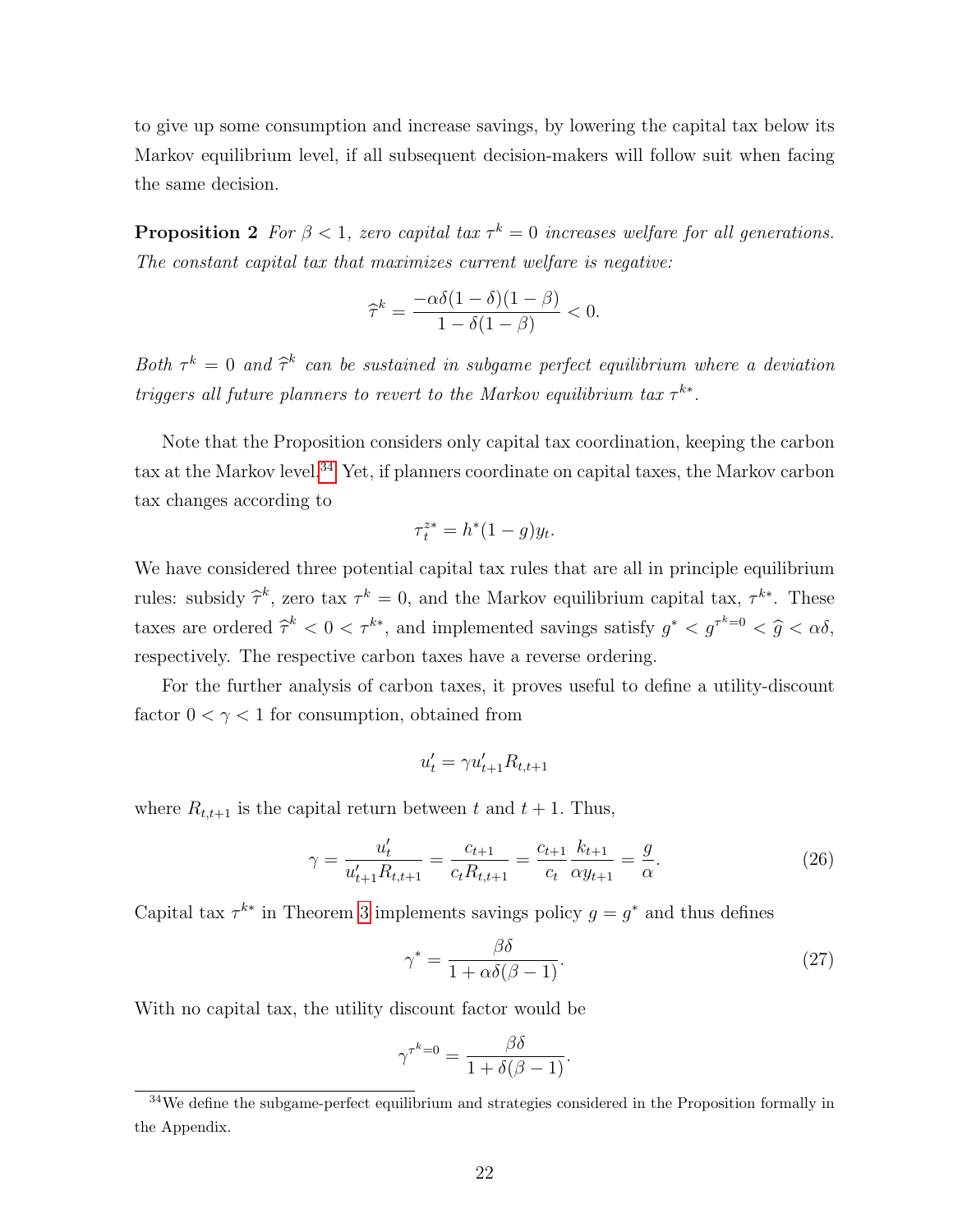With savings subsidy  $\hat{\tau}^k$ , the utility-discount factor obtained for  $\hat{g}$  from [\(26\)](#page-21-1) becomes

$$
\widehat{\gamma} = \frac{\beta \delta}{1 - \delta(1 - \beta)(1 + \alpha(1 - \delta))}
$$

with  $\beta \delta < \gamma^* < \gamma^{\tau^* = 0} < \hat{\gamma} < \delta$ . Thus, in this sense, coordination of capital policies increases the equilibrium patience. The potential welfare effects from the subgame perfect savings tax rule are particularly stark for vanishing long-run discounting; the welfare maximizing subgame-perfect equilibrium converges to the golden rule, while the Markov savings policy remains bounded away from the golden rule:

Corollary 2  $For \delta \rightarrow 1$ ,

 $\widehat{\tau}^k \to 0, \widehat{g} \to \alpha, \widehat{\gamma} \to 1.$ 

#### 4.2 Taxes on carbon

What is a Pigouvian tax? The Markov outcome of the planning game implements tax  $\tau_t^{z*}$  that conforms with the standard definition in the sense that the tax internalizes the discounted future utility costs of marginal increases in energy use today. But the discount factor used in this evaluation is not the same as the one used for capital investments,  $\gamma^*$ . For a benchmark, we now develop a carbon tax rule that is based on the capital returns, and then we show why and how the Markov equilibrium tax deviates from the principle that all investments in the economy should earn the same return.

<span id="page-22-0"></span>**Proposition 3** Consider carbon tax  $\tau_t^{z(\gamma)}$  $t_t^{z(\gamma)}$  that internalizes all future costs of current emissions when utilities are discounted with geometric factor  $\gamma$ . It equals

$$
\tau_t^{z(\gamma)} = h^{\gamma}(1-g)y_t \tag{28}
$$

$$
h^{\gamma} = \Delta^{\gamma} \sum_{i \in \mathcal{I}} \frac{\gamma \pi a_i \varepsilon}{[1 - \gamma (1 - \eta_i)][1 - \gamma (1 - \varepsilon)]}
$$
  

$$
\Delta^{\gamma} = \frac{1}{1 - \alpha \gamma} + \Delta_u.
$$
 (29)

When  $\gamma$  is taken from Euler equation  $u'_t = \gamma u'_{t+1} R_{t,t+1}$ , giving  $\gamma = g/\alpha$  through [\(26\)](#page-21-1), the tax will lead to today's marginal carbon product,  $MCP_t$ , to equal the sum of future marginal carbon damages caused by current emissions,  $MCD_{t,T}$ , for  $T > t$ , discounted to the present with equilibrium capital returns,  $MCP_t = \sum_{T>t} MCD_{t,T}/R_{t,T}$ .

The Markov planner deviates from the principle of equalized returns on investments since it looks at the real time-preference structure and understands that the equilibrium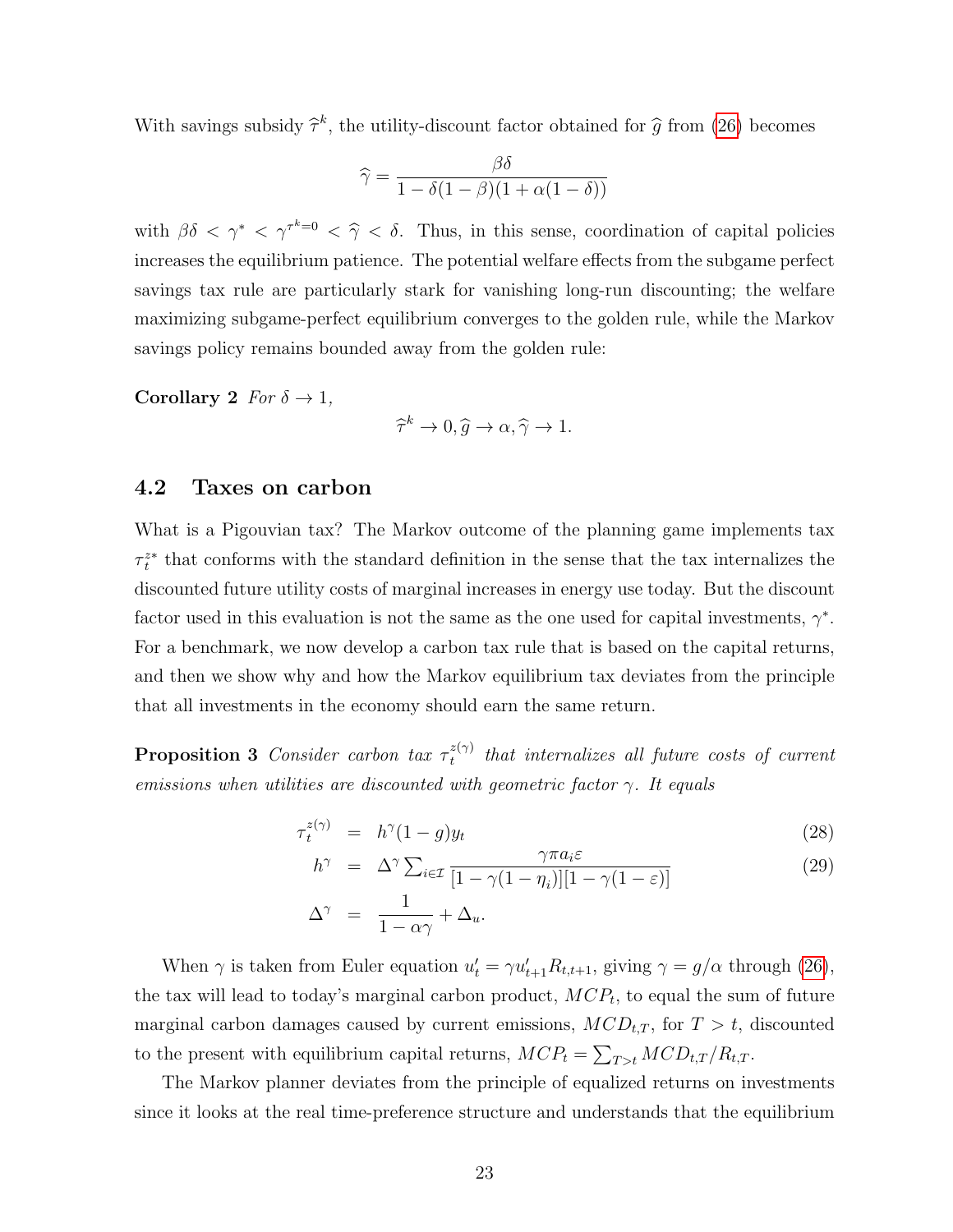compound capital return between t and some future period  $T > t + 1$ , no longer reflects how the current policy-maker sees the consumption trade-offs:  $MRS_{t,T} < R_{t,T}$ , future capital returns are excessive from the current point of view. As a result, the Markov outcome implies tighter carbon policies than the one using capital returns:  $MCP_t = \sum_{T>t} MCD_{t,T} / MRS_{t,T} > \sum_{T>t} MCD_{t,T} / R_{t,T}.$ <sup>[35](#page-23-1)</sup> We establish now the precise conditions for the policies to differ:

<span id="page-23-0"></span>**Proposition 4** For  $\beta, \delta < 1$ , the Markov equilibrium carbon tax  $\tau_t^{z*}$  strictly exceeds  $\tau_t^{z(\gamma^*)}$ t if climate change delays are sufficiently long. Formally, ratio  $\tau_t^{z*}/\tau_t^{z(\gamma)}$  is continuous in parameters  $\beta, \delta, \eta_i, \varepsilon, a_i$ , and  $\gamma$ . Evaluating at  $\gamma = \gamma^*$ , and letting  $\eta_i, \varepsilon \to 0$  gives

$$
\tau_t^{z*} / \tau_t^{z(\gamma)} > 1. \tag{30}
$$

The result also holds if  $\gamma = \gamma^{k=0}$  (no capital tax), or if  $\gamma = \hat{\gamma}$  (capital tax coordination).

If climate delays are long, as captured by  $\eta_i$  and  $\varepsilon$  (see the last line of Theorem [1\)](#page-11-5), climate policies affect future utility levels for longer periods than capital investments (limit properties can be hard to assess, and for this purpose, we calculate the ratio for various scenarios in the last column of Table [2](#page-29-0) bleow).<sup>[36](#page-23-2)</sup> The equilibrium coordination of capital taxes (Proposition [2\)](#page-21-2) increases savings and thus brings future capital returns closer to how the current planner sees the consumption-savings trade-offs. The last part of the proposition states that for very long climate delays, such coordination cannot fully eliminate the incentive to use the climate asset as a commitment device. The last part also states that if capital taxes are not in the set of instruments (perhaps because of policy frictions), so that planners have an institutional commitment to zero capital taxes and make only the carbon tax choices in equilibrium, the commitment value delivered by climate impacts will still be exploited in equilibrium.

The next proposition does not consider the long delays between emissions and impacts, but their persistence. If the climate system is sufficiently persistent, as in Remark [1,](#page-10-1) the Markov decision-maker values the commitment to future utility impacts. The commitment value has no bound in the following sense:

<span id="page-23-3"></span>**Proposition 5** For a closed carbon cycle with incomplete absorption and  $\beta < 1$ :  $\tau_t^{z*}/\tau_t^{z(\gamma)} \rightarrow$  $\infty$  for any  $\gamma < 1$  as  $\delta \to 1$ .

<span id="page-23-1"></span><sup>&</sup>lt;sup>35</sup>In the Appendix we provide a three-period model with general functional forms to explicate the assumptions on preference and technologies that are needed for this result to follow. The parametric class considered in the infinite-horizon model satisfies the assumptions.

<span id="page-23-2"></span><sup>&</sup>lt;sup>36</sup>Note that in the limit,  $\varepsilon = 0$ , and both carbon prices are zero,  $\tau_t^{z*} = \tau_t^{\gamma} = 0$ . The proposition states that there is a neighbourhood around  $\eta_i = \varepsilon = 0$  in which  $\tau_i^{z*} > \tau_i^{\gamma}$ .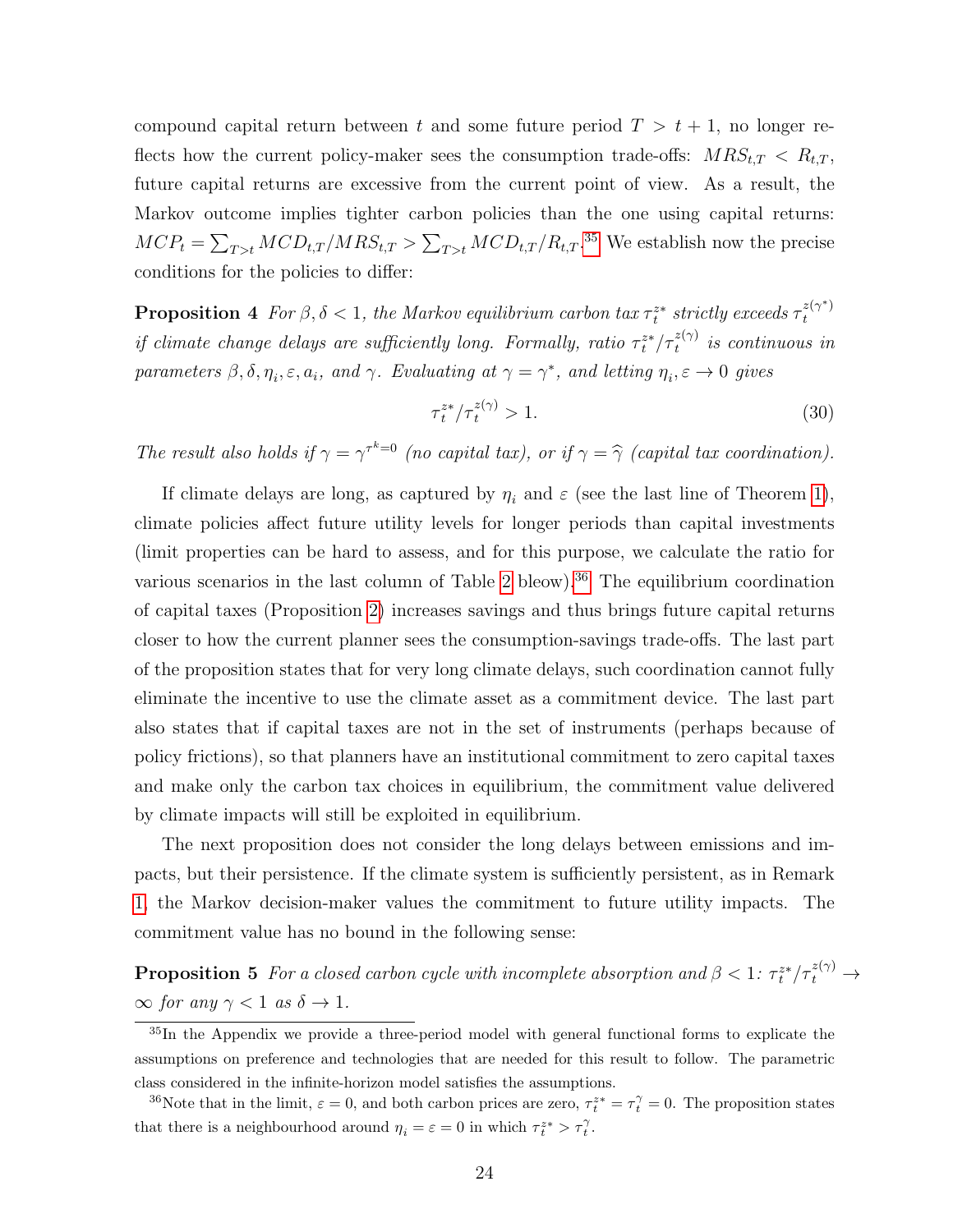When no carbon leaves the system, a fraction of the temperature increase caused by current emissions never dies out. Then, with low long-run discounting, the difference between the two carbon taxes becomes unbounded. Yet, recall that if planners succeed in coordinating on the welfare maximizing capital-subsidy,  $\hat{\tau}^k$ , the utility discount factor  $\gamma$  converges to 1, and the proposition does not apply. That is, climate as a commitment device is not needed when generations can coordinate capital taxes and associate nonvanishing weights to far-future utilities.

We have seen that the Markov planner's equilibrium capital taxation moves future savings in the wrong direction, away from the coordinated optimum,  $g^* < g^{\tau^k=0} < \hat{g}$ . Eliminating part of this distortion, that is, reducing capital taxes, improves welfare. This is why it is possible to sustain some coordination of capital taxation,  $\hat{\tau}_k$ , in equilibrium. For carbon taxes, Proposition [4](#page-23-0) suggests a distortion between capital and climate returns:  $\tau_t^{z*} > \tau_t^{\gamma}$ . Possibly, Markov carbon policies also distort the equilibrium in the wrong direction. Can we improve welfare by eliminating the gap between the returns on capital and climate investments? We find that this is not the case. First, with the aid of Theorem [2,](#page-14-1) we state how changes in future climate policies impact current welfare:

<span id="page-24-0"></span>**Lemma 4** For  $\beta \neq 1$  and any given  $\tau > t$ ,

$$
\frac{\partial w_t}{\partial h_\tau} > 0 \text{ iff } h_\tau < h^\delta.
$$

Policy variable  $h_t$  measures the strictness of the future climate policy so that any equilibrium policy change that takes  $h_t$  closer to  $h^{\delta}$  improves current welfare, where  $h = h^{\gamma=\delta}$  is defined in Proposition [3.](#page-22-0) Proposition [4](#page-23-0) shows that the carbon tax based on the market returns is lower than the equilibrium Markov carbon tax, and thus Lemma [4](#page-24-0) tells us that such a carbon tax rule decreases the present welfare if applied in the future. Add to this insight that, by definition, the Markov carbon tax maximizes present welfare for fixed future tax rules. It then becomes clear that a move from a Markov carbon tax policy to externality pricing based on equalized returns for all assets must reduce welfare throughout. We state the result formally in:

<span id="page-24-1"></span>**Proposition 6** For given  $(k_t, s_t)$ , sufficiently slow climate change, and any given constant capital tax  $\tau^k$ : continuation policies  $(\tau^k, \tau^{\tilde{z}(\gamma)}_{\tau})_{\tau \geq t}$  with  $\gamma = \gamma^*$ , or  $\gamma = \gamma^{\tau^k=0}$ , or  $\gamma = \hat{\gamma}$ , all imply a lower welfare at t than policies  $(\tau^k, \tau^{zz}_\tau)_{\tau \geq t}$  that price carbon according to the Markov rule  $\tau^{z*}_{\tau}$ .

Policy  $(\tau^k, \tau^{\tilde{z}(\gamma)}_\tau)_{\tau \geq t}$  with  $\gamma$  based on capital returns, conforms to the idea that all assets earn the same return in the economy. The remarkable feature of the above proposition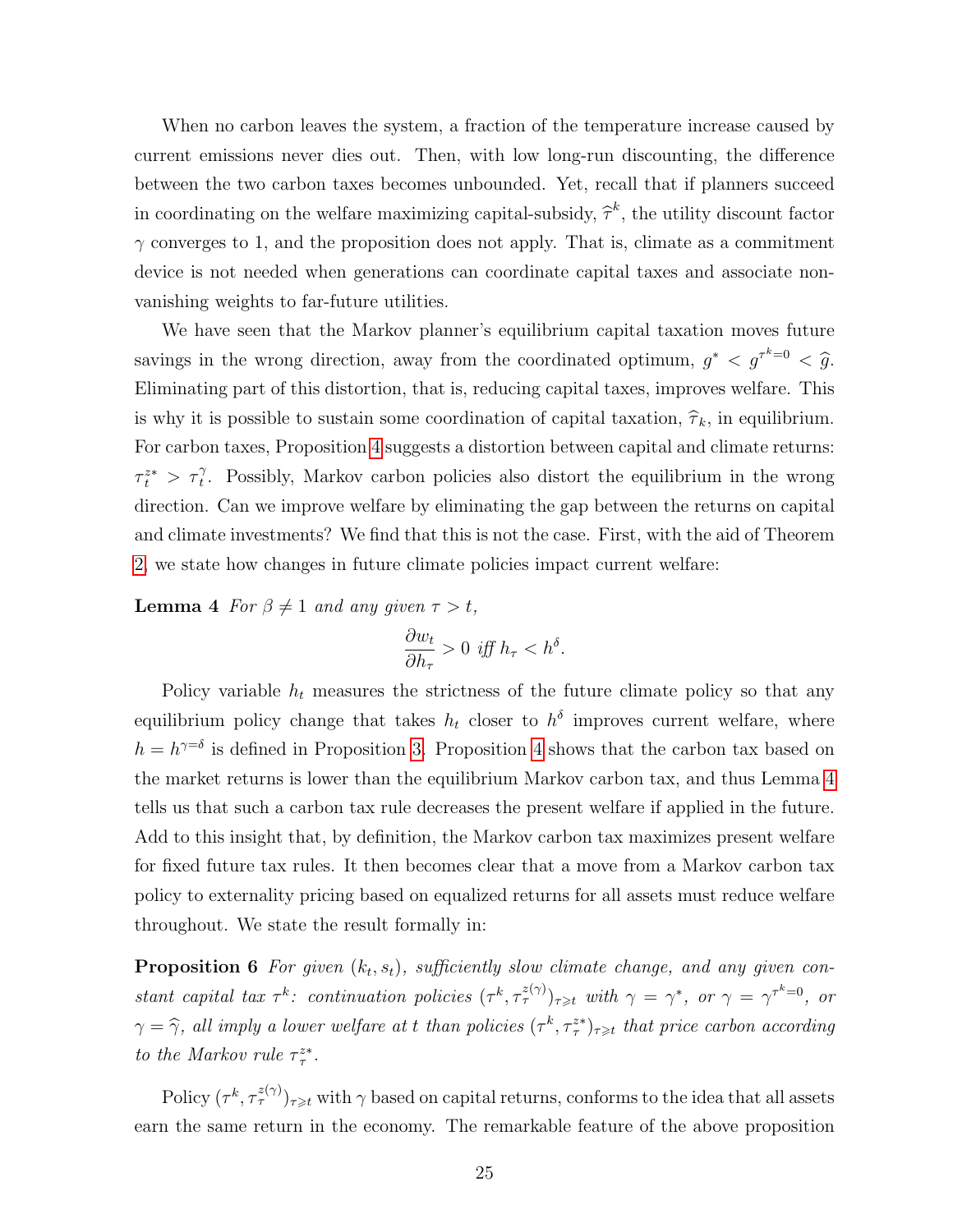is that the efficiency gain from equal returns on the capital and climate assets cannot prevent a decrease of welfare, not as a second-order effect, but as a first-order effect.[37](#page-25-0) For this reason, such a cost-benefit requirement cannot be sustained as a welfare improving subgame-perfect Nash equilibrium. On reflection, the result is not surprising since a requirement for equal returns on capital and climate removes the equilibrium commitment that is provided by the persistent climate asset. The results holds even when the planners can coordinate the capital taxes.

## 5 Quantitative assessment

Our analysis is positive in the sense that the basis calibration of the parameters is consistent with the observed savings rate. But the climate policies we determine assume global coordination in the Markov equilibrium, and in addition intergenerational coordination in the subgame-perfect equilibrium. We abstract from both international free-riding and intertemporal political frictions. In that sense we provide a normative perspective on the level of carbon taxes that would maximize welfare, under a set of well-specified conditions for the policy game.

#### <span id="page-25-3"></span>5.1 Emissions-damage response

Figure 1 shows the life-path of losses (percentage of total output) caused by an impulse of one Teraton of Carbon  $[TtCO_2]$  in the first period, contrasted with a counterfactual path without the carbon impulse.<sup>[38](#page-25-1)</sup> The output loss is thus measured per  $TtCO<sub>2</sub>$ , and it equals  $1-\exp(-\theta_{\tau})$ ,  $\tau$  periods after the impulse. The graphs are obtained by calibrating the damage-response, that is, weights  $(\theta_{\tau})_{\tau \geq 1}$  in [\(6\)](#page-6-3), to three cases.<sup>[39](#page-25-2)</sup> Matching Golosov et al.'s (2014) specification produces an immediate damage peak and a fat tail of impacts, while calibrating to the DICE model shows an emissions-damage peak after 60 years with a thinner tail. Our model, that we calibrate with data from the natural sciences literature, produces a combination of the effects: a peak in the emission-damage response function after about 60 years and a fat tail; about 16 per cent of emissions do not depreciate within the horizon of a thousand years.

<span id="page-25-0"></span><sup>&</sup>lt;sup>37</sup>In a different context, Bernheim and Ray (1987) also show that, in the presence of altruism, consumption efficiency does not imply Pareto optimality.

<span id="page-25-2"></span><span id="page-25-1"></span><sup>&</sup>lt;sup>38</sup>One TtCO<sub>2</sub> equals about 25 years of global  $CO_2$  emissions at current levels (40 GtCO<sub>2</sub>/yr.) <sup>39</sup>See Appendix for the details of the experiment.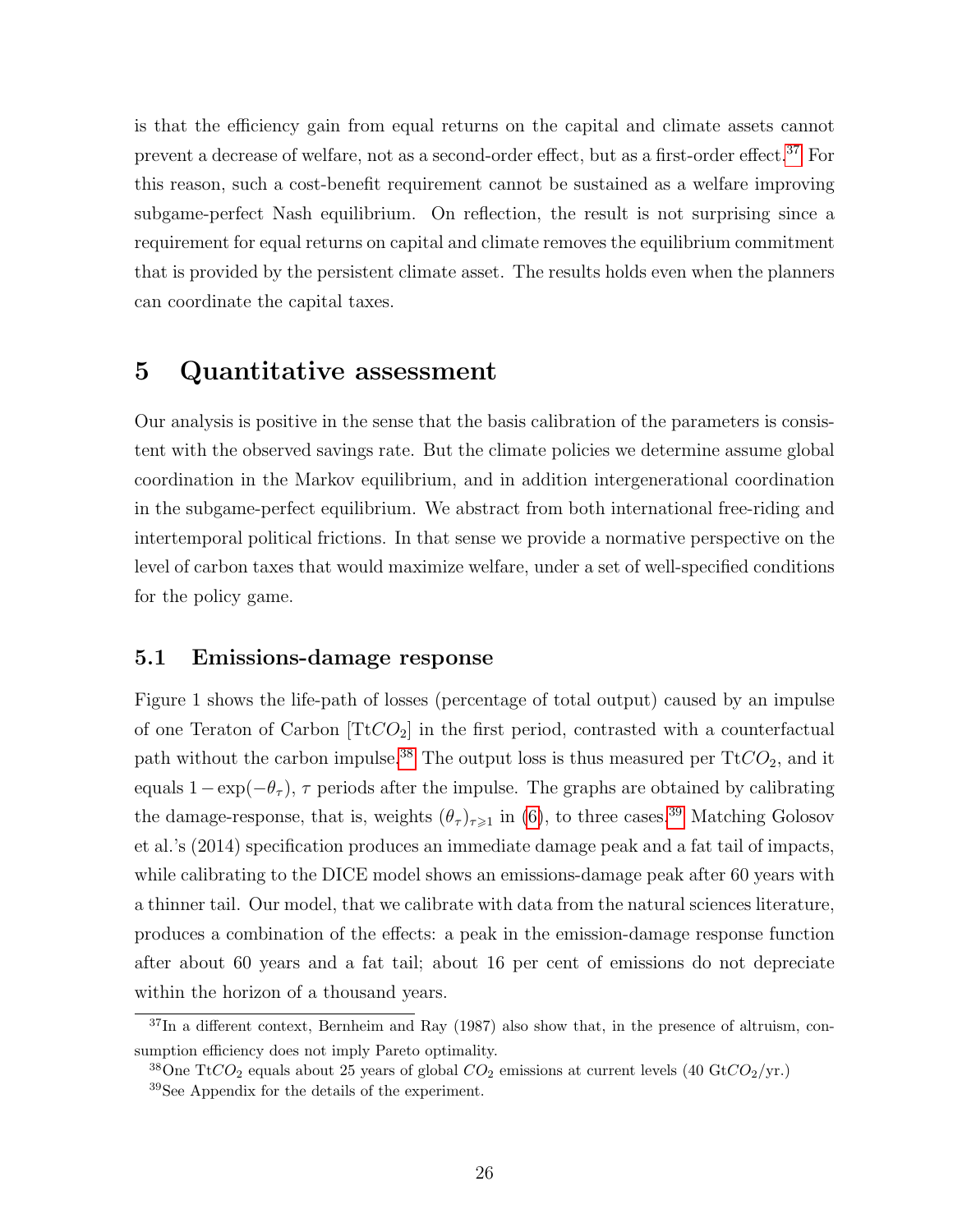

Figure 1: Emissions-damage response for three specifications

Our emissions-damage response, used in the quantitative part and depicted in Figure 1 ("this paper") has three boxes calibrated as follows. The physical data on carbon emissions, stocks in various reservoirs, and the observed concentration developments are used to calibrate a three-box carbon cycle representation leading to the following emission shares and depreciation factors per decade:<sup>[40](#page-26-0)</sup>

$$
a = (.163, .184, .449)
$$

$$
\eta = (0, .074, .470).
$$

Thus, about 16 per cent of carbon emissions does not depreciate while about 45 per cent has a half-time of one decade. As in Nordhaus (2001), we assume that doubling the steady state  $CO<sub>2</sub>$  stock leads to 2.6 per cent output loss. This implies a value  $\pi = .0156$  [per TtC02].<sup>[41](#page-26-1)</sup> We assume  $\varepsilon = .183$  per decade, implying a global temperature adjustment speed of 2 per cent per year. This choice is within the range of scientific

<span id="page-26-0"></span><sup>&</sup>lt;sup>40</sup>Some fraction of emissions enters the ocean and biomass within a decade, so the shares  $a_i$  do not sum to unity.

<span id="page-26-1"></span> $41$ Adding one TtCO2 to the atmosphere, relative to preindustrial levels, leads to steady-state damages that are about 0.79% of output. Adding up to 2.13 TtCO2 relative to the preindustrial level, leads to about 2.6% loss of output. The equilibrium damage sensitivity is then readily calculated as  $(2.56 0.79)/(2.13-1) = 1.56\%/TtCO2.$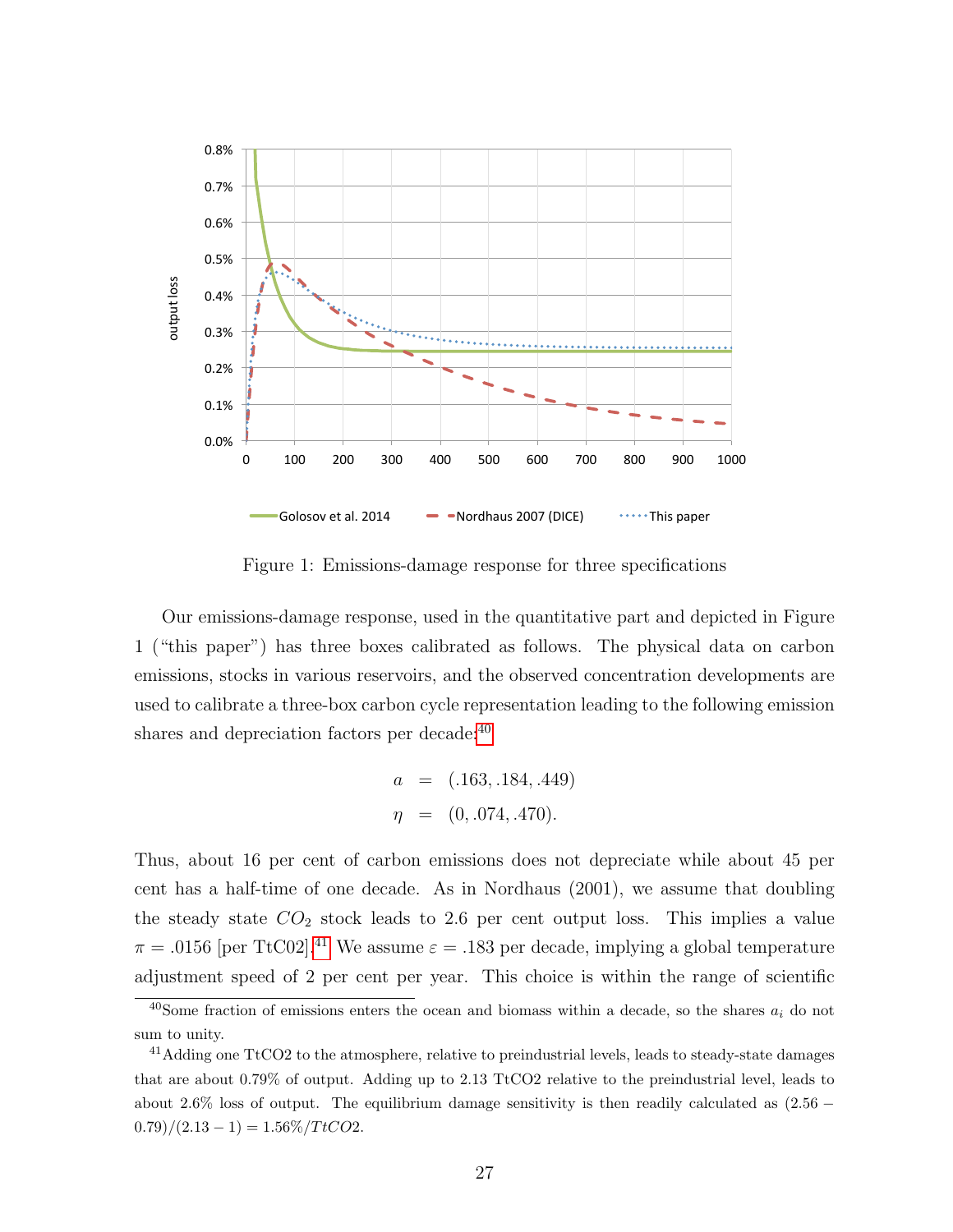evidence (Solomon et al. 2007).<sup>[42](#page-27-0)</sup> See the Appendix for further details.

#### 5.2 Capital and carbon taxes

For the quantitative magnitudes of the results, we exploit the closed-form price formulas to evaluate the taxes that the model predicts the present day.

The model is decadal (10-year periods),<sup>[43](#page-27-1)</sup> and year '2010' corresponds to period 2006-2015. We set  $\Delta_u = 0$ . We take the Gross Global Product as 600 Trillion Euro [Teuro] for the decade, 2006-2015 (World Bank, using PPP). The capital elasticity  $\alpha$  follows from the assumed time-preference structure  $\beta$  and  $\delta$ , and observed historic gross savings g. As a base-case, we consider net savings of  $25\%$  ( $g = .25$ ), and a 2.7 per cent annual pure rate of time preference ( $\beta = 1, \delta = 0.761$ ), consistent with  $\alpha = g/\delta = 0.329$ . Choices for the climate-economy parameters are specified in Section [5.1.](#page-25-3)

With consistent preferences  $(\beta = 1)$ , our model reproduces the carbon tax levels of the more comprehensive climate-economy models such as DICE (Nordhaus, 2008). We then introduce a difference between short- and long-term discounting,  $\beta < 1$ , while controlling for the effective discounting in the economy. The quantitative evaluation is thus structured such that we control for the capital savings, using the relationship between equilibrium savings q and discount factors  $\beta$ ,  $\delta$ — this allows keeping the Nordhaus case as a well-defined benchmark and exploring how the time preferences matter for the equilibrium tax structure.[44](#page-27-2)

<span id="page-27-0"></span> $\frac{42}{10}$  Figure 1, the main reason for the deviation from DICE 2007 is that DICE assumes an almost full  $CO<sub>2</sub>$  storage capacity for the deep oceans, while large-scale ocean circulation models point to a reduced deep-ocean overturning running parallel with climate change (Maier-Reimer and Hasselman 1987). The positive feedback from temperature rise to atmospheric  $CO<sub>2</sub>$  through the ocean release is essential to explain the large variability observed in ice cores in atmospheric  $CO<sub>2</sub>$  concentrations. We note that our closed-form model can be calibrated to very precisely approximate the DICE model (Nordhaus 2007). Section [6](#page-30-0) discusses further on the surprising prediction power of our carbon pricing formula for the DICE results.The DICE 2013 model has updated the ocean carbon storage capacity.

<span id="page-27-1"></span><sup>&</sup>lt;sup>43</sup>The period length could be longer, e.g.,  $20-30$  years to better reflect the idea that the long-term discounting starts after one period for each generation. We have these results available on request.

<span id="page-27-2"></span><sup>&</sup>lt;sup>44</sup>One could also consider calibrating the short- and long-run discount rates. However, we are unaware of any empirical paper that reports revealed-preference data for the pure rate of time-preference over horizons such as 2-25, 26-50, 51-100 and so on years. Obviously, there is an extensive literature on the time structure of preferences in the context of self-control, but this literature looks at intra-personal short-term decisions and not the inter-generational trade-offs relevant for this paper. Giglio et al. (2015) measure the discount of leasehold property versus freehold property. We interpret Giglio et al.'s finding as a measure of the time-structure of returns on a specific private asset (houses). The time structure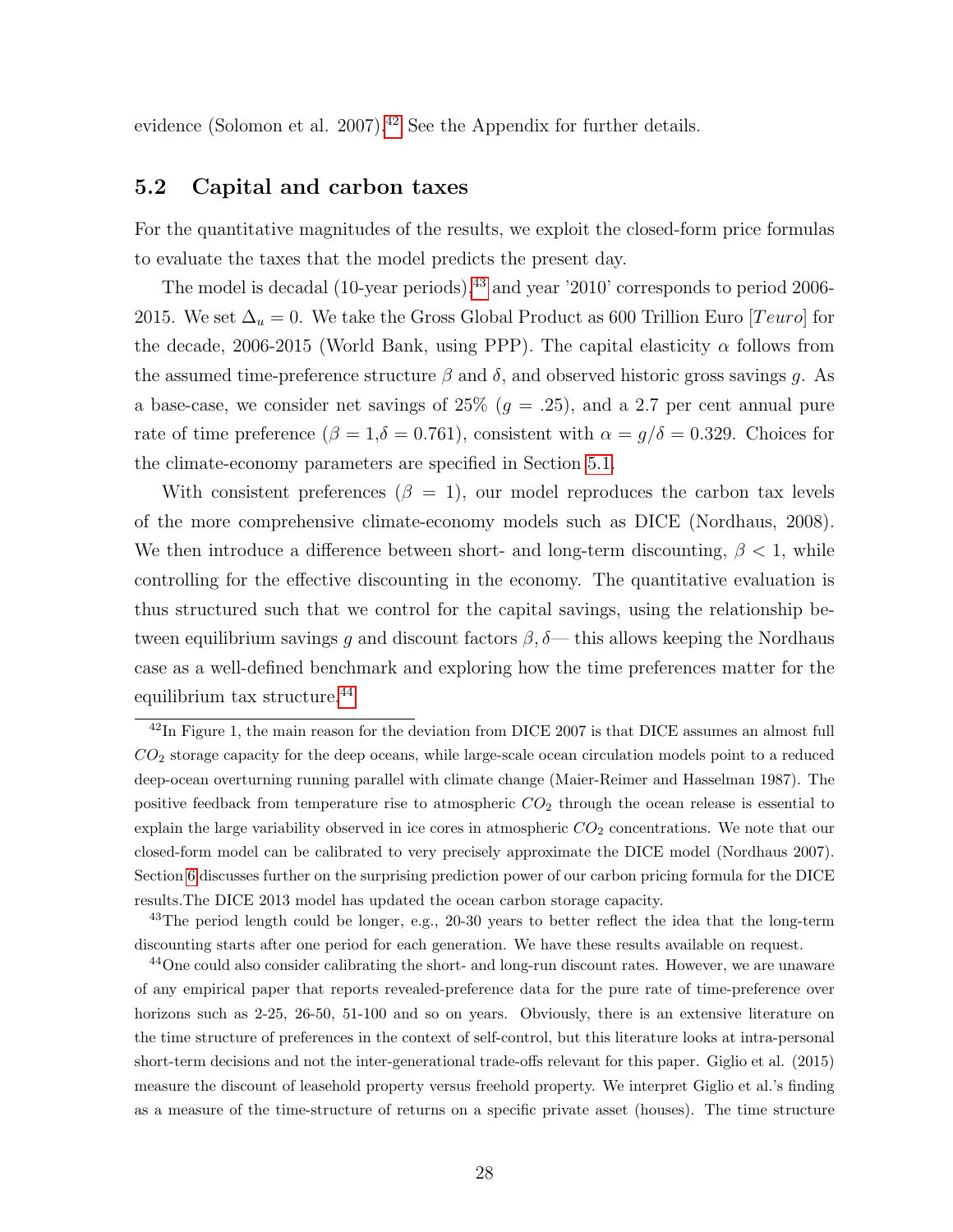The parameter choices result in a consistent-preferences Pigouvian tax of 7.1 Euro/tCO<sub>2</sub>, equivalent to 34 USD/tC, for 2010.<sup>[45](#page-28-0)</sup> This number is very close to the level found by Nordhaus. Consider then the determinants of this number in detail.

We can decompose the carbon tax into three contributing parts: a base price that would apply if damages are *immediate* and temporary, an accumulation factor for the persistence of damages, and a discount factor for the delay in damages. First, consider the one-time costs assuming full immediate damages  $(ID)$  taking place in the immediate next period,

<span id="page-28-1"></span>
$$
ID = \beta \delta \Delta \pi (1 - g) y_t. \tag{31}
$$

This value is multiplied by a factor to correct for the persistence of climate change due to slow depreciation of carbon in the atmosphere, the persistence factor  $(PF)$ ,

$$
PF = \sum_{i \in \mathcal{I}} \frac{a_i}{[1 - \delta(1 - \eta_i)]},\tag{32}
$$

which we then multiply by a factor to correct for the delay in the temperature adjustment, the delay factor  $(DF)$ ,

<span id="page-28-2"></span>
$$
DF = \frac{\varepsilon}{1 - \delta(1 - \varepsilon)}.\tag{33}
$$

Table [2](#page-29-0) below presents the decomposition of the carbon tax for a set of short- and longterm discount rates such that the economy's savings policy remains the same. The first row reproduces the efficient carbon tax case assuming consistent preferences when the annual utility discount rate is set at 2.7 per cent: this row presents the carbon tax under the same assumptions as in Nordhaus (2007). Keeping the equilibrium time-preference rate at 2.7 per cent per year, thus maintaining the savings rate at a constant level (reported also in Table [1](#page-3-0) of the Introduction), we move to the Markov equilibrium by departing the short- and long-term discount rates.

We invoke Weitzman's (2001) survey for obtaining some guidance in choosing the short- and long-run rates. In Weitzman, discount rates decline from 4 per cent for the

<span id="page-28-0"></span><sup>45</sup>Note that 1 tCO2 = 3.67 tC, and 1 Euro is about 1.3 USD.

of returns on leaseholds follows from expectations about the duration of ownership, interacted with expectations on costs over this period of ownership, and expectations on the time of sale of the asset, interacted with the expected value of the asset at the time of sale of the asset and its net present equivalent value. Specifically, for a property with an above 100 years leasehold, we see no mechanism through which the price discount (for the finite leasehold) could measure the time-structure of preference of the property owner over such a horizon. The owner will not live after 100 years, and there is no evidence that the majority of owners expect the children to keep the asset over the full leasehold duration (in which case one could invoke altruism). That is, there is no indication that pricing a 100 years leasehold has any relation to the preferences of the owner concerning the possible lease costs after hundred years.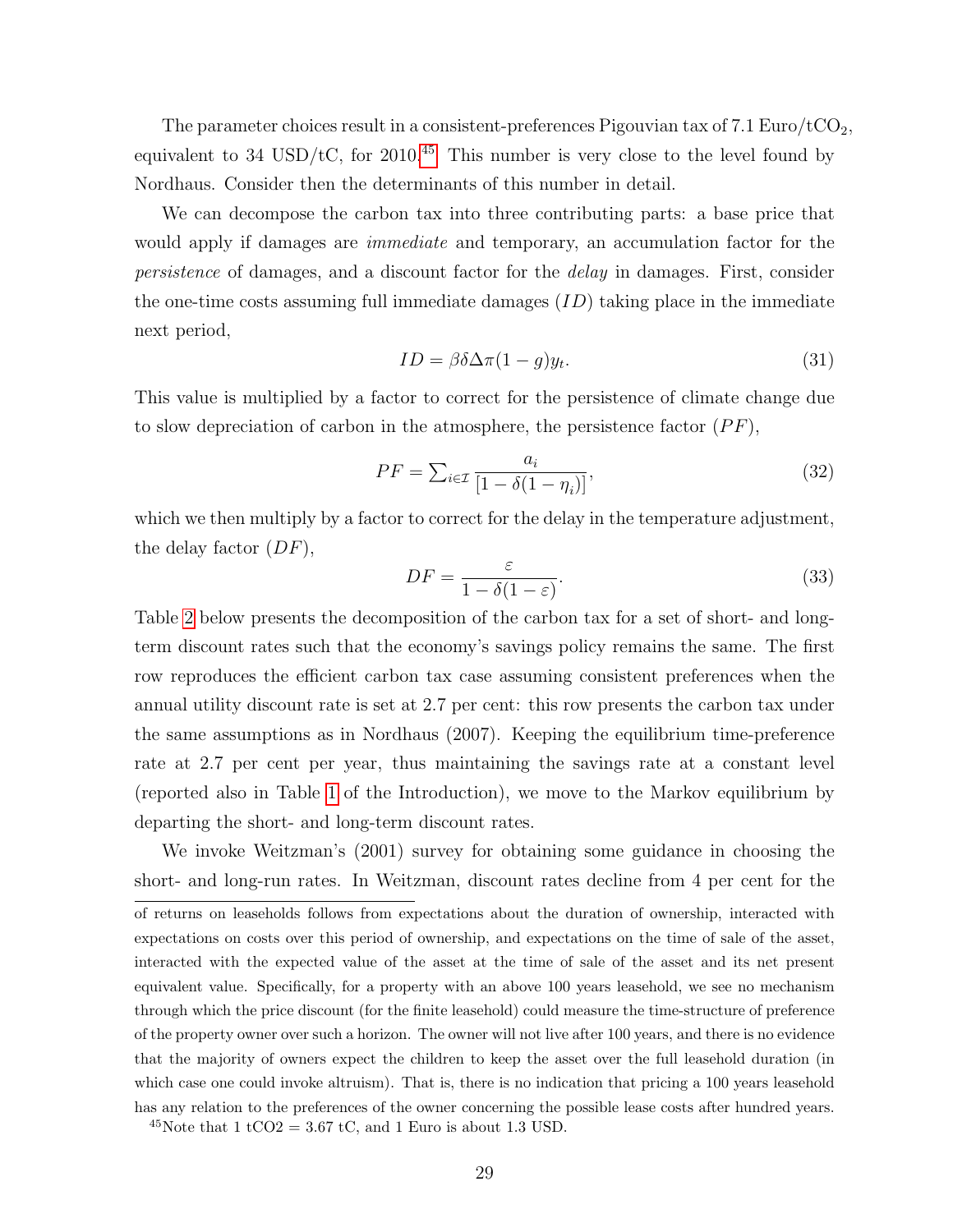immediate future (1-5 years) to 3 per cent for the near future (6-25 years), to 2 per cent for medium future (26-75 years), to 1 per cent for distant future (76-300), and then close to zero for far-distant future. Roughly consistent with Weitzman and our 10-year length of one period, we use the short-term discount rate close to 3 per cent, and the long-term rate at or above 1 per cent. This still leaves degrees of freedom in choosing the two rates  $\beta\delta$  and  $\delta$  — we choose  $\beta$  and  $\delta$  to maintain the utility discount factor implied by the Euler equation for savings at  $\gamma = 0.76$  (2.7 per cent annual discount rate).<sup>[46](#page-29-1)</sup> In other words, the economy continues to choose savings  $g^* = .25$  consistent with [\(15\)](#page-15-4) in all experiments but the last.<sup>[47](#page-29-2)</sup>

| annual discount rate |             | Markov Equilibrium |      |        |     |            |      |
|----------------------|-------------|--------------------|------|--------|-----|------------|------|
| short-term           | $long-term$ | $q^*$              | ID   | PF     | DF  | carbon tax | ΕF   |
| 027                  | .027        | .25                | 7.12 | - 2.06 | .48 | 7.1        |      |
| .033                 | .01         | $.25\,$            | 7.12 | - 3.70 | .70 | 18.5       | 2.6  |
| .035                 | .005        | $.25\,$            | 7.12 | 5.79   | .82 | 33.8       | 4.8  |
| .037                 | .001        | .25                | 7.12 | -19.6  | .96 | 133        | 18.8 |
| .001                 | .001        | .33                | 9.27 | 19.6   | .96 | 174        |      |

<span id="page-29-0"></span>Table 2: Decomposition of the carbon price [Euro/tCO2] year 2010.  $ID=\text{immediate}$ damages, PF=persistence factor, DF=delay factor, Carbon price =  $ID \times PF \times DF$ . Parameter values in text.  $EF$ =excess factor, the ratio given in Proposition [4.](#page-23-0)

For the carbon tax, the last column indicates the excess factor  $(EF)$  that we have formalized in Proposition [4:](#page-23-0) it tells the multiple by which the Markov tax exceeds the benchmark tax using the capital returns to evaluate future impacts. The highest equilibrium carbon tax,  $133 \text{ EUR}/t\text{CO}_2$ , corresponds to the case where the long-run discounting is as proposed by Stern (2006); this case also best matches Weitzman's values. For reference, we report the Stern case where the long-term discounting at .1 per cent holds throughout; the carbon tax takes value  $174$   $EUR/tCO<sub>2</sub>$ , and gross savings cover about 33 per cent of income. Thus, the Markov equilibrium closes considerably the gap between Stern's and Nordhaus' carbon taxes, without having unrealistic by-products for the macroeconomy.[48](#page-29-3)

<span id="page-29-1"></span> $\frac{46}{10}$  For example, 3 per cent short run and 1 per cent long run annual rates correspond to  $\beta = .788$  and  $\delta = .904$ . See the supplementary material for all numerical values.

<span id="page-29-3"></span><span id="page-29-2"></span><sup>47</sup>Excluding the last row that is explained just below.

<sup>48</sup>The deviation between the Markov (thus Nordhaus) and Stern savings can be made extreme by sufficiently increasing the capital share of the output that gives the upper bound for the fraction of  $y_t$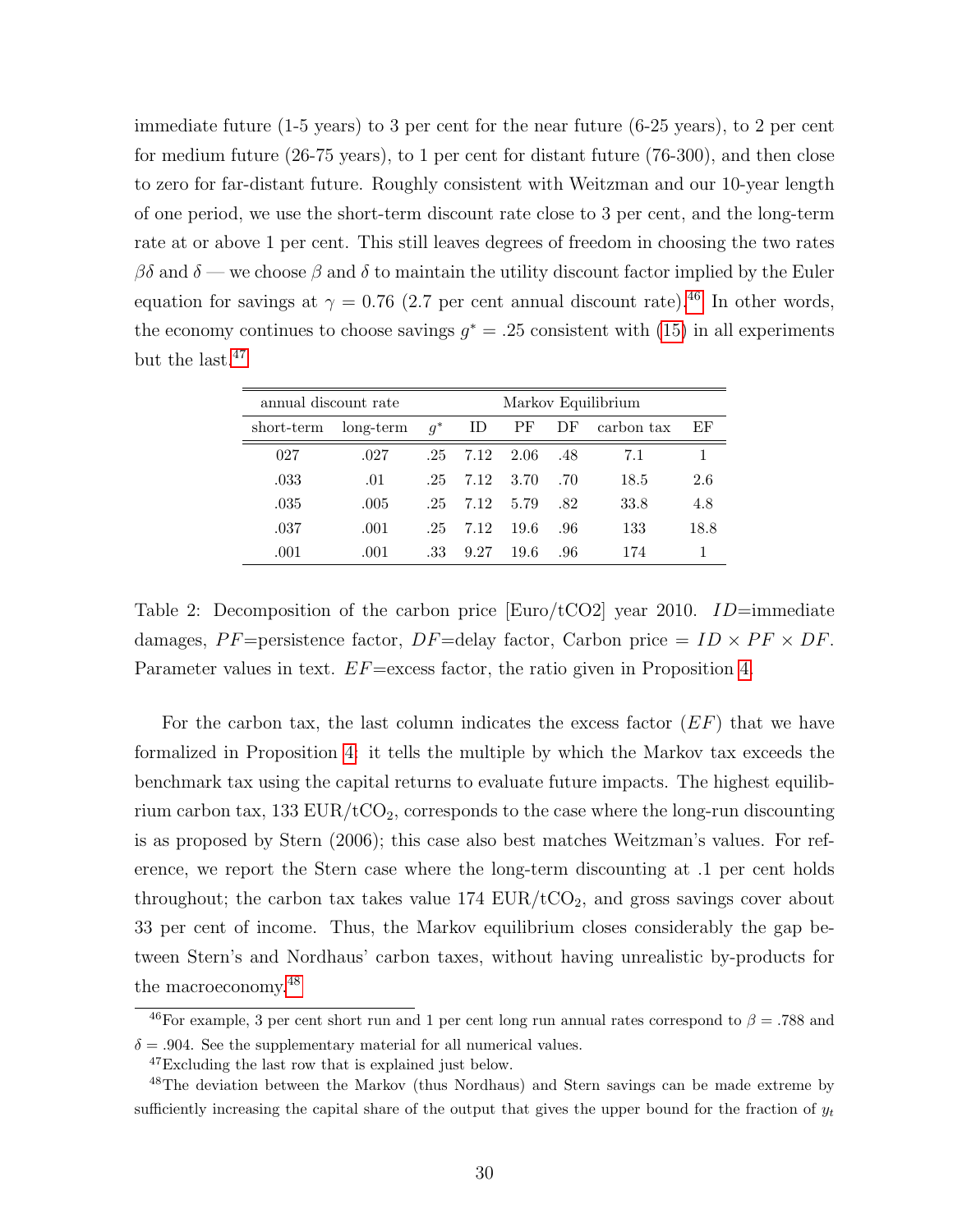The decomposition of the carbon tax is revealing. Leaving out the time lag between  $CO<sub>2</sub>$  concentrations and the temperature rise amounts to replacing the column DF by 1. When preferences are consistent (the first line), abstracting from the delay in temperature adjustments, as in Golosov et al. (2014), doubles the carbon tax level. For hyperbolic discounting, as expected, the persistence of impacts, capturing the commitment value of climate policies, contributes significantly to the deviation between the capital-market based and Markov equilibrium prices.

For the same preferences, we now consider the quantitative significance of coordinated capital taxes and their effect on savings and carbon taxes. Table [3](#page-30-1) presents the Markov equilibirum capital tax and the best constant tax on capital that can be sustained in a subgame perfect equilibrium, defined in Proposition [2](#page-21-2) as  $\hat{\tau}^k$ . The Markov equilibrium capital tax is larger, the greater is the discrepancy between short- and long-run preferences. Arguably, the capital tax levels remain reasonable. The best achievable capital policy involves subsidizing capital at low rate, converging to zero when the long-run time preference involves no discounting. The increase in savings reduces the equilibrium carbon tax, although the quantitative difference to the values in Table [2](#page-29-0) is not large.

|            | annual discount rate<br>Markov equilibrium |             |         | Subgame Perfect equilibrium |             |         |            |
|------------|--------------------------------------------|-------------|---------|-----------------------------|-------------|---------|------------|
| short-term | long-term                                  | capital tax | savings | carbon tax                  | capital tax | savings | carbon tax |
| 027        | .027                                       | $\theta$    | 0.25    | 7.1                         | $\theta$    | 0.25    | 7.1        |
| .033       | .01                                        | $16\%$      | 0.25    | 18.5                        | $-.7\%$     | 0.29    | 17         |
| .035       | .005                                       | 23\%        | 0.25    | 34                          | $-.5\%$     | 0.31    | 31         |
| .037       | .001                                       | $29\%$      | 0.25    | 133                         | $-.1\%$     | 0.32    | 120        |
| .001       | .001                                       | 0           | 0.33    | 174                         | 0           | 0.33    | 174        |

<span id="page-30-1"></span>Table 3: Capital and carbon taxes [Euro/tCO2] year 2010 for both the Markov equilibirum and the coordination subgame perfect equilibrium.

## <span id="page-30-0"></span>6 Discussion

To obtain transparent analytical and quantitative results in a field that has been dominated by simulation models, we exploit strong functional assumptions. First, building on Brock-Mirman (1972) we assumed that income and substitution effects in consumption

saved; close to all income is saved under Stern preferences as this share approaches unity (Weitzman, 2007). However, with reasonable parameters such extreme savings do not occur, as in Table [2.](#page-29-0)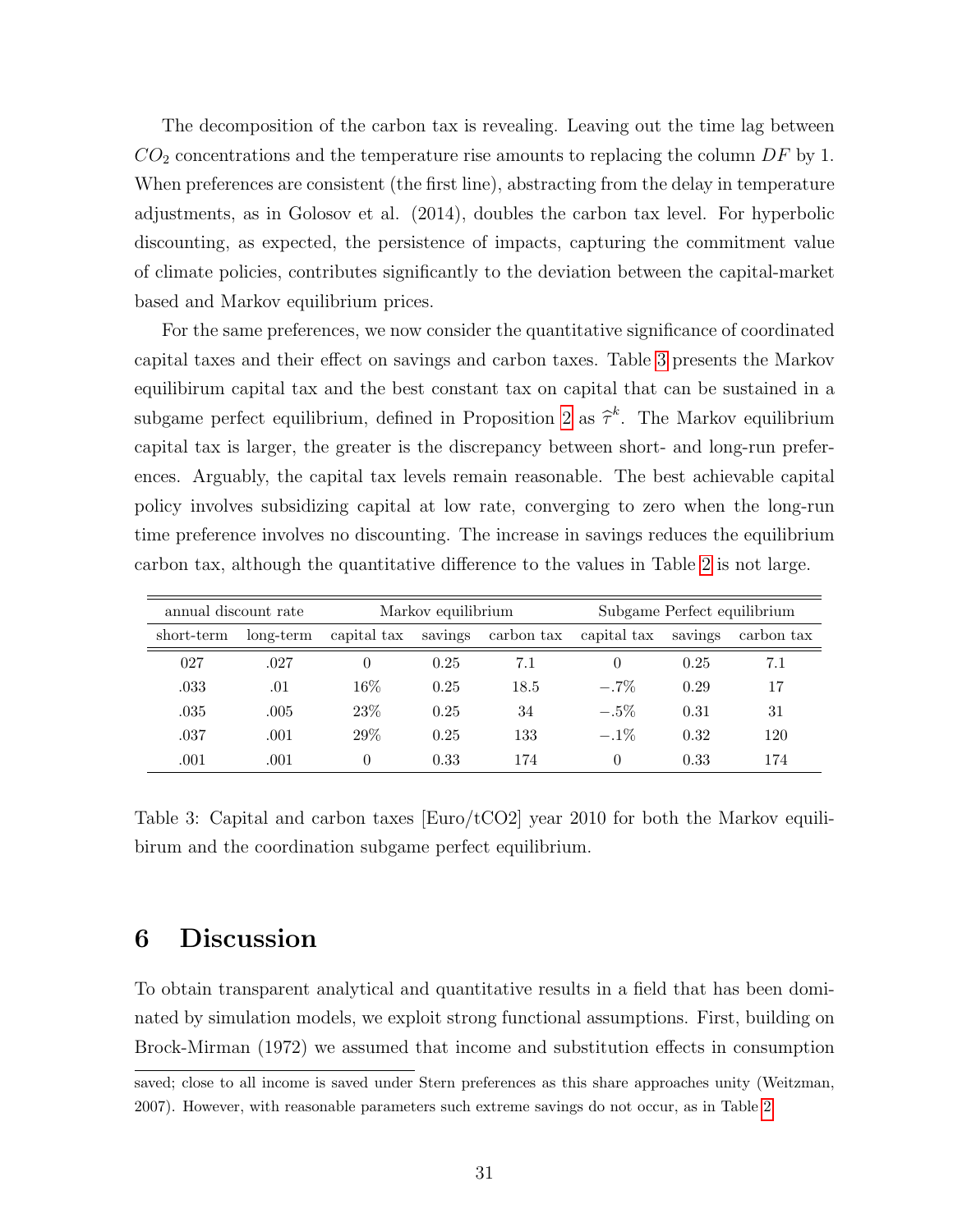choices over time cancel out, leading to capital and climate policies that are separable. With general functional forms, climate policies can generate income effects influencing future savings, thereby creating interactions between the two policies. Based on a threeperiod extension to general functional forms, presented in the online Appendix, we discuss below the effects that are ruled out by the assumptions in the main analysis. Second, we assumed a linearized model for carbon diffusion that might not well describe the relevant dynamics when the system is far off the central path  $-$  that is, non-linearities captured by more complicated climate simulation models may be important. Finally, the quasi-hyperbolic discount functions are only rough approximations of more general discount functions. Given the parametric class for preferences and technologies, it is possible to solve this model for an arbitrary sequence of discount factors; this extension is provided in Iverson (2012). The flexible discounting does not change the conceptual substance matter in a material way, although the quantitative evaluations can depend on the added flexibility.[49](#page-31-0) Yet, currently, there is no evident data for the path of the time-preferences that would call for the flexible formulation. We now briefly discuss how results may be expected to change for other functional forms of utility, production and climate change.

#### 6.1 Sensitivity of policies under geometric discounting

Before assessing the changes in strategic interactions when the functional forms are more general, we discuss the sensitivity of policies in a context where the current and future planners do not strategically interact but where policies follow a time-consistent planning. Barrage (2014), in a supplement to Golosov et al. (2014), has numerically assessed the loss of generality implied by logarithmic utility and full capital depreciation. Log utility implies a relatively low preference for consumption smoothing over time: the decision maker becomes more "patient", increasing savings and the initial carbon price level when compared to a case where the utility function has more curvature. As long as we stay in the expected utility framework, this overshooting can be made to vanish by appropriate adjustment of the time discount rate. The one period depreciation assumption tends to decrease the carbon price level and its growth, since it implies a lower growth of the economy than in the case if some capital survives to the next period. But, again,

<span id="page-31-0"></span><sup>49</sup>Iverson et al. (2015, Table 1), show similarly to our Table 2, that the carbon tax increases from the 'Nordhaus value' close to the 'Stern value' when time discounting after the first 20 years moves to the Stern values.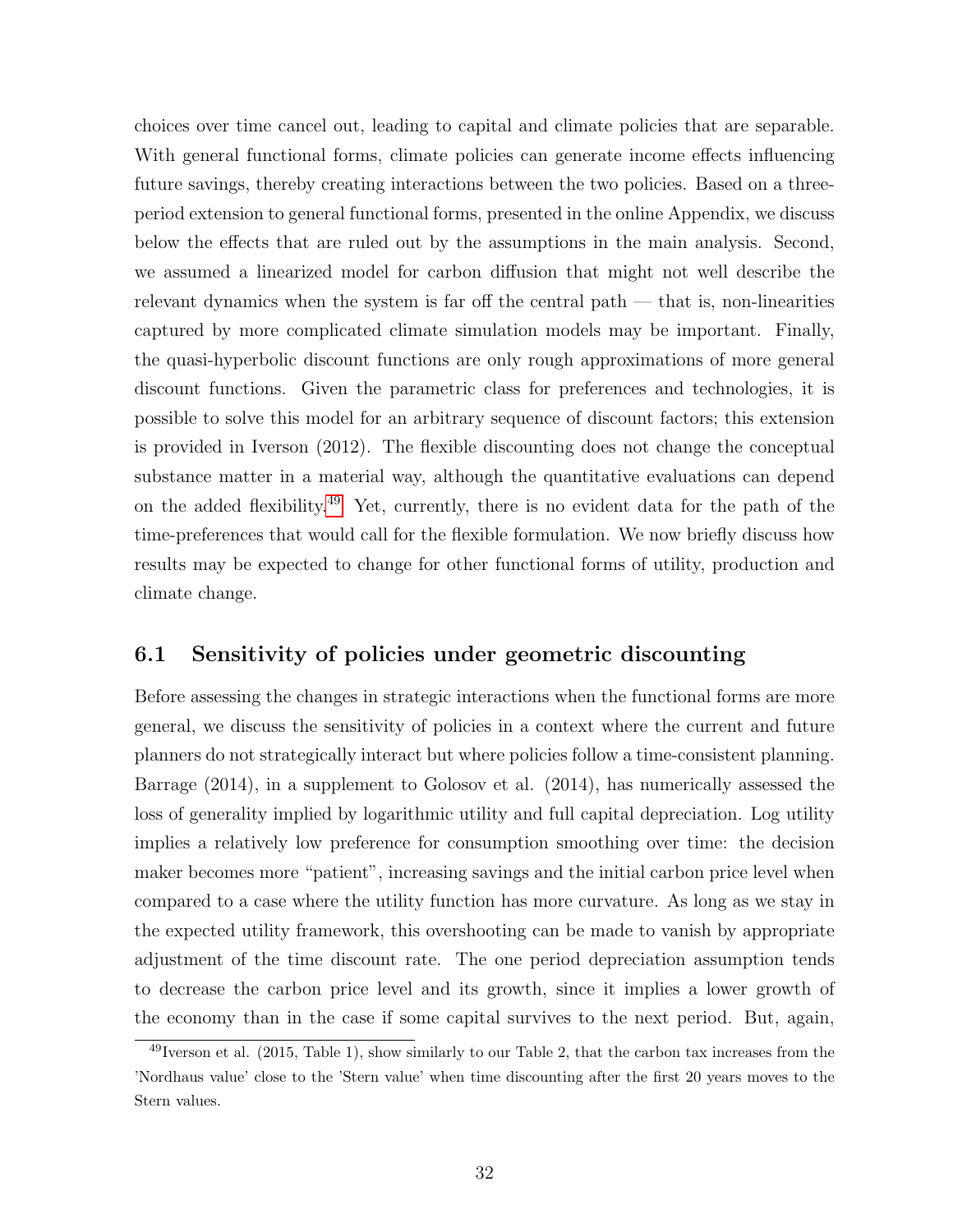adjustments in the calibration can almost exactly offset the full depreciation, closing the gap between the predictions of the numerical models with partial depreciation and analytical models with full depreciation.

A further study on the sensitivity is presented in van den Bijgaart et al. (2016). They devise a Monte Carlo experiment for testing how well the closed-form carbon price formula, slightly extended from the one that we have developed, predicts the social cost of carbon from a benchmark simulation model, DICE 2007. This benchmark model assumes a more general parametric class for preferences and technologies, and also features non-linearities of the climate system. Assuming geometric discounting and drawing parameters from pre-determined distributions for all key parameters in DICE, including those that appear in our formula as well as those not in our formula, they that the formula explains the DICE prediction without systematic bias. The largest gaps in outcomes are associated with situations where climate damages are either strongly concave or convex, and, at the same time, the discount rate takes extreme values (low or high). The results suggests that the loss of generality from not including the interactions between policies, that capture mainly income and substitution effects in consumption are not central when evaluating the social cost of carbon.<sup>[50](#page-32-0)</sup>

Our reduced-form carbon cycle and damage representations assumed no uncertainty, although great uncertainties describe both the climate system parameters as well as the impacts of climate change. Golosov et al. (2014) make progress in this direction showing that the optimal polices are robust to impact uncertainty; this effectively leads to rewriting of the carbon price formula in expected terms. Iverson (2012) shows the robustness of the Markov equilibrium policy rules in a stochastic Markov equilibrium with multiple stochastic parameters. Arguably, the basic question is if "climate change unknowns" undermine the usefulness of the closed-form model outcomes such as the ones presented in the current paper. Gerlagh and Liski (2016) develop a tractable extension of the current paper's setting to allow for a quantitative assessment of the optimal carbon price when the impacts of climate change are unknown and can be learned only gradually over time. They find that the high-risk carbon price path need not be that different from the mainstream policy ramp.

<span id="page-32-0"></span><sup>50</sup>Rezai and van der Ploeg (2015) consider further extensions by allowing for mean reversion in global warming damages, negative effects of global warming on trend growth, and a non-unitary elasticity of damages with respect to aggregate output. They find minimal welfare losses if one applies the simple rule as the basis for the climate policy over time.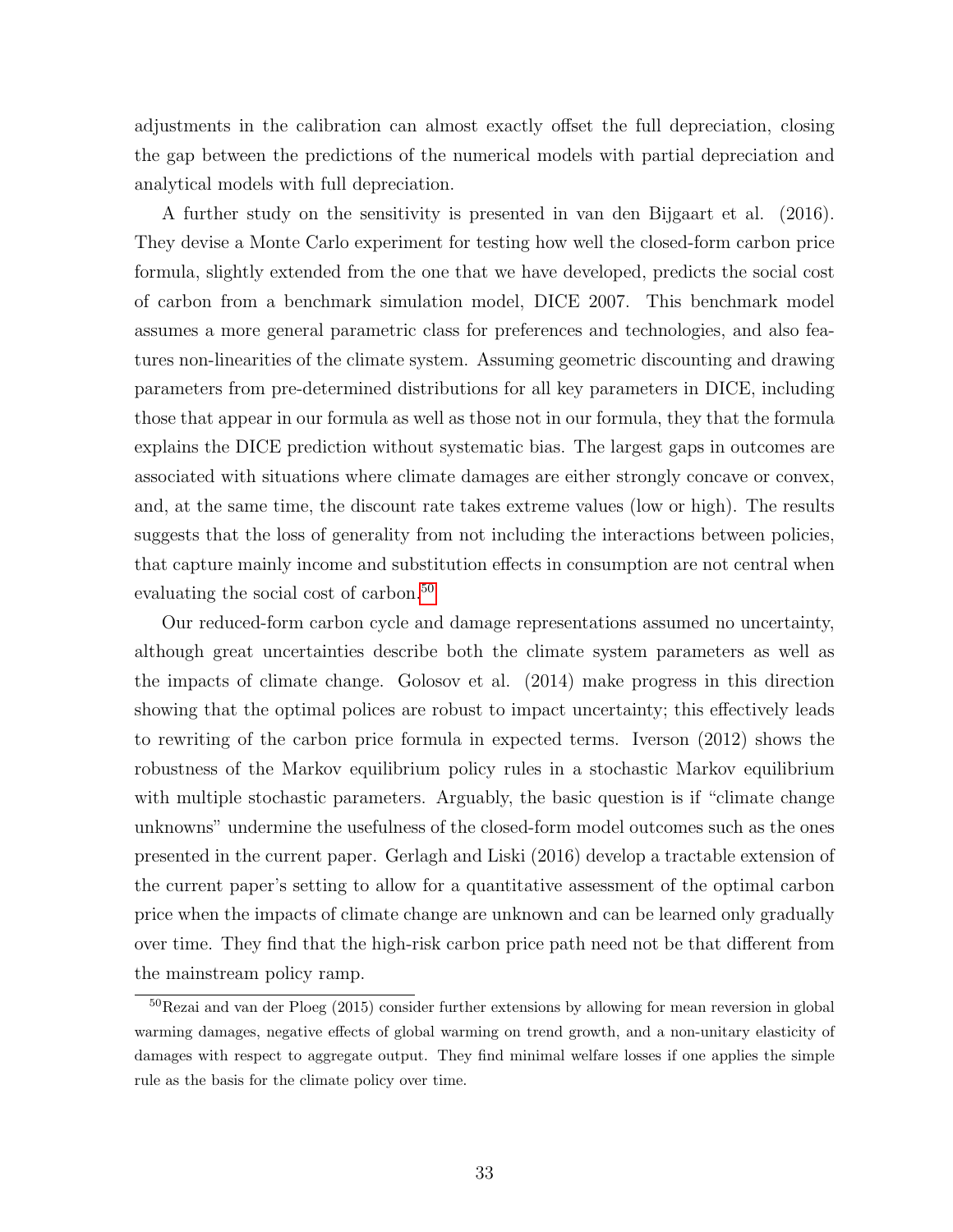#### 6.2 Sensitivity of strategic carbon policies

Moving to a general description of preferences, technologies and climate change, opens new opportunities to strategically influence the future policies by current decisions. In a stylized but general three-period model (see the online Appendix), we can show that a higher elasticity of marginal utility leads to laxer climate policy today, as current planners foresee that future planners will tend to compensate a current increase in emissions through changes in savings. Today's climate policies and future savings become strategic substitutes, which tends to lower the equilibrium carbon tax today. In addition, the strategic substitutability of policies depends on the interaction between damages and output. A less-than-proportional increase of damages implies that current emissions have less of an effect on future returns on capital investments, and, thus, current emissions become less of a substitute for future savings. Therefore, we find laxer climate policies when damages are less dependent on output levels.

Yet, these effects are indirect and we have no reason to believe that they are quan-titatively substantial.<sup>[51](#page-33-0)</sup> We believe there is more scope for strategically guiding future decision makers by investing in specific capital stocks, including technology. Generally, we expect that if capital and emissions are complementary in production, then planners with quasi-hyperbolic preferences will tend to invest less in capital, as it commits future planners to increased emissions. But, specific types of capital that substitute for emissions, such as investments in clean energy or clean energy R&D, will attract larger investments from a planner who wishes to commit future planners to lower emissions. In spirit of Gul and Pesendorfer (2001), decision-makers may want to expend resources to remove alternatives (such as cheap fossil fuels) from the future choice sets. That is, if possible policy makers will choose options that induce strategic complementarity, as these increase overall welfare, and technology choices provide a means for such policies.<sup>[52](#page-33-1)</sup>

We can also assess how the details of climate change damages are expected to modify results. If marginal damages tend to increase with past emissions, emissions will be strategic substitutes over time, and the current generations can strategically increase their own emissions expecting future generations to reduce theirs in response. The extreme case of such a scenario is one in which there is a known catastrophe threshold. Suppose

<span id="page-33-0"></span><sup>51</sup>Iverson, in a revision of his (2012) manuscript, follows up on our analysis and develops a numerical model to conclude: "Nevertheless, in all cases the quantitative effect [of a different parametric form] is tiny - on the order of one one-thousandth the magnitude of the initial period perturbation." We note though that Iverson abstracts from productivity growth.

<span id="page-33-1"></span><sup>52</sup>Harstad (2015) formalizes some of these ideas in a setting with quasi-hyperbolic discounting.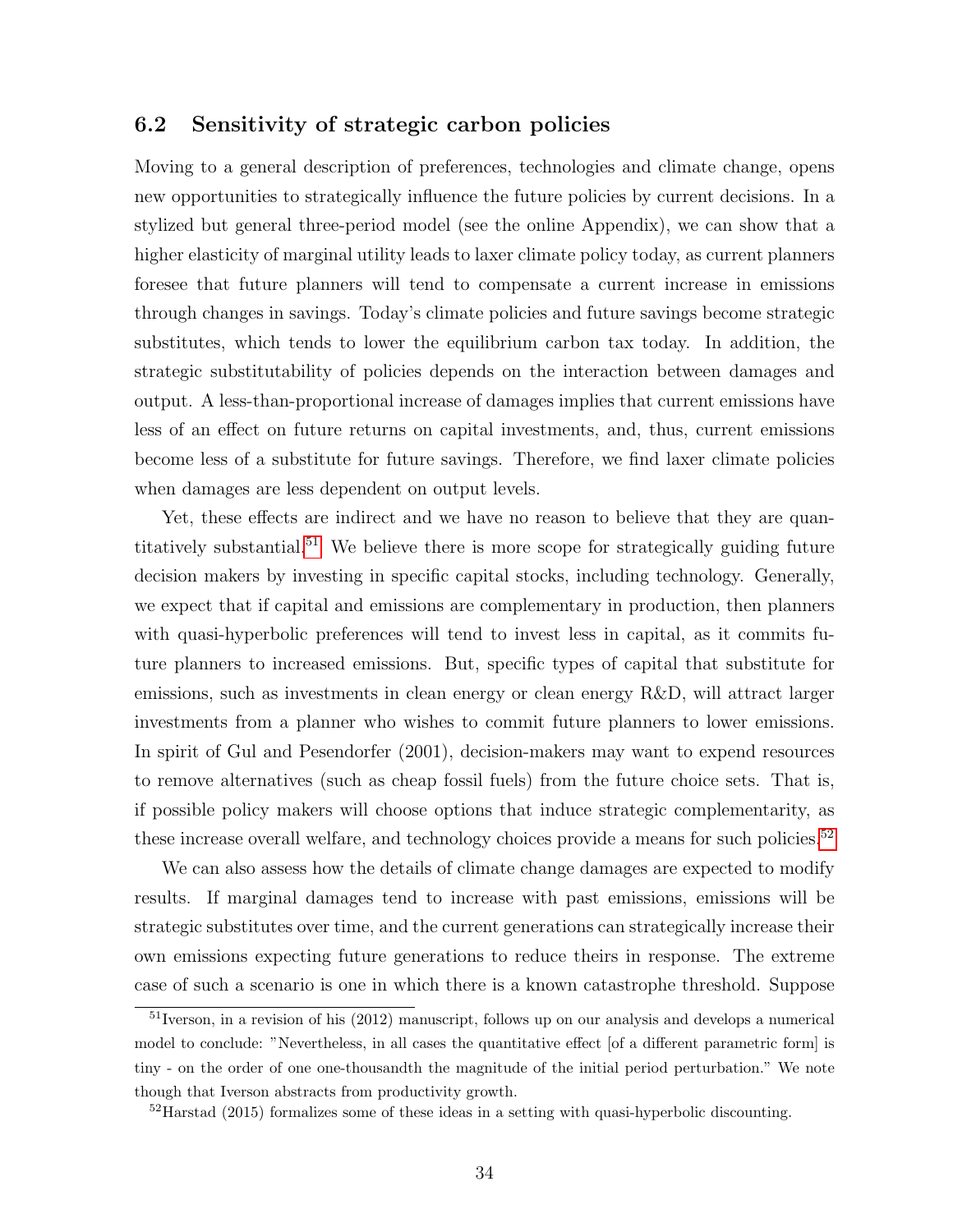that climate change is moderate up to levels of cumulative emissions in the range of four thousand Gigaton of  $CO<sub>2</sub>$ , after which a trigger sets in dangerous climate change. Given such known threshold, each generation can freely add their emissions, as long as the threshold is not reached, as on the margin future policies will offset current emissions oneto-one. Similarly, we may consider different greenhouse gases having different lifetimes, and thereby, different commitment value. Long-lived gases, such as  $N_2O$ , will typically provide larger commitment, as compared to short-lived gases such as methane.

## 7 Concluding remarks

In September 2011, the U.S. Environmental Protection Agency (EPA) sponsored a workshop to seek advice on how the benefits and costs of regulations should be discounted for projects with long horizons; that is, for projects that affect future generations. The EPA invited 12 academic economists to address the following overall question: "What principles should be used to determine the rates at which to discount the costs and benefits of regulatory programs when costs and benefits extend over very long horizons?" In the background document, the EPA prepared the panelists for the question as follows: "Social discounting in the context of policies with very long time horizons involving multiple generations, such as those addressing climate change, is complicated by at least three factors: (1) the "investment horizon" is significantly longer than what is reflected in observed interest rates that are used to guide private discounting decisions; (2) future generations without a voice in the current policy process are affected; and (3) compared to shorter time horizons, intergenerational investments involve greater uncertainty. Understanding these issues and developing methodologies to address them is of great importance given the potentially large impact they have on estimates of the total benefits of policies that impact multiple generations."

In this paper, we developed a methodology for addressing the over-arching question posed above and a quantitative evaluation. Our analysis provides one way to incorporate the idea, often invoked in practical program evaluations, that the time-discounting rate should depend on the time horizon of the project. In general equilibrium, which is the approach needed for climate policy evaluations, time-changing discount rates drive a wedge between the marginal rate of substitution and transformation, stipulating a correction to the carbon tax resulting from the evaluation of future damages based on capital returns.

The resulting tool for policy purposes is a carbon pricing formula (Proposition [1\)](#page-16-2)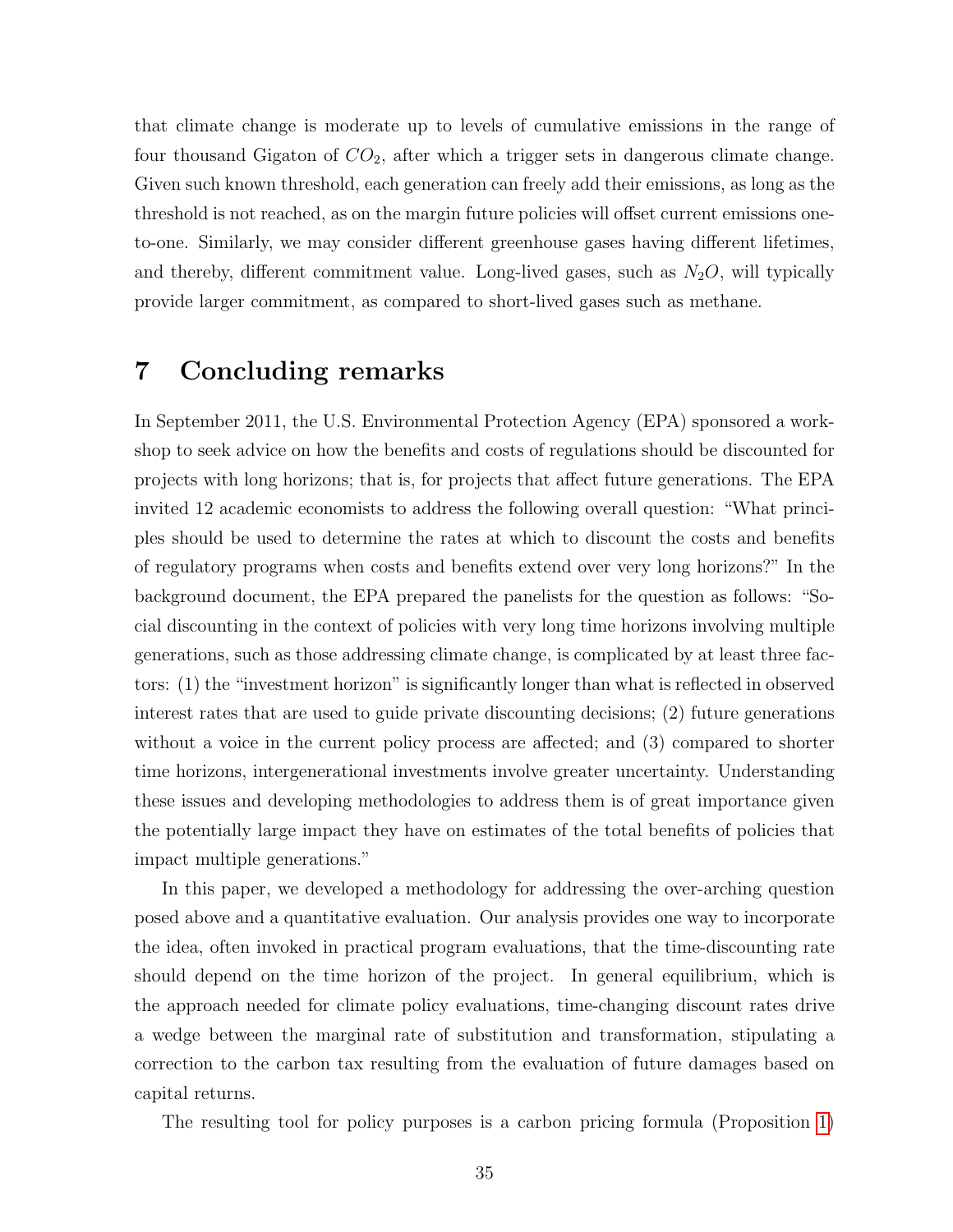that compresses the relevant elements of the climate and the economy — while it is not a substitute for the comprehensive climate-economy models, the formula and its decomposition [\(31\)](#page-28-1)-[\(33\)](#page-28-2) identifies the contributions of the key elements to optimal carbon prices and allows discussing them transparently. For discount factors consistent with those in the literature we show that the equilibrium correction to the standard Pigouvian pricing principle is quantitatively significant. However, there is very limited solid empirical evidence on the time-structure of social preferences over long time horizons. Our study shows the relevance of such information; it has a large effect on the evaluation of currently observed energy-use patterns. The carbon price directly impacts the estimate of "genuine savings" that are calculated by, for example, the World Bank. Currently valued at  $20\$/tC$ , the World Bank estimates the "negative savings" due to  $CO_2$  emissions at 0.3 per cent of GDP for the US, and 1.1 per cent for China. Using a  $100\frac{\pi}{C}$  carbon price  $(21EUR/tCO<sub>2</sub>)$  derived from a moderate quasi-hyperbolic preference structure, will increase the estimate for the negative savings to above 1 percent for the US and above 5 per cent for China. More generally, the formula allows policy-makers to experiment with their prescriptive views on longer-term discounting to see the effect on the optimal carbon price.

## References

- [1] Barrage, L., 2014. Sensitivity Analysis for Golosov, Hassler, Krusell, and Tsyvinski (2013): "Optimal Taxes on Fossil Fuel in General Equilibrium". Supplementary Material, Econometrica 82(1), 41–88.
- [2] Barro R.J. (1999), Ramsey meets Laibson in the neoclassical growth model, Quarterly Journal of Economics 114: 1125-1152.
- [3] Bernheim, D.B., and A. Rangel (2009), Beyond Revealed Preference: Choice-Theoretic Foundations for Behavioral Welfare Economics, The Quarterly Journal of Economics, MIT Press, vol. 124(1), pages 51-104.
- [4] Bernheim, D.B., and D. Ray (1987), Economic growth with intergenerational altruism, The Review of Economic Studies, Vol. 54, No. 2: 227-241.
- [5] Boden, T.A., G. Marland, and R.J. Andres. 2011. Global, Regional, and National Fossil-Fuel CO2 Emissions. Carbon Dioxide Information Analysis Center, Oak Ridge National Laboratory, U.S. Department of Energy, Oak Ridge, Tenn., U.S.A.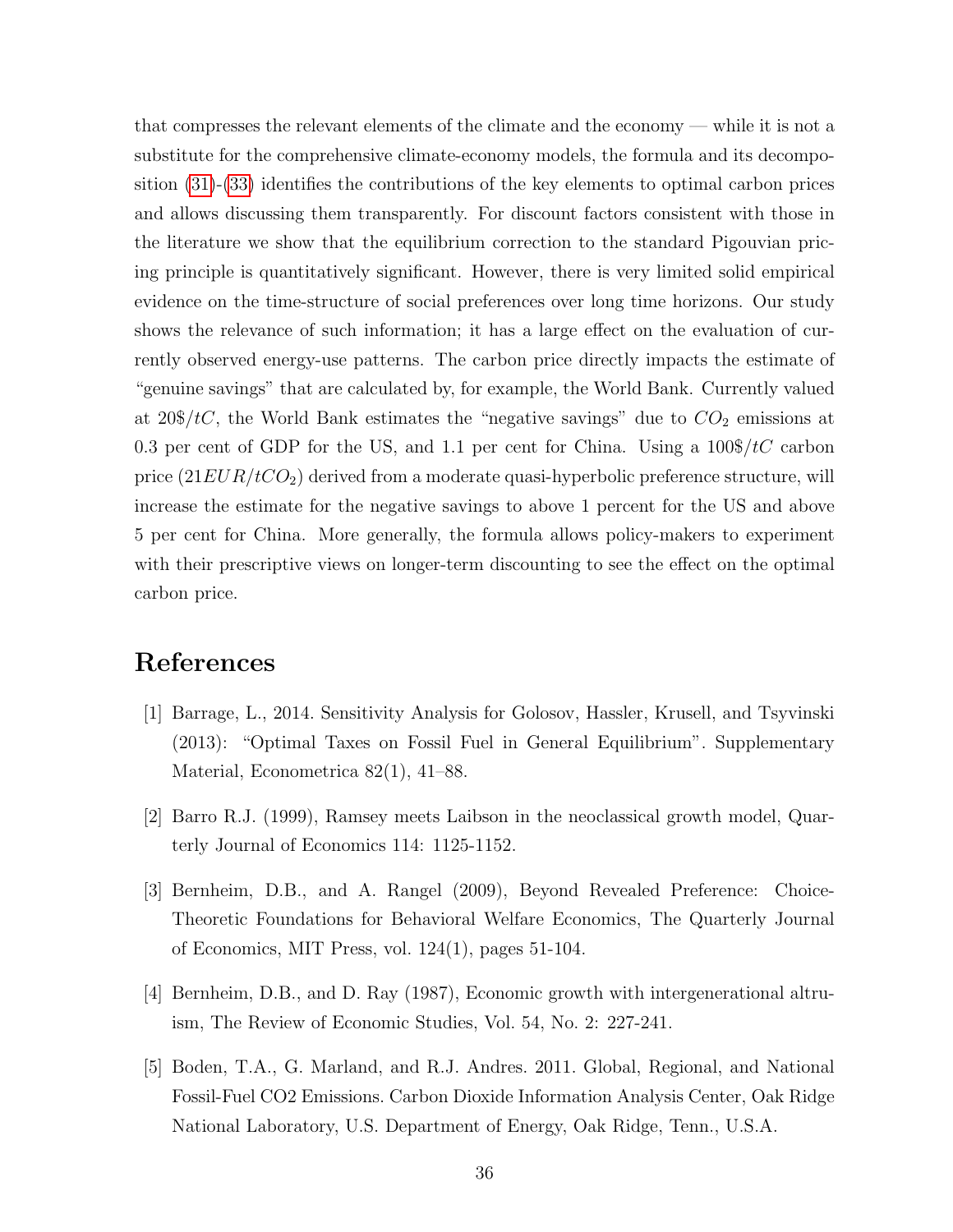- [6] Brock, W. A., and Mirman, L. J. (1972), Optimal economic growth and uncertainty: The discounted case, Journal of Economic Theory, Elsevier, vol. 4(3), pages 479-513, June.
- [7] Caldeira K. and M. Akai (eds) 2005, Ocean storage, Ch 6 in IPCC special report on carbon dioxide capture and storage, edited by Metz B., O. Davidson, H. de Coninck, M. Loos, and L. Meyer, Cambridge University Press.
- [8] Caplin A, and Leahy J (2004), The social discount rate, Journal of Political Economy 112: 1257-1268.
- [9] Cropper M.L., Freeman M.C., Groom B. and Pizer W. (2014). Declining Discount Rates. American Economic Review: Papers and Proceedings, 104(5): pp. 538-43.
- [10] Dasgupta, P., Discounting Climate Change, Journal of Risk and Uncertainty, 2008, 37(2-3), 141-169.
- [11] Fujii T., and L. Karp (2008), Numerical analysis of non-constant pure rate of time preference: A model of climate policy, J. of Environmental Economics and Management 56: 83-101.
- [12] Gerlagh, R., and M. Liski (June 28, 2012), Carbon prices for the next thousand years, CESifo Working Paper Series No. 3855. Available at hse-econ.fi/liski/papers/
- [13] Gerlagh, R., and M. Liski (2016), Carbon prices for the next hundred years, The Economic Journal, forthcoming.
- [14] Giglio, S. M. Matteo, J. Stroebel (2015), Very long-run discount rates, Quarterly Journal of Economics, 130(1), February.
- [15] Gollier, C., and R. Zeckhauser (2005), Aggregation of Heterogeneous Time Preferences, Journal of Political Economy, 2005, vol. 113, issue 4, ppp. 878-896.
- [16] Golosov, M., J. Hassler, P. Krusell, A. Tsyvinski (2014), Optimal taxes on fossiel fuel in general equilibrium, Econometrica 82: 41-88.
- [17] Goulder, L.H, and R.C. Williams III (2012), The choice of discount rate for climate policy change policy evaluation, NBER Working Paper No. 18301.
- [18] Gul F. and W. Pesendorfer (2001), Temptation and self-control, Econometrica 69: 1403-1435.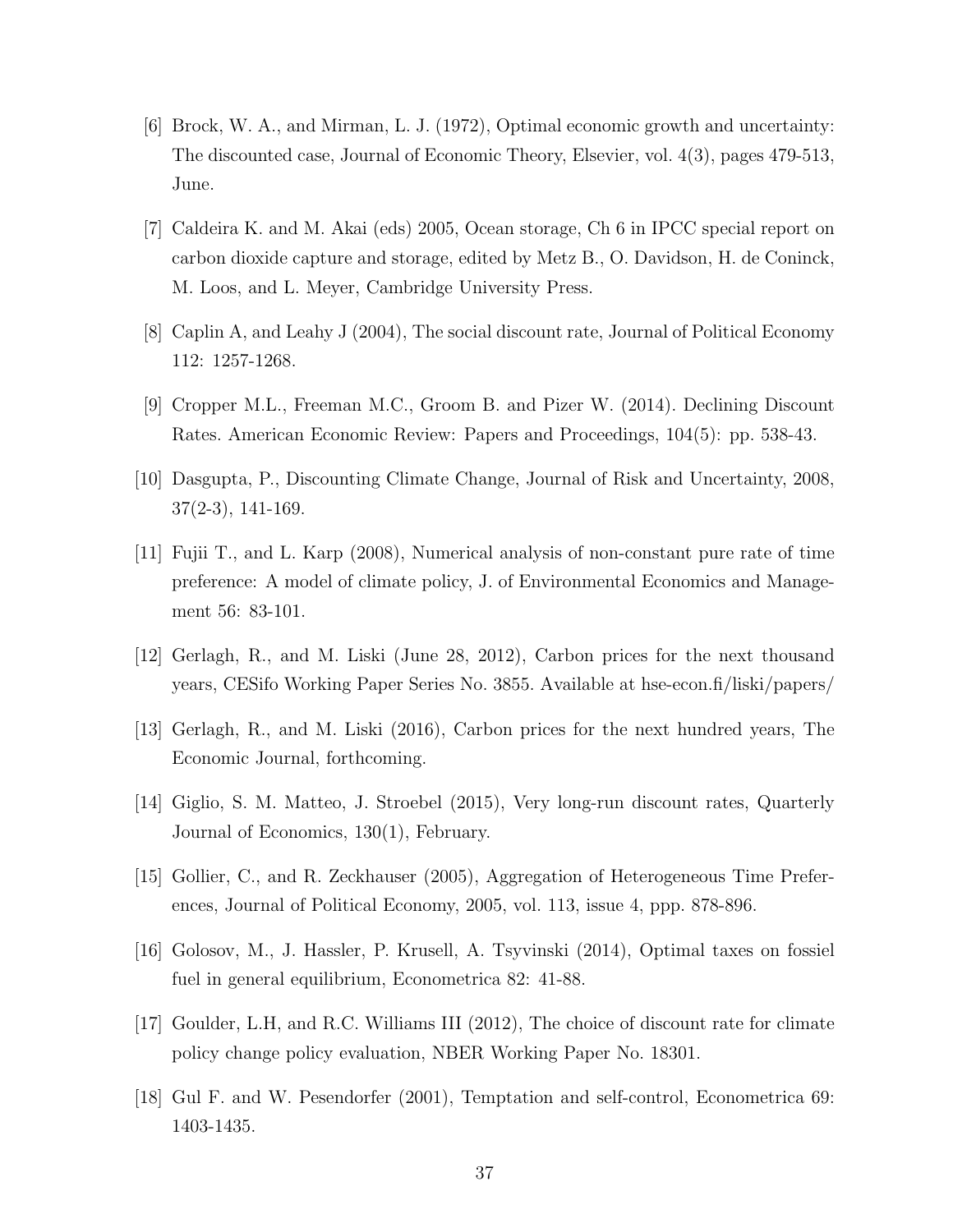- [19] Guo, J., C. J. Hepburn, R.S.J. Tol, D. Anthoff (2006), Discounting and the social cost of carbon: a closer look at uncertainty, Environmental Science and Policy 9, 205-216
- [20] Harstad, B. (2015). Investment Policy for Time-Inconsistent Discounters, working paper, University of Oslo.
- [21] Hasselmann, K., S. Hasselmann, R Giering, V Ocana, H v Storch (1997), Sensitivity of optimal  $CO<sub>2</sub>$  emissions paths using a simplified structural integrated assessment model (SIAM), Climatic Change 37: 345-387
- [22] Hooss G, R. Voss, K Hasselmann, E Maier-Reimer, F Joos (2001), A nonlinear impulse response model of the coupled carbon cycle-climate system (NICCS), Climate Dynamics 18: 189-202
- [23] Houghton, R.A. 2003.Revised estimates of the annual net flux of carbon to the atmosphere from changes in land use and land management 1850-2000. Tellus55B(2):378- 390.
- [24] IPCC, Intergovernmental Panel on Climate Change (2000), Special Report on Emissions Scenarios, edited by N. Nakicenovic and R. Swart, Cambridge Univ. Press, Cambridge, U.K.
- [25] Iverson, T. (Dec 13, 2012), Optimal Carbon Taxes with Non-Constant Time Preference, Munich Personal RePEc Archive, Working paper 43264.
- [26] Iverson, T. S. Denning, S. Zahran (2015), When the long run matters, Climatic Change 192: 57-72.
- [27] Jackson, O. M., and L. Yariv (2015), Collective Dynamic Choice: The Necessity of Time Inconsistency, American Economic Journal: Microeconomics 7:4, 150-178.
- [28] Kaplow L., E. Moyer, and D. A. Weisbach (2010), The Social Evaluation of Intergenerational Policies and Its Application to Integrated Assessment Models of Climate Change, The B.E. Journal of Economic Analysis and Policy: Vol. 10: Iss. 2 (Symposium), Article 7.
- [29] Karp L. (2005), Global warming and hyperbolic discounting, Journal of Public Economics 89: 261-282.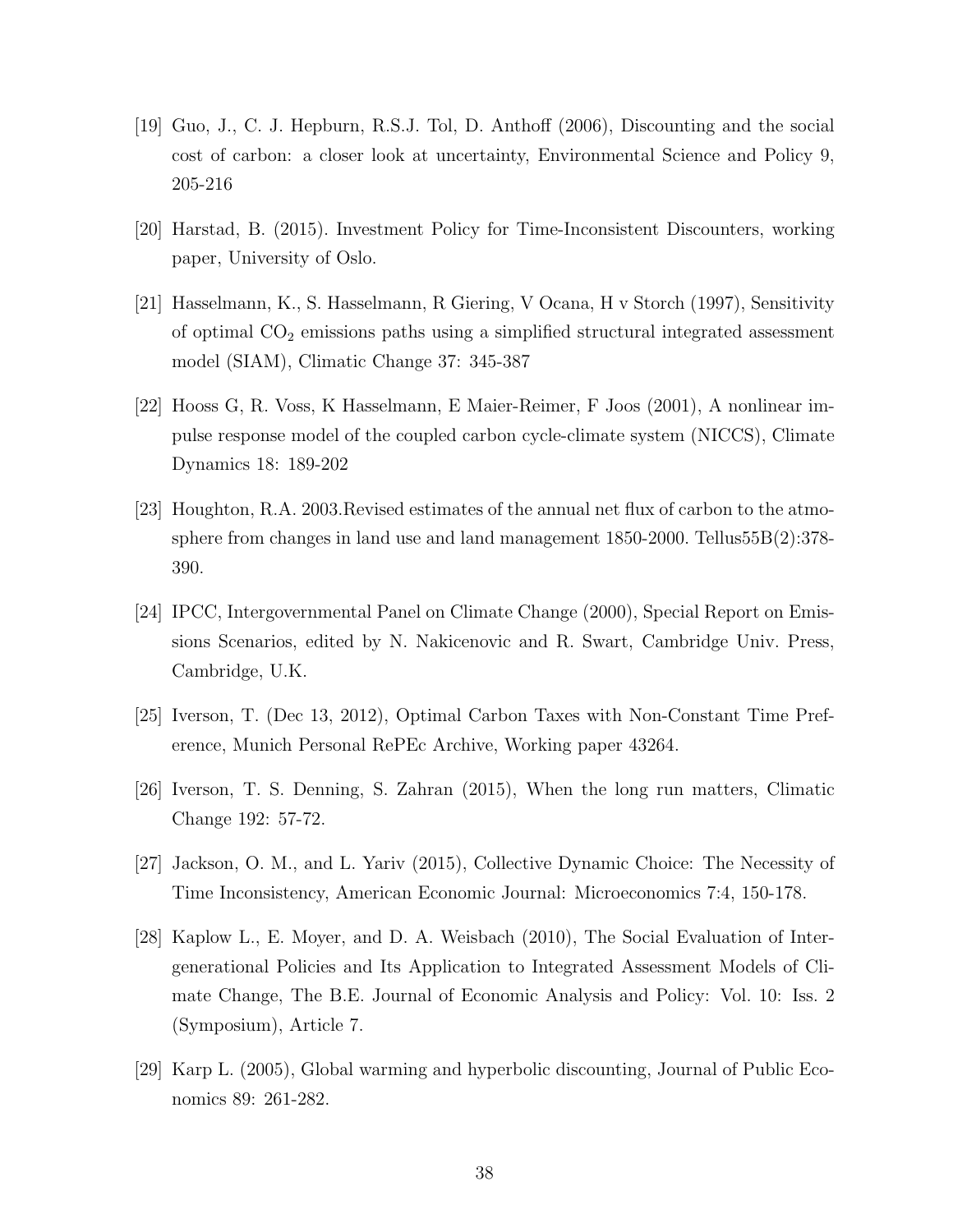- [30] Karp L. (2007), Non-constant discounting in continuous time, Journal of Economic Theory 132: 557-568.
- [31] Karp, L., and Y. Tsur (2011), Time perspective and climate change policy, Journal of Environmental Economics and Management 62, 1-14.
- [32] Krieglera, Hall, Helda, Dawson, and Schellnhuber (2009), "Imprecise probability assessment of tipping points in the climate system", Proceedings of the National Academy of Sciences, vol 106: 5041-5046.
- [33] Krusell P., Kurusçu B, Smith A.A. (2002), Equilibrium welfare and government policy with quasi-geometric discounting, Journal of Economic Theory 105: 42-72.
- [34] Krusell P. and A.A. Smith (2003), Consumption-savings decisions with quasigeometric discounting, Econometrica 71: 365-375.
- [35] Kydland F.E., and E.C. Prescott (1977), Rules rather than discretion: the inconsistency of optimal plans, J of Political Economy 85: 473-492
- [36] Laibson D. (1997), Golden eggs and hyperbolic discounting, Quarterly Journal of Economics 112: 443-477.
- [37] Lind, R. C. (1982), "A Primer on the Major Issues Relating to the Discount Rate for Evaluating National Energy Options: Discounting for Time and Risk in Energy Policy, RC Lind, ed., Johns Hopkins University Press, Washington, DC."
- [38] Layton, D.F., and G. Brown, Heterogeneous Preferences Regarding Global Climate Change, The Review of Economics and Statistics, Vol. 82, No. 4 (Nov., 2000), pp. 616-624.
- [39] Layton, D.F., and R. A. Levine (2003), How Much Does the Far Future Matter? A Hierarchical Bayesian Analysis of the Public's Willingness to Mitigate Ecological Impacts of Climate Change, Journal of the American Statistical Association, Vol. 98, No. 463, pp. 533- 544.
- [40] Maier-Reimer E. and K.Hasselman (1987), Transport and storage of CO2 in the ocean - an inorganic ocean-circulation carbon cycle model, Climate Dynamics 2, 63-90.
- [41] Nordhaus, W.D., (1991), To slow or not to slow: the economics of the greenhouse effect. Econonomic Journal, 101 (407), 920?937.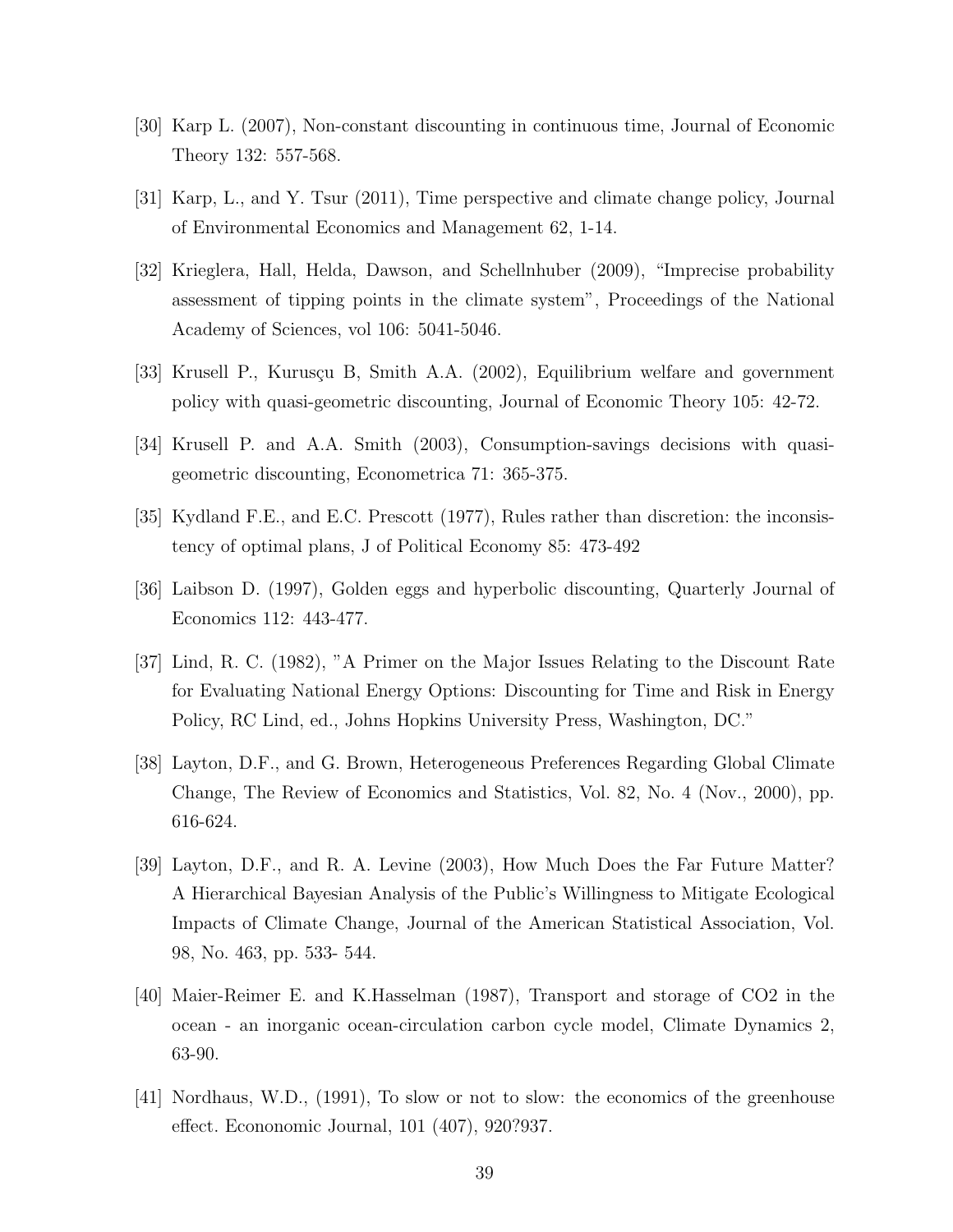- [42] Nordhaus, W.D. (1997), Discounting in economics and climate change, an editorial, in Climatic Change 37: 315-328.
- [43] Nordhaus, W. D. (2007), A Review of The Stern Review on the Economics of Climate Change, Journal of Economic Literature, 45 (3), 686-702.
- [44] Nordhaus, W. D. (2008), A Question of Balance: Weighing the Options on Global Warming Policies. (Yale University Press, New Haven, CT).
- [45] Maskin, E., and J. Tirole. 2001), Markov Perfect Equilibrium I: Observable Actions, Journal of Economic Theory 100, 191-219.
- [46] Mastrandrea, M.D., and S.H. Schneider, Integrated assessment of abrupt climatic changes, Climate Policy 1 (2001) 433-449.
- [47] Rezai, A., van der Ploeg, R., (2015) Intergenerational Inequality Aversion Growth and the Role of Damages: Occam?s Rule for the Global Carbon Tax. Oxcarre Research 150.
- [48] Pindyck, Robert S. (2013), "Climate Change Policy: What Do the Models Tell Us?" Journal of Economic Literature, 51(3): 860-72.
- [49] Phelps E.S. and R.A. Pollak (1968), On second-best national saving and gameequilibrium growth, Review of Economic Studies 35(2): 185-199.
- [50] Rubinstein, A. (2003), Economics and psychology? The case of hyperbolic discounting, International Economic Review 44: 1207-1216.
- [51] Saez-Marti M. and J.W. Weibull (2005), Discounting and altruism to future decision makers, Journal of Economic Theory 122: 254-266
- [52] Solomon, S., D. Qin, M. Manning, Z. Chen, M. Marquis, K.B. Averyt, M. Tignor and H.L. Miller (eds), "Climate Change 2007: The Physical Science Basis", Technical Summary, Table TS2.5, footnote b.
- [53] Stern, N. (2006), "The economics of climate change: the Stern review", Cambridge, UK: Cambride University Press.
- [54] Tol, R. (2009), The economic effects of climate change, Journal of economic perspectives, 23(2): 29-51.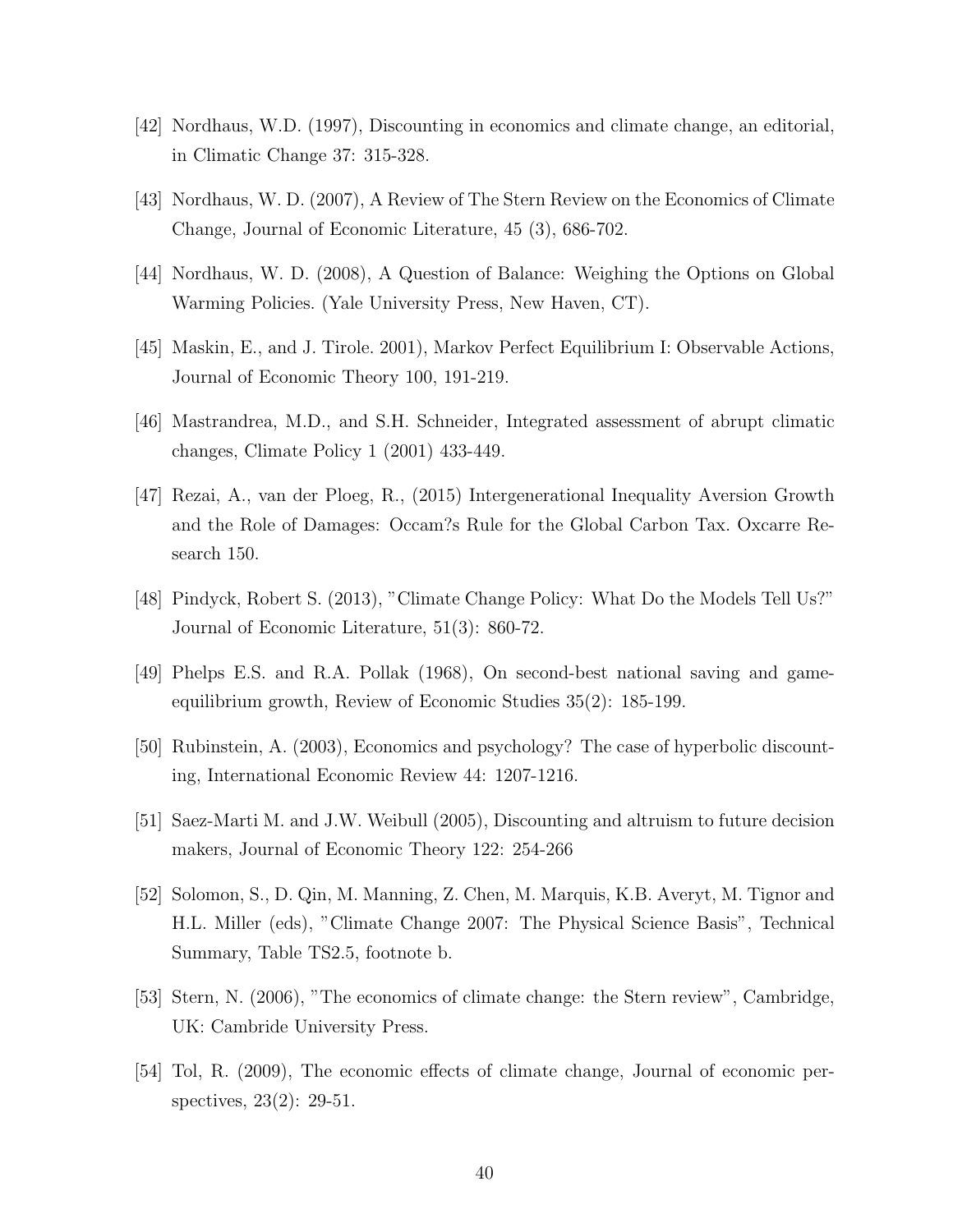- [55] van den Bijgaart I., R. Gerlagh, M. Liski (2016), A simple formula for the social costs of carbon, J. of Environm. Econ. and Management, 77:75-94.
- [56] Weitzman, M. (2001). Gamma Discounting, American Economic Review, Vol. 91, No. 1, pp. 260-271.
- [57] Weitzman, M. (2007). A Review of The Stern Review on the Economics of Climate Change, Journal of Economic Literature, 45 (3), 703-724.

## Appendix

#### Proof of Theorem [1](#page-11-5)

Given the sequence of climate variables — carbon stocks  $S_{i,t}$  and damages  $D_t$  — that we developed in the text, it is a straightforward matter of verification that future damages depend on past emissions as follows:

$$
S_{i,t} = (1 - \eta_i)^{t-1} S_{i,1} + \sum_{\tau=1}^{t-1} a_i (1 - \eta_i)^{\tau-1} z_{t-\tau}
$$
\n(34)

$$
D_t = (1 - \varepsilon)^{t-1} D_1 + \sum_{i \in \mathcal{I}} \pi \varepsilon \frac{(1 - \eta_i)^t - (1 - \eta_i)(1 - \varepsilon)^{t-1}}{\varepsilon - \eta_i} S_{i,1} + \sum_{i \in \mathcal{I}} \sum_{\tau=1}^{t-1} a_i \pi \varepsilon \frac{(1 - \eta_i)^{\tau} - (1 - \varepsilon)^{\tau}}{\varepsilon - \eta_i} z_{t-\tau},
$$
\n(35)

where  $S_{i,1}$  and  $D_1$  are taken as given at  $t = 1$ , and then values for  $t > 1$  are defined by the expressions. If some climate change has taken place at the start of time  $t = 1$ , we can write the system dependent on  $S_{i,1}, D_1 > 0$  — however, we can also rewrite the model to start at  $t = T$ , possibly  $T < 0$ , indicating the beginning of the industrial era, say 1850; we set  $z_t = 0$  for  $t < T$ , and  $S_{i,T} = D_T = 0$ . It is then immediate that the equation reduces to [\(6\)](#page-6-3). This defines the emissions-damage function  $\theta_{\tau}$  in Theorem [1.](#page-11-5) Q.E.D.

#### Lemma [5](#page-40-0)

We state first the following Lemma that will be used in other proofs and is also cited in the main text. The first item of Lemma [5](#page-40-0) is an independence property following from the functional assumptions: the energy sector choices do not depend on the current state of the economy  $(k_t, s_t)$ . The latter item in Lemma [5](#page-40-0) allows us to interpret the policy stringency as measured by h directly as the stringency of the carbon price  $\tau$ .

<span id="page-40-0"></span>Lemma 5 For all t: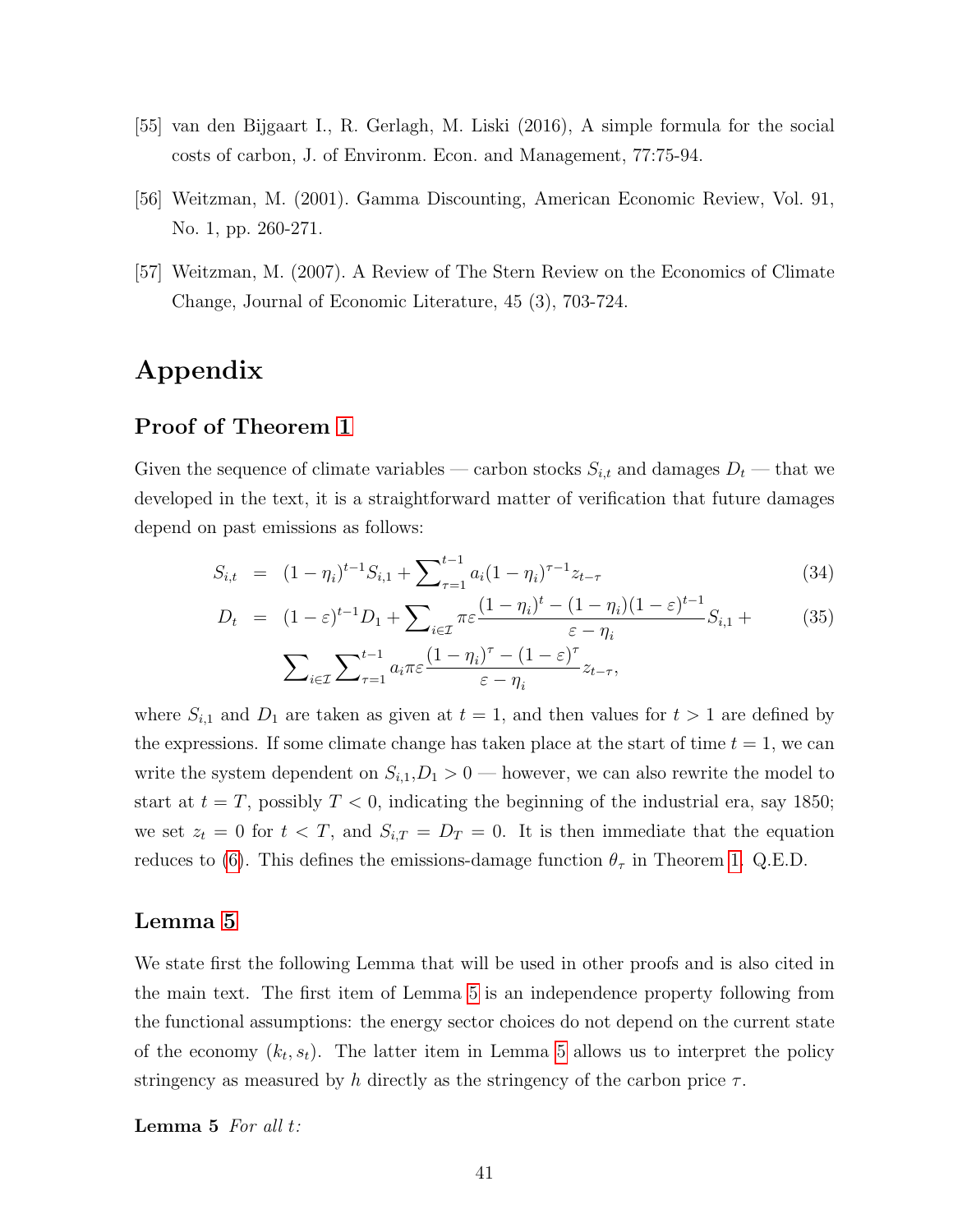- (i) Given policy sequence  $(g_t, h_t)_{t \geqslant 0}$ , emissions  $z_t = z_t^*$  at t implied by the policy are independent of the current state  $(k_t, s_t)$ , but depend only on the current technology at t as captured by  $A_t(.)$  and  $E_t(.)$ ;
- (ii) Given the current state  $(k_t, s_t)$  at t, the carbon price,  $\tau_t = \partial y_t / \partial z_t$ , satisfying  $\tau_t =$  $h_t(1-g_t)y_t$ , is monotonic in the policy variable:  $d\tau_t/dh_t > 0$ .

Proof: For given state and labour supply,  $(k_t, s_t, l_t)$ , output  $y_t = f_t(k_t, l_t, z_t, s_t)$  is increasing and concave in emissions  $z_t$ , so that if the carbon price equals the marginal carbon product  $\tau_t = f_{t,z} = \partial y_t / \partial z_t$ , we have  $dy_t / dz_t > 0$  and  $d\tau_t / dz_t < 0$ . For a policy pair  $(g_t, h_t)$  at time t, we also derive  $dh_t/dz_t = [f_{t,zz}f_t - (f_{t,z})^2]/(1-g)(f_t)^2 < 0$ , so that the carbon price measured in units  $h_t$  and the carbon price measured in units  $\tau_t$  are monotonically related,  $d\tau_t/dh_t > 0$ .

The first-order conditions for fossil-fuel use  $z_t$ , and the labor allocations over the final goods  $l_{y,t}$  and the energy sectors  $l_{e,t}$  give:

<span id="page-41-0"></span>
$$
\frac{1}{y_t} \frac{\partial y_t}{\partial e_t} \frac{\partial E_t}{\partial z_t} = h_t (1 - g_t), \tag{36}
$$

$$
\frac{\partial A_t}{\partial l_{y,t}} = \frac{\partial A_t}{\partial e_t} \frac{\partial E_t}{\partial l_{e,t}} \tag{37}
$$

Equation [\(37\)](#page-41-0) balances the marginal product of labor in the final good sector with the indirect marginal product of labor in energy production. We have thus four equations, energy production [\(3\)](#page-6-3), labour market clearance [\(4\)](#page-6-3), and the two first-order conditions [\(36\)](#page-41-0)-[\(37\)](#page-41-0), that jointly determine four variables:  $z_t, l_{y,t}, l_{e,t}, e_t$ , only dependent on technology at time t through  $A_t(l_{y,t}, e_t)$  and  $E_t(z_t, l_{e,t})$ , but independent of the state variables  $k_t$ and  $s_t$ . Thus,  $z_t = z_t^*$  can be determined independently of  $(k_t, s_t)$ . Q.E.D.

#### Proof of Theorem [2](#page-14-1)

The proof is by induction. Induction hypothesis: assume (i) that future policies are given by a sequence of constants  $(g_{\tau}, h_{\tau})_{\tau>t}$  such that

<span id="page-41-1"></span>
$$
k_{\tau+1} = g_{\tau} y_{\tau}, \qquad (38)
$$

$$
\frac{\partial y_{\tau}}{\partial z_{\tau}} = h_{\tau} (1 - g_{\tau}) y_{\tau}, \qquad (39)
$$

and (ii) that Theorem [2](#page-14-1) holds for  $t + 2$ . We can thus construct the value function for the next period, as

$$
W_{t+1}(k_{t+1}, s_{t+1}) = u_{t+1} + \delta W_{t+2}(k_{t+2}, s_{t+2}).
$$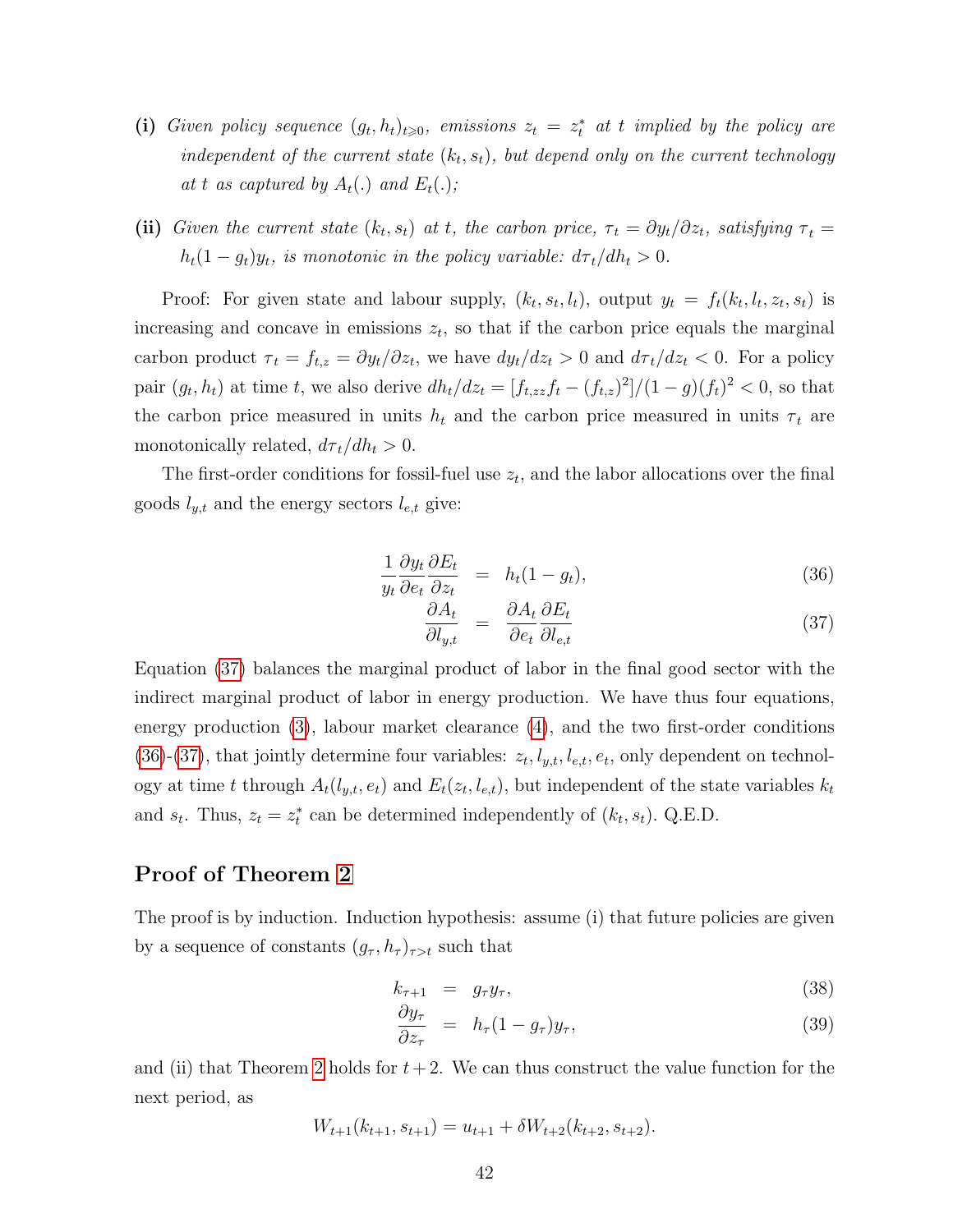Consider policies at  $t + 1$ . From [\(38\)](#page-41-1),  $k_{t+2} = g_{t+1}y_{t+1}$ . Emissions  $z_{t+1} = z_{t+1}^*$  can be determined independently of the state variables  $k_{t+1}$  and  $s_{t+1}$  as shown in Lemma [5.](#page-40-0) Substituting the policies at  $t + 1$  gives:

$$
W_{t+1}(k_{t+1}, s_{t+1}) = [\ln(1 - g_{t+1}) + \ln(A_{t+1}) + \alpha \ln(k_{t+1}) + \ln(\omega(s_{t+1}))] - \Delta_u D_{t+1}
$$
  
+  $\delta \widetilde{A}_{t+2} + \delta \xi [\ln(g_{t+1}) + \ln(A_{t+1}) + \alpha \ln(k_{t+1}) + \ln(\omega(s_{t+1}))] + \delta \Omega(s_{t+2})$ 

Collecting the coefficients that only depend on future policies  $g_{\tau}$  and  $z_{\tau}$  for  $\tau > t$ , and that do not depend on the next-period state variables  $k_{t+1}$  and  $s_{t+1}$ , we get the constant part of  $V_{t+1}(k_{t+1})$ :

<span id="page-42-0"></span>
$$
\widetilde{A}_{t+1} = \ln(1 - g_{t+1}) + \delta \xi \ln(g_{t+1}) + (1 + \delta \xi) \ln(A_{t+1}) - \delta \zeta_1 z_{t+1} + \delta \widetilde{A}_{t+2}.
$$
 (40)

Collecting the coefficients in front of  $\ln(k_{t+1})$  yields the part of  $V_{t+1}(k_{t+1})$  depending  $k_{t+1}$ with the recursive determination of  $\xi$ ,

$$
\xi = \alpha(1 + \delta\xi).
$$

so that  $\xi = \frac{\alpha}{1 - \alpha \delta}$  follows.

Collecting the terms with  $s_{t+1}$  yields  $\Omega(s_{t+1})$  through

$$
\Omega(s_{t+1}) = \ln(\omega(s_{t+1}))(1 + \delta \xi) - \Delta_u D_{t+1} + \delta \Omega(s_{t+2}).
$$

where  $z_{t+1} = z_{t+1}^*$  appearing in  $s_{t+2} = (z_1, \ldots z_t, z_{t+1})$  is independent of  $k_{t+1}$  and  $s_{t+1}$ so that we only need to consider the values for  $z_1, ..., z_t$  when evaluating  $\Omega(s_{t+1})$ . The values for  $\zeta_{\tau}$  can be calculated by collecting the terms in which  $z_{t+1-\tau}$  appear. Recall that  $\ln(\omega(s_{t+1})) = -D_{t+1}$  so that

$$
\zeta_{\tau} = ((1 + \delta \xi) + \Delta_u) \sum_{i \in \mathcal{I}} a_i \pi \varepsilon \frac{(1 - \eta_i)^{\tau} - (1 - \varepsilon)^{\tau}}{\varepsilon - \eta_i} + \delta \zeta_{\tau+1}
$$

Substitution of the recursive formula, for all subsequent  $\tau$ , gives

$$
\zeta_{\tau} = \left(\frac{1}{1-\alpha\delta} + \Delta_u\right) \sum_{i \in \mathcal{I}} \sum_{t=\tau}^{\infty} a_i \pi \varepsilon \delta^{t-\tau} \frac{(1-\eta_i)^t - (1-\varepsilon)^t}{\varepsilon - \eta_i}
$$

To derive the value of  $\zeta_1$ , we consider

$$
\sum_{t=1}^{\infty} \delta^{t-1} \frac{(1-\eta_i)^t - (1-\varepsilon)^t}{\varepsilon - \eta_i}
$$
\n
$$
= \frac{\sum_{t=1}^{\infty} [\delta(1-\eta_i)]^t - \sum_{t=1}^{\infty} [\delta(1-\varepsilon)]^t}{\delta(\varepsilon - \eta_i)}
$$
\n
$$
= \frac{\frac{\delta(1-\eta_i)}{1-\delta(1-\eta_i)} - \frac{\delta(1-\varepsilon)}{1-\delta(1-\varepsilon)}}{\delta(\varepsilon - \eta_i)}
$$
\n
$$
= \frac{1}{[1-\delta(1-\eta_i)][1-\delta(1-\varepsilon)]}
$$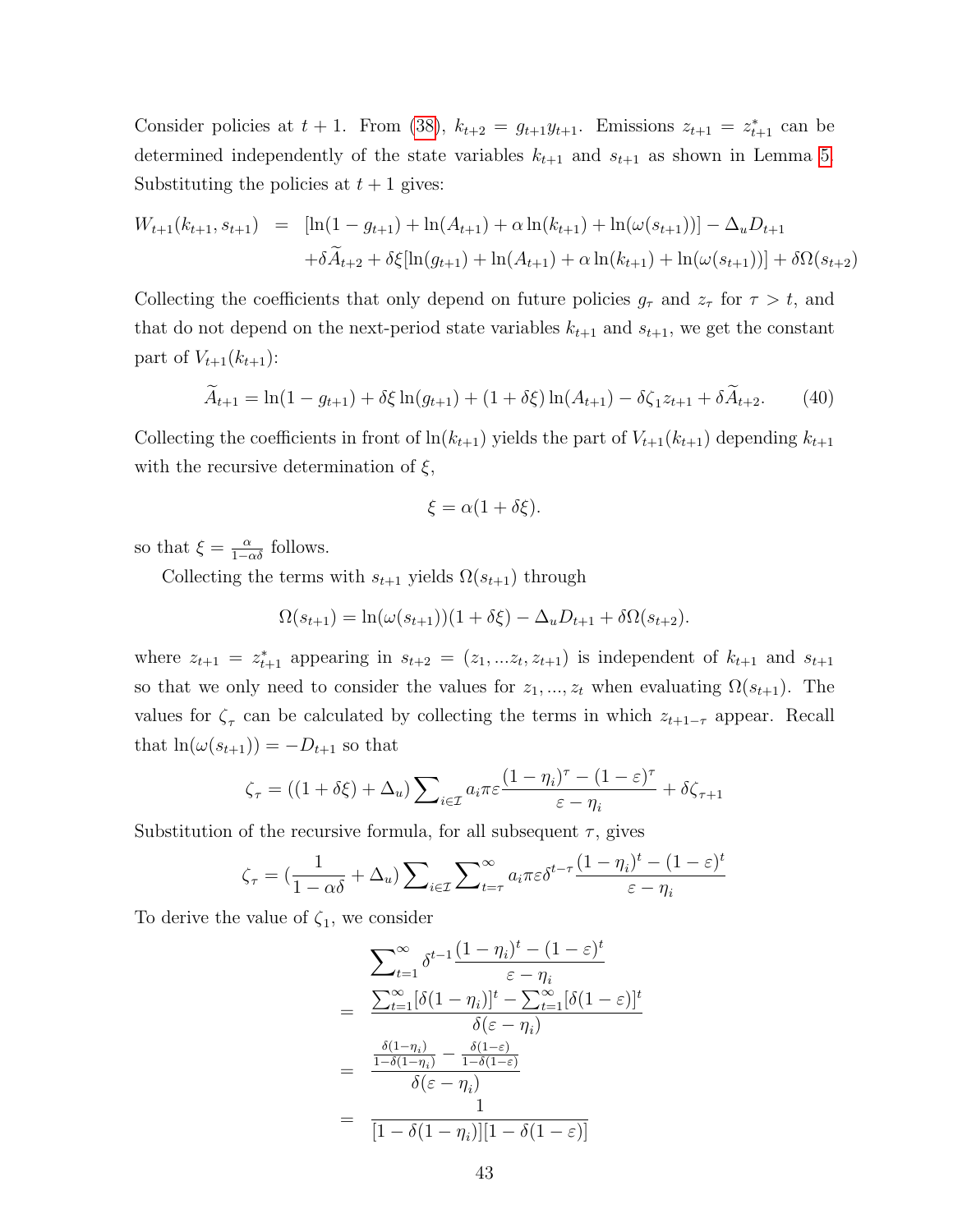(When  $\eta_i = \varepsilon$ ,  $\zeta_1$  still has a closed-form solution; this derivation is available on request) Q.E.D.

#### Proof of Remark [1](#page-14-2)

In text.

#### Proof of Proposition [1](#page-16-2)

In text.

#### Proof of Lemma [2](#page-19-0)

Competitive factor markets [\(18\)](#page-18-3)-[\(20\)](#page-18-1) and constant returns to scale with respect to these inputs, ensure the value identity  $r_t k_t + \tau_t^z z_t + q_t l_t = y_t$ . Lump-sum tax transfers,  $T_t =$  $\tau^k k_{t+1} + \tau_t^z z_t$ , combined with the individual's consumers budget [\(21\)](#page-18-6) ensure that aggregate budget balance holds,  $c_t + k_{t+1} = y_t$ . Using the consumer's budget, the properties of the production function, and the assumed savings function  $\mathcal{G}^i = gy_t$ , we can write consumption, as given by the rule:

$$
c_t^i = [1 - \alpha + g\tau^k + (\alpha - g(1 + \tau^k))\frac{k_t^i}{k_t}]y_t.
$$

Consumer's utility maximization requires that  $k_{t+1}^i = \mathcal{G}^i(k_t^i; k_t, s_t)$  is a solution to the consumption choice that maximizes  $u_t^i + \beta \delta w_{t+1}^i$  in [\(23\)](#page-18-7), with budget  $c_t^i + (1 + \tau^k) k_{t+1}^i =$  $q_t l_t^i + r_t k_t^i + T_t$  holding, giving

<span id="page-43-0"></span>
$$
(1+\tau^k)\frac{\partial u_t^i}{\partial c_t^i} = \beta \delta \frac{\partial w_{t+1}^i}{\partial k_{t+1}^i}
$$
\n(41)

The consumer pays a tax on capital investments, so that effective costs of capital relative to consumption is distorted by  $\tau^k$ . Using the assumed form  $W_t^i(k_t^i; k_t, s_t) =$  $a_t + b \ln(k_t) + c \ln(k_t + \varphi k_t^i)$  in [\(41\)](#page-43-0):

$$
\frac{1+\tau^k}{c_t^i} = \beta \delta \frac{\partial w_{t+1}^i}{\partial k_{t+1}^i} \Rightarrow
$$
\n
$$
\frac{1+\tau^k}{[1-\alpha+g\tau^k+(\alpha-g(1+\tau^k))\frac{k_t^i}{k_t}]y_t} = \beta \delta c \frac{\varphi}{gy_t+\varphi g \frac{k_t^i}{k_t}y_t} \Rightarrow
$$
\n
$$
(g+\varphi g \frac{k_t^i}{k_t})(1+\tau^k) = \beta \delta c \varphi [(1-\alpha+g\tau^k)+(\alpha-g(1+\tau^k))\frac{k_t^i}{k_t}].
$$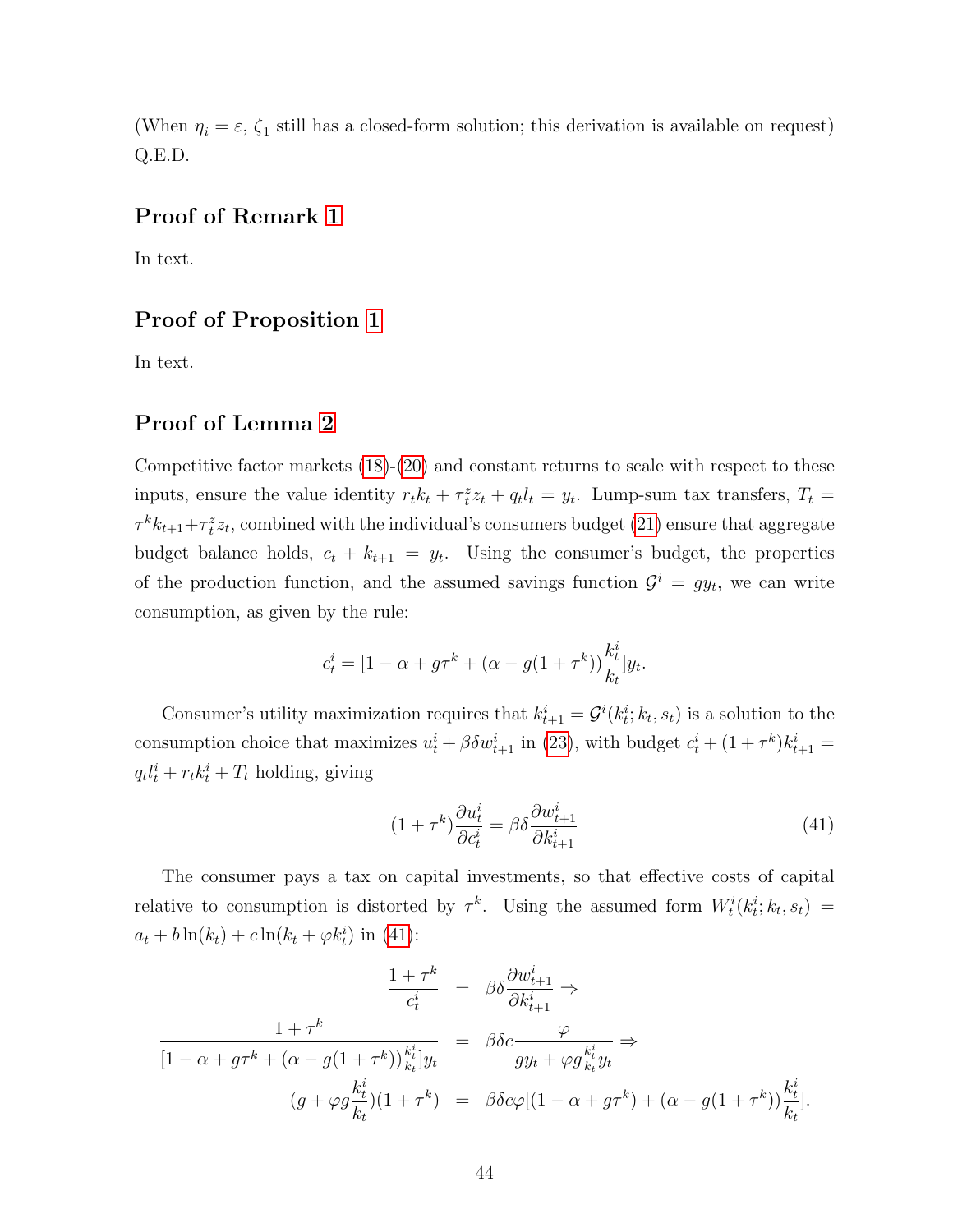Since the equation must be valid for any  $k_t^i$ , it results in two conditions. Condition [\(42\)](#page-44-0) is for the constant term (independent of  $k_t^i$ ), and [\(43\)](#page-44-0) is for the linear term in  $\frac{k_t^i}{k_t}$ .

<span id="page-44-0"></span>
$$
g(1 + \tau^k) = \beta \delta c \varphi (1 - \alpha + g \tau^k) \tag{42}
$$

$$
g(1+\tau^k) = \beta \delta c(\alpha - g(1+\tau^k)) \tag{43}
$$

We now verify [\(24\)](#page-18-8),  $W_t^i = u_t^i + \delta W_{t+1}^i$ , by using the consumers choice rule and the assumed functional form:

$$
a_t + b \ln(k_t) + c \ln(k_t + \varphi k_t^i) = \ln([1 - \alpha + g\tau^k + (\alpha - g(1 + \tau^k))\frac{k_t^i}{k_t}]y_t) +
$$
  

$$
\delta[a + b \ln(gy_t) + c \ln(gy_t + \varphi gy_t \frac{k_t^i}{k_t})] \Rightarrow
$$
  

$$
a_t + (b + c) \ln(k_t) + c \ln(1 + \varphi k_t^i / k_t) = \alpha \ln(k_t) + \ln(1 + \frac{\alpha - g(1 + \tau^k)}{1 - \alpha + g\tau^k} \frac{k_t^i}{k_t}) +
$$
  

$$
\alpha \delta(b + c) \ln(k_t) + \delta c \ln(1 + \varphi \frac{k_t^i}{k_t}) + ...
$$

where we left out constant terms (independent of  $k_t^i$  and  $k_t$ ) associated with  $a_t$ . We find three more conditions:

<span id="page-44-1"></span>
$$
b + c = \alpha + \alpha \delta(b + c) = \frac{\alpha}{1 - \alpha \delta} \tag{44}
$$

$$
c = 1 + \delta c = \frac{1}{1 - \delta} \tag{45}
$$

$$
\varphi = \frac{\alpha - g(1 + \tau^k)}{1 - \alpha + g\tau^k} \tag{46}
$$

Condition [\(46\)](#page-44-1) is implied by [\(42\)](#page-44-0)-[\(43\)](#page-44-0). Thus, there is one redundant condition. We have 4 conditions to determine the four parameters b, c,  $\varphi$ , g. The parameters b, c and  $\varphi$  are directly derived above. Substitution of c in [\(43\)](#page-44-0) gives [\(25\)](#page-19-1): savings g as dependent on the technology-preference parameters and policy  $\tau^k$ .

### Proof of Theorem [3](#page-20-1)

The tax setting game is defined as follows. Each planner  $t = 1, 2, 3, ...$  has instruments  $(\tau_t^k, \tau_t^z, T_t)$ . Markov strategy for planner t consists of state-dependent triple  $(\tau_t^k(k_t, s_t), \tau_t^k(k_t, s_t), T_t(k_t, s_t))$ . For  $\tau > t$ , the set of tax rules generates allocation  $\{c_\tau, z_\tau, k_\tau, s_\tau\}_{\tau>t}^\infty$ , and through Theorem [2,](#page-14-1) the current planner's continuation value  $W_{t+1}(k_{t+1}, s_{t+1})$ . If all future planners  $\tau > t$ , use taxes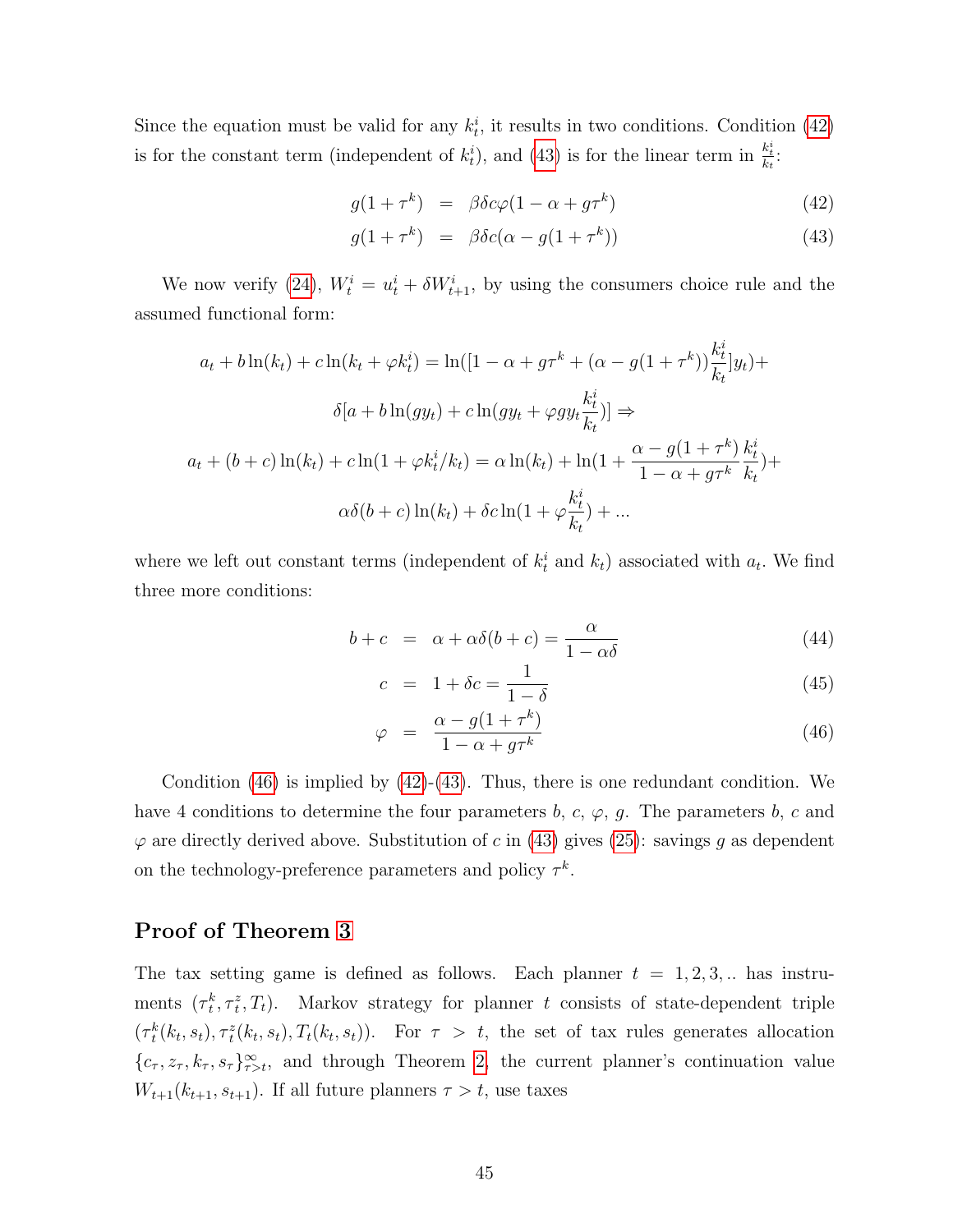$$
\tau^{k*} = \frac{\delta(1-\alpha)(1-\beta)}{1-\delta(1-\beta)}, \n\tau^{z*} = h^*(1-g^*)y_t,
$$

then, by Lemma [2,](#page-14-1) future policies are  $(g,h)_{\tau\geq t} = (g^*,h^*)_{\tau\geq t}$ . By Theorem 2, the planner's continuation value coincides with the Markov planning continuation value. The best response for the planner at t is to implement  $(g,h)_{\tau=t} = (g^*, h^*)_{\tau=t}$ , which, by the description of the competitive equilibrium, is obtained by setting  $(\tau_t^k, \tau_t^z) = (\tau_t^{k*}, \tau_t^{z*})$ , and returning the tax receipts to the consumer.

#### Proof of Lemma [3](#page-20-0)

Consider a given policy path  $(g_{\tau}, z_{\tau})_{\tau \geq t}$ . We look at variations of policies at time  $\tau$ , and consider the effect on welfare at time t. All effects are captured by  $W_{t+1}$  in Theorem [2.](#page-14-1) The analysis in the proof of Theorem [2](#page-14-1) implies: the value function at time  $t$  is separable in states and the parameters  $\xi$  and  $\zeta$  do not depend on future polices  $(g_\tau, z_\tau)$ , but term  $A_t$  does. Technically, we need to show that, for some given  $\tau > t$ ,  $A_t$  increases in  $g_{\tau}$ for  $g_{\tau} < \alpha \delta$ . In the proof of Theorem [2,](#page-14-1) consider [\(40\)](#page-42-0). Term  $A_t$  increases with  $A_{\tau}$  for some  $\tau > t$ . Moreover,  $A_{\tau}$  is strictly concave in  $g_{\tau}$ , and maximal when  $g_{\tau}$  maximizes  $\ln(1-g_{\tau})+\delta\xi\ln(g_{\tau})$ , that is, for  $g_{\tau}=\frac{\delta\xi}{1+\delta\xi}=\alpha\delta$ . We have now shown the "if" part of the Lemma. The "only if" follows from the strict concavity of  $\widetilde{A}_{\tau}$  with respect to  $g_{\tau}$ . Q.E.D.

#### Proof of Proposition [2](#page-21-2)

We start by formally defining the subgame-perfect equilibrium. As for the Markov equilibrium, we confine attention to policies defined through a sequence of constants  $(g_t, h_t)_{t\geq 1}$ satisfying [\(13\)](#page-13-1) and [\(14\)](#page-13-2) but now allow strategies to depend on the history of policies, defined for  $t > 1$  as

$$
\mathbf{H}_{t-1} = ((g_1, h_1), ..., (g_{t-1}, h_{t-1})).
$$

Let  $\mathcal{H}_{\infty}$  be the set of all histories. Strategy is a function that maps from the history of policies to current actions,  $\mathbf{s}(\mathbf{H}_{t-1}): \mathcal{H}_{\infty} \to \mathcal{R}^2_+$ .

Definition 5 A subgame-perfect equilibrium is a sequence of savings and carbon price rules  $(g_t, h_t)_{t\geq 1}$  satisfying [\(13\)](#page-13-1) and [\(14\)](#page-13-2) such that  $s(H_{t-1}) = (g_t, h_t)$  maximizes welfare at each t and all  $\mathbf{H}_{t-1}$ , given  $\mathbf{s}(\mathbf{H}_{\tau-1}) = (g_{\tau}, h_{\tau})_{\tau>t}$ .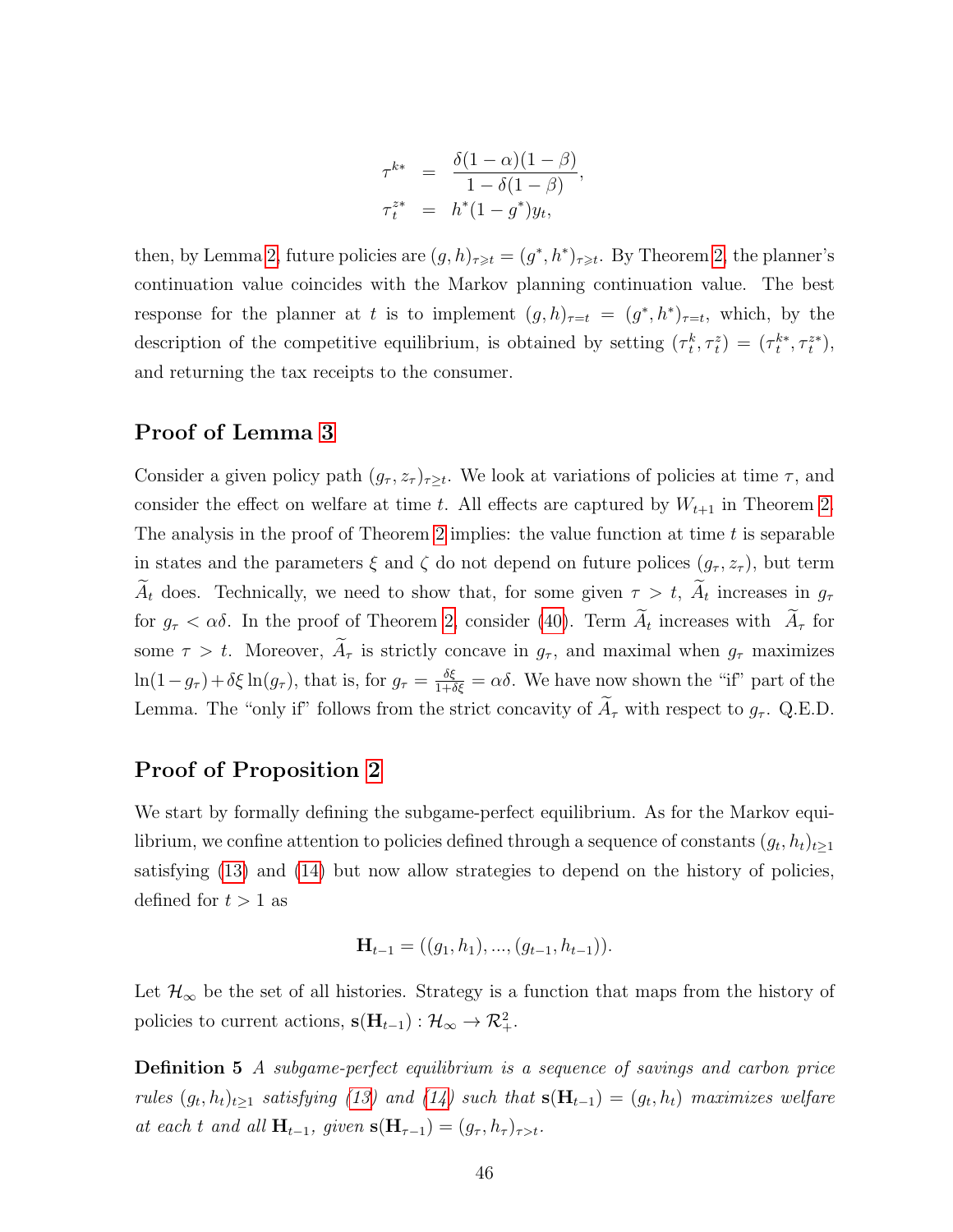In the Proposition we consider subgame-perfect coordination of savings, that is, policy  $\hat{g}$  differing from Markov policy  $g^*$ . The carbon price rule remains at the Markov level  $h^*$ . Formally, for all  $t$ , the coordination strategy takes the form

$$
\mathbf{s}(\mathbf{H}_{t-1}) = \begin{cases} (\widehat{g}, h^*) & \text{if } \mathbf{H}_{t-1} = ((\widehat{g}, h^*), ..., (\widehat{g}, h^*)) \\ (g^*, h^*) & \text{otherwise.} \end{cases}
$$

Now we construct  $\hat{g}$  consistent with capital tax  $\hat{\tau}^k$  defined in the Proposition. Consider the constant saving fraction of output, to be followed at each future date, that maximizes welfare at t. Such  $\hat{g}_t$  maximizes  $w_t = u_t + \beta \delta W_{t+1}(k_{t+1}, s_{t+1})$ . From the proof of Theorem 2, we see that  $W_{t+1}(k_{t+1}, s_{t+1})$  depends on  $g_{t+1}$  only through  $\widetilde{A}_{t+1}$  so that

$$
\widetilde{A}_{t+1} = \ln(1 - g_{t+1}) + \delta \xi \ln(g_{t+1}) + (1 + \delta \xi) \ln(A_{t+1}) - \delta \zeta_1 z_{t+1} + \delta \widetilde{A}_{t+2}
$$
\n
$$
(\forall \tau > t, g_{\tau} = g) \Rightarrow
$$
\n
$$
\widetilde{A}_{t+1} = \frac{1}{1 - \delta} \ln(1 - g) + \frac{\delta \xi}{1 - \delta} \ln(g) + (1 + \delta \xi) \sum_{\tau = t+1}^{\infty} \delta^{\tau - t - 1} [\ln(A_{\tau}) - \delta \zeta_1 z_{\tau}]
$$
\n
$$
\Rightarrow
$$
\n
$$
\arg \max_{g} w_t = \arg \max_{g} \ln((1 - g)g) + \beta \delta \widetilde{A}_{t+1}
$$
\n
$$
= \arg \max_{g} \ln(1 - g) + \beta \delta \xi \ln(g) + \frac{\beta \delta}{1 - \delta} \ln(1 - g) + \frac{\beta \delta^2}{1 - \delta} \xi \ln(g)
$$
\n
$$
\Rightarrow
$$
\n
$$
g_t = \widehat{g} = \frac{\alpha \beta \delta}{1 + \alpha \delta(\beta - 1) + (1 - \alpha \delta)(\beta - 1)\delta}.
$$

Since  $\hat{g}$  it is independent of t, this same proposal is optimal for any agent at  $\tau > t$ . The associated capital tax follows from [\(25\)](#page-19-1) in Lemma [2.](#page-19-0)

Note that  $A_{t+1}$  is concave in g, so that welfare is monotonic in g between Markov  $g^*$ and  $\hat{g}$ . This implies  $\hat{\tau}^k < 0$ , and for  $\tau^k = 0$ , welfare still exceeds the level reached for the Markov policy  $\tau^{k*}$ .

The proof that both the policies  $\hat{\tau}^k$  and  $\hat{\tau}^k = 0$  are self-enforcing (subgame perfect) is straightforward. Anticipating that any deviation from  $g_t = \hat{g}$  triggers  $(g_\tau = g^*)_{\tau > t}$ , it follows from Theorem 2 that any profitable deviation must be the Markov policy,  $g_t = g^*$ . But as we have shown above, the deviation that leads to the Markov policy leads to a strict loss compared to both alternative capital tax policies. Q.E.D.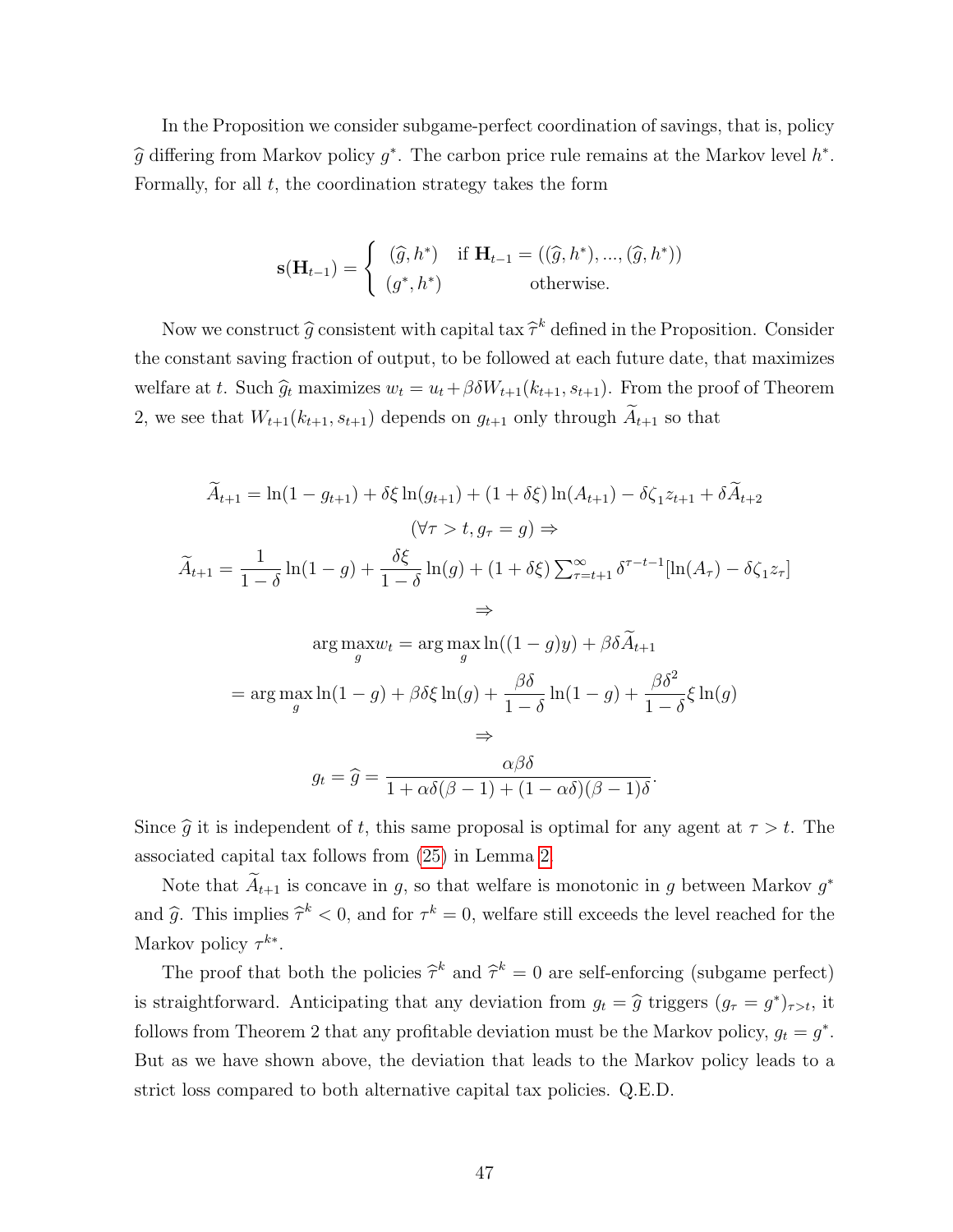#### Proof of Proposition [3](#page-22-0)

Set  $\delta = \gamma$  and  $\beta = 1$ , and the optimal policy for the planner follows from Proposition [1.](#page-16-2) For such a planner, Theorem [2](#page-14-1) defines the present-value future marginal utility losses from emissions through

$$
\frac{\partial \Omega(s_{t+1})}{\partial z_t} = \Delta^{\gamma} \sum_{i \in \mathcal{I}} \frac{\gamma \pi a_i \varepsilon}{[1 - \gamma (1 - \eta_i)][1 - \gamma (1 - \varepsilon)]}
$$

Since the planner sets

$$
u'_t \frac{\partial y_t}{\partial z_t} = \gamma \frac{\partial \Omega(s_{t+1})}{\partial z_t},
$$

the policy has the interpretation given in Proposition [3.](#page-22-0) Q.E.D.

## Proof of Proposition [4](#page-23-0)

Because of Lemma [5](#page-40-0) (ii), the proposition, stated as  $\frac{\tau^{z(\beta,\delta)}}{z(\gamma)}$  $\tau_i^{(z(\rho,\theta))} > 1$ , can be rewritten, equivalently, as one where carbon prices are measured in utility units:  $h^{\beta\delta}$  $\frac{h^{\rho o}}{h_t^{\gamma}} > 1$ . We consider the latter ratio for very long climate change delays,  $\eta_i = \varepsilon = 0$ , and,  $\beta < 1$ :

$$
\frac{h^{\beta\delta}}{h_t^{\gamma}} = \frac{(1-\gamma)^2}{(1-\delta)^2} \frac{\beta\delta}{\gamma}
$$

The equality follows from substitution of  $\eta_i = \varepsilon = 0$  in the equation for the equilibrium carbon price and efficient carbon price. We note that the ratio decreases in  $\gamma$ . It thus suffices to check the ratio for highest  $\gamma : \hat{\gamma} = \frac{\beta \delta}{1 - \delta(1 - \beta)(1 + \alpha(1 - \delta))}$ :

$$
\frac{h^{\beta\delta}}{h_t^{\gamma}} = \frac{\left(1 - \frac{\beta\delta}{1 - \delta(1 - \beta)(1 + \alpha(1 - \delta))}\right)^2}{(1 - \delta)^2} (1 - \delta(1 - \beta)(1 + \alpha(1 - \delta)))
$$

$$
= \frac{(1 - \alpha\delta(1 - \beta)(1 - \delta))^2}{(1 - \delta)^2 (1 - \delta(1 - \beta)(1 + \alpha(1 - \delta)))}
$$

$$
= \frac{1}{(1 - \delta)} \frac{1 - \delta\alpha(1 - \beta)(1 - \delta)}{1 - \delta} \frac{1 - \alpha\delta(1 - \beta)(1 - \delta)}{1 - \delta(1 - \beta)(1 + \alpha(1 - \delta))}
$$

$$
> 1
$$

Q.E.D.

#### Proof of Proposition [5](#page-23-3)

From Proposition [1,](#page-16-2)  $\tau^{z(\beta,\delta)} \to \infty$  as  $\delta \to 1$ . From Proposition, [4,](#page-23-0) we see that  $\tau^{z(\gamma)}$  remains bounded. Q.E.D.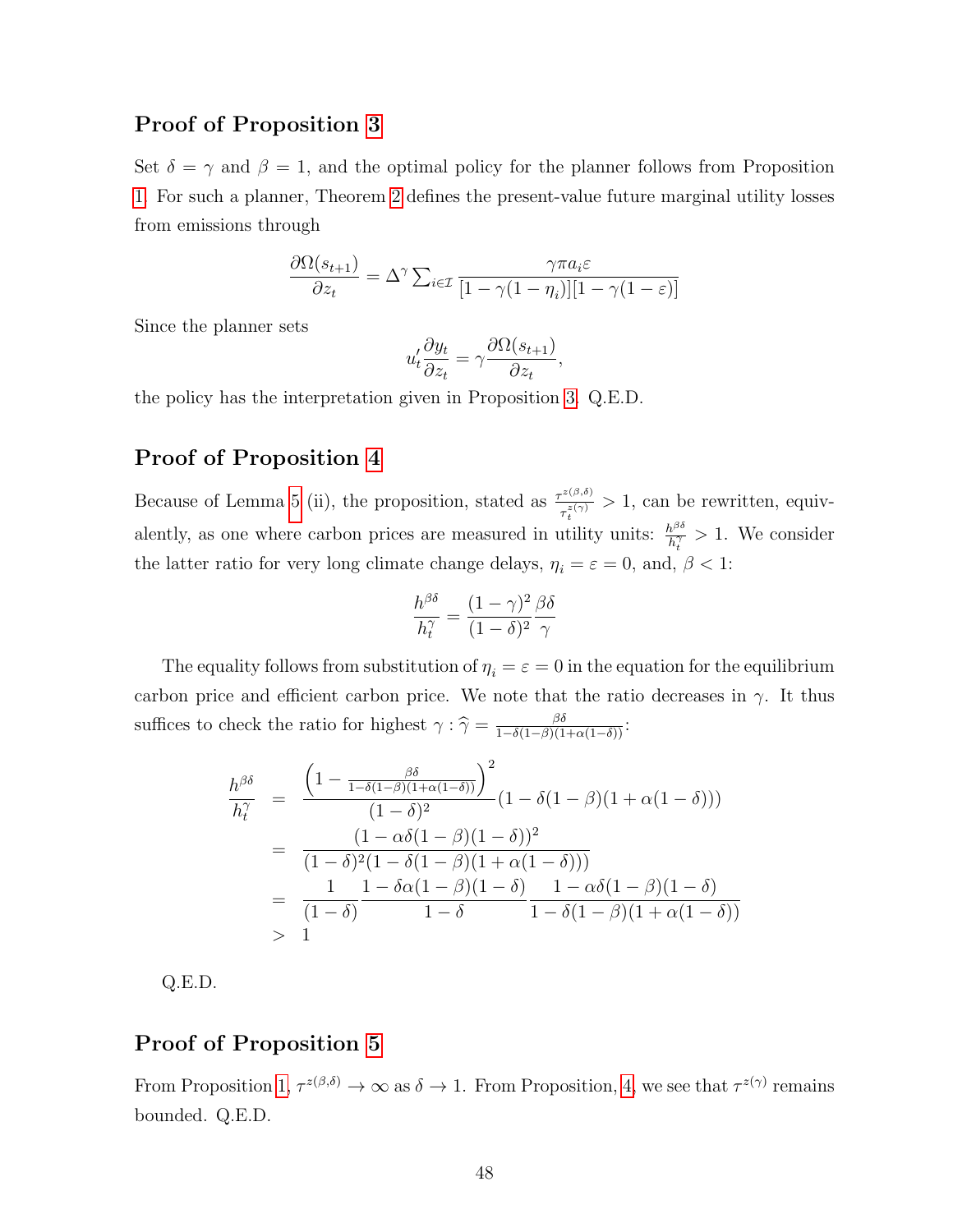#### Proof of Lemma [4](#page-24-0)

The proof runs parallel to the proof for Lemma [3.](#page-20-0) Consider a given policy path  $(g_{\tau}, z_{\tau})_{\tau \geq t}$ . We look at variations of policies at time  $\tau$ , and consider the effect on welfare at time t. All effects are captured by  $W_{t+1}$  in Theorem [2.](#page-14-1) The analysis in the proof of Theorem [2](#page-14-1) implies: the value function at time t is separable in states and the parameters  $\xi$  and  $\zeta$ do not depend on future polices  $(g_{\tau}, z_{\tau})$ , but term  $\widetilde{A}_t$  does. Technically, we need to show that, for some given  $\tau > t$ ,  $\overline{A}_t$  decreases in  $z_\tau$  for  $z_\tau > z_\tau$ , where  $z_\tau$  is the emission level that is consistent with the policy variable  $h^{\delta}$  and  $z_{\tau}$  is the emission level consistent with some  $h < h^{\delta}$ . In the proof of Theorem [2,](#page-14-1) consider [\(40\)](#page-42-0). Term  $A_t$  increases with  $A_{\tau}$ for some  $\tau > t$ . Moreover,  $\tilde{A}_{\tau}$  is strictly concave in  $z_{\tau}$  and maximal when  $z_{\tau}$  maximizes  $(1 + \delta \xi) \ln(A_\tau(z_\tau)) - \delta \zeta_1 z_\tau$ , that is, for  $\frac{d \ln A_t}{A_\tau dz_\tau} = \delta \zeta_1 (1 - \alpha \delta)$ . This is the value of  $z_\tau$ consistent with  $h^{\delta}$ . We have now shown the "if" part of Lemma [4.](#page-24-0) The "only if" follows from the strict concavity of  $\widetilde{A}_{\tau}$  with respect to  $(g_{\tau}, z_{\tau})$ . Q.E.D.

## Proof of Proposition [6](#page-24-1)

Capital tax is a given constant so policy policy g remains unaffected; thus, we can focus on the change in current welfare  $w_t$  due to changes in carbon taxes. Also, by Lemma [5,](#page-40-0) a higher policy h implies a higher carbon price  $\tau$ . Let  $\beta < 1$  so that  $\beta \delta < \gamma < \delta$ , and let climate change be a slow process such that  $\tau^{z(\delta)} > \tau^{z(\beta,\delta)} > \tau^{z(\hat{\gamma})} > \tau^{z(\gamma^*)}$ ; see Proposition [4.](#page-23-0) Imposing the capital-returns based carbon tax will then decrease the future carbon price, taking it further away from  $\tau_t^{z(\delta)}$  $t^{(8)}$ , decreasing current welfare as shown in Lemma [4.](#page-24-0) The same mechanism applies for  $\beta > 1$ , when we have  $\tau_t^{(\delta)} < \tau_t^{z(\beta,\delta)} < \tau_t^{z(\gamma)}$ . Moreover, imposing the capital-returns based carbon price on current policies implies a deviation from the current best response. That is, both changes induced, those in the present and future polices, decrease the present welfare.

## Calibrating carbon cycle

For calibration, we take data from Houghton (2003) and Boden et al. (2011) for carbon emissions in 1751–2008; the data and calibration is available in the supplementary material.<sup>[53](#page-48-0)</sup> We calibrate the model parameters  $M$ ,  $b$ ,  $\mu$ , to minimize the error between the atmospheric concentration prediction from the three-reservoir model and the Mauna Loa observations under the constraint that  $CO<sub>2</sub>$  stocks in the various reservoirs and flows

<span id="page-48-0"></span><sup>53</sup>Follow the link <https://www.dropbox.com/sh/q9y9l12j3l1ac6h/dgYpKVoCMg>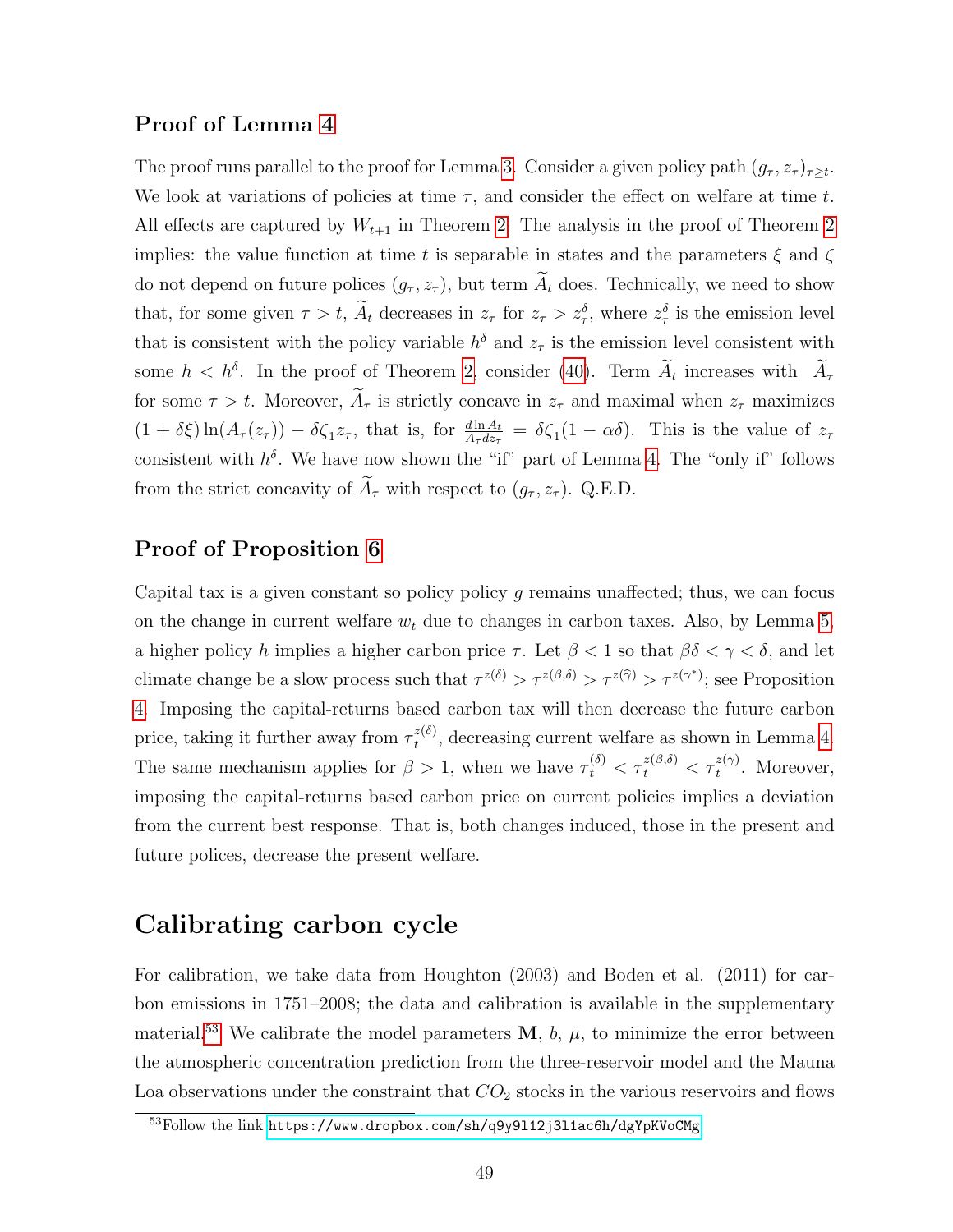between them should be consistent with scientific evidence as reported in Fig 7.3 from the IPCC fourth assessment report from Working Group I (Solomon et. al. 2007). There are 4 parameters to be calibrated. We set  $b = (1, 0, 0)$  so that emissions enter the first reservoir (athmospere). The matrix M has 9 elements. The condition that the rows sum to one removes 3 parameters. We assume no diffusion between the biosphere and the deep ocean, removing 2 other parameters. We fix the steady state share of the deep ocean at 4 times the atmospheric share. This leaves us with 3 elements of M to be calibrated, plus  $\mu$ . In words, we calibrate: (1) the  $CO_2$  absorption capacity of the "atmosphere plus upper ocean"; (2) the  $CO<sub>2</sub>$  absorption capacity of the biomass reservoir relative to the atmosphere, while we fix the relative size of the deep ocean reservoir at 4 times the atmosphere, based on the IPCC special report on CCS, Fig 6.3 (Caldeira and Akai, 2005); (3) the speed of  $CO<sub>2</sub>$  exchange between the atmosphere and biomass, and (4) between the atmosphere and the deep ocean.

We transform this annual three-reservoir model into a decadal reservoir model by adjusting the exchange rates within a period between the reservoirs and the shares of emissions that enter the reservoirs within the period of emissions. Then, we transform the decadal three-reservoir model into the decadal three-box model, following the linear algebra steps described above. The transformed box model has no direct physical meaning other than this: box 1 measures the amount of atmospheric carbon that never depreciates; box 2 contains the atmospheric carbon with a depreciation of about 7 per cent in a decade; while carbon in box 3 depreciates 50 per cent per decade.<sup>[54](#page-49-0)</sup> About 20 per cent of emissions enter either the upper ocean reservoir, biomass, or the deep ocean within the period of emissions. In the box representation, they do not enter the atmospheric carbon stock, so that the shares  $a_i$  sum to 0.8. Our procedure provides an explicit mapping between the physical carbon cycle and the reduced-form model for atmospheric carbon with varying deprecation rates; the Excel file available as supplementary material contains these steps and allows easy experimentation with the model parameters. The resulting boxes, their emission shares, and depreciation factors are as reported in the text.

## Figure 1: calibrating damage-response functions

For Figure 1, we calibrate our response function for damages, presented as a percentage drop of output, to those in Nordhaus (2007) and Golosov et al. (2014). The GAMS source

<span id="page-49-0"></span><sup>&</sup>lt;sup>54</sup>As explained above, the decay rates in the final model come from the eigenvalues of the original model.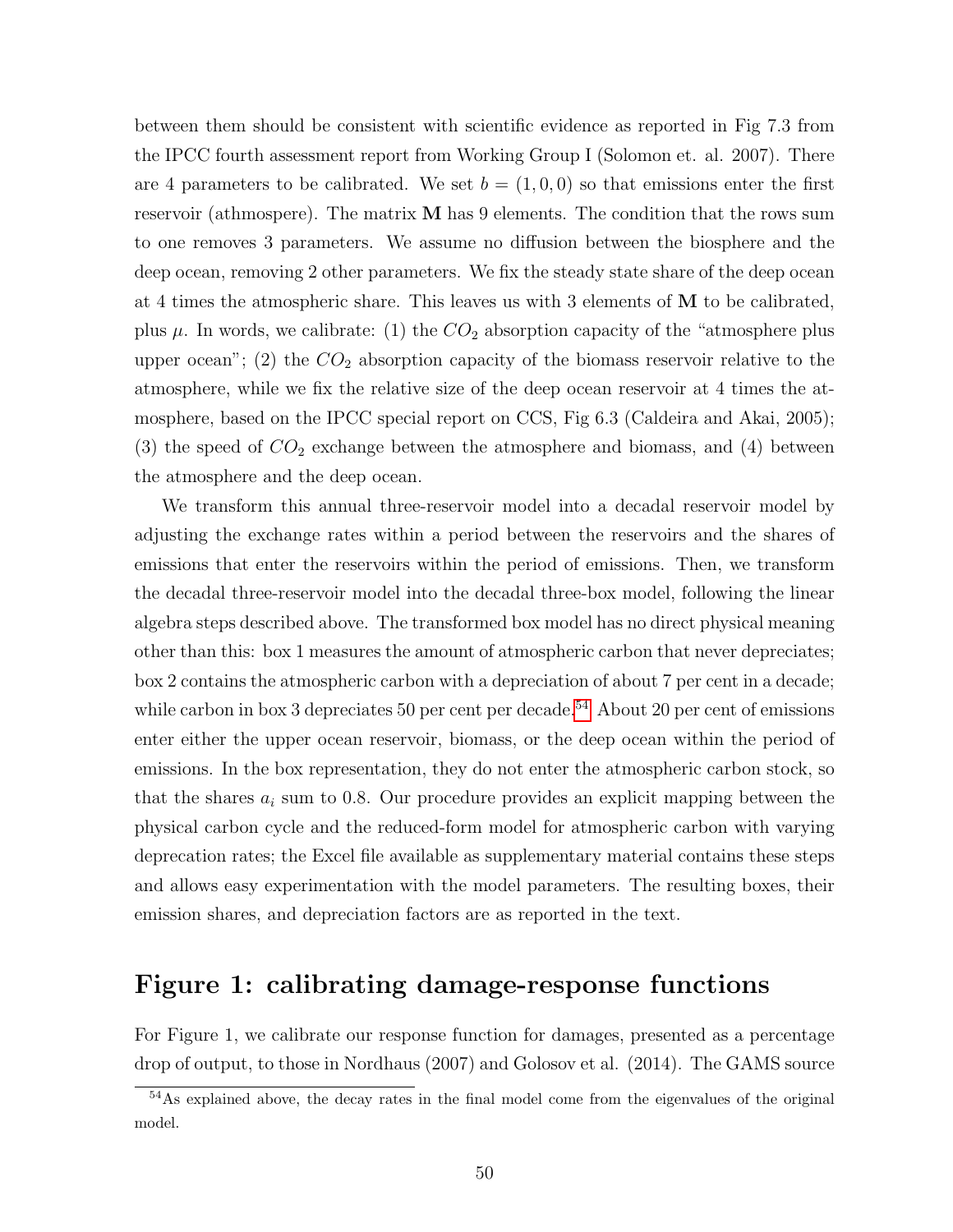code for the DICE2007 model provides a precise description of the carbon cycle through a three-reservoir model. We use the linear algebra from Appendix "Calibrating carbon cycle" to convert the DICE reservoir model into a three-box model, using Matlab (the code is available in the supplementary package). This gives the parametric representation of the DICE2007 carbon cycle through  $a = (0.575, 0.395, 0.029), \eta = (0.306, 0.034, 0).$ To find the two remaining parameters  $\pi$  and  $\varepsilon$  for calibrating our representation to DICE2007, we consider a series of scenarios presented in Nordhaus (2008), each with a different policy such as temperature stabilization, concentration stabilization, emission stabilization, the Kyoto protocol, a cost-benefit optimal scenario, and delay scenarios. For each of these scenarios we calculated the damage response function by simulating a counterfactual scenario with equal emissions, apart from a the first period when we decreased emissions by  $1 \text{Gt}CO_2$  (Gigaton rather than Teraton used in the text to keep the impulse marginal for the purposes here). Comparison of the damages, relative of output, then defines the response function  $\theta_{\tau}$  for that specific scenario. It turns out that the response functions are very close, and we take the average over all scenarios. Finally, we search for the values of  $\pi$  and  $\varepsilon$  that approximate the average response  $\theta_{\tau}$  as closely as possible. We find  $\varepsilon = 0.156$  [decade<sup>-1</sup>],  $\pi = 0.0122$  [TtCO2<sup>-1</sup>].

Golosov et al. is matched by setting  $a = (0.2, 0.486), \eta = (0, 0.206)$ ; they have no temperature delay structure, so that  $\varepsilon = 1$ . Figure 1 presents the emissions damage responses.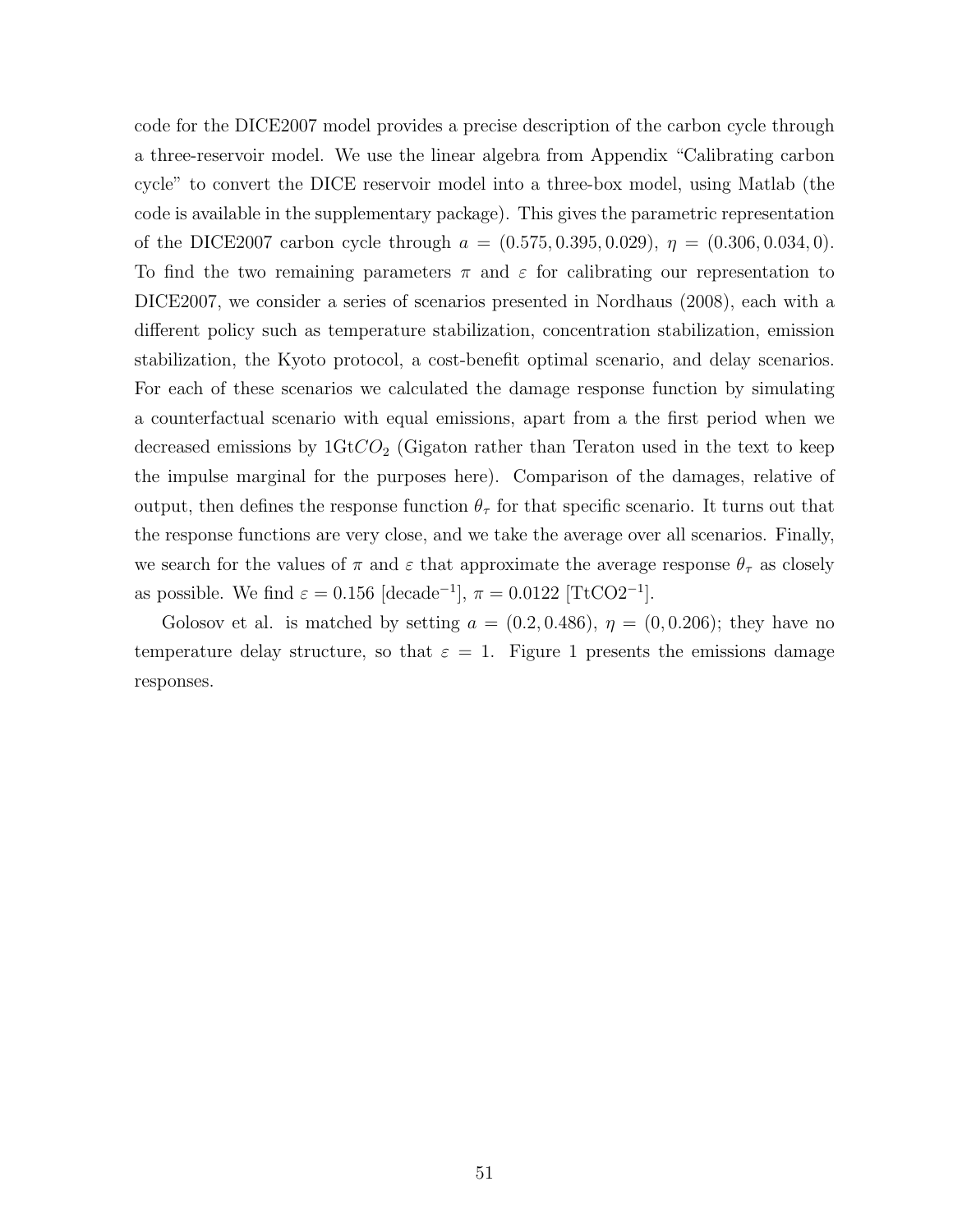# APPENDIX FOR ONLINE PUBLICATION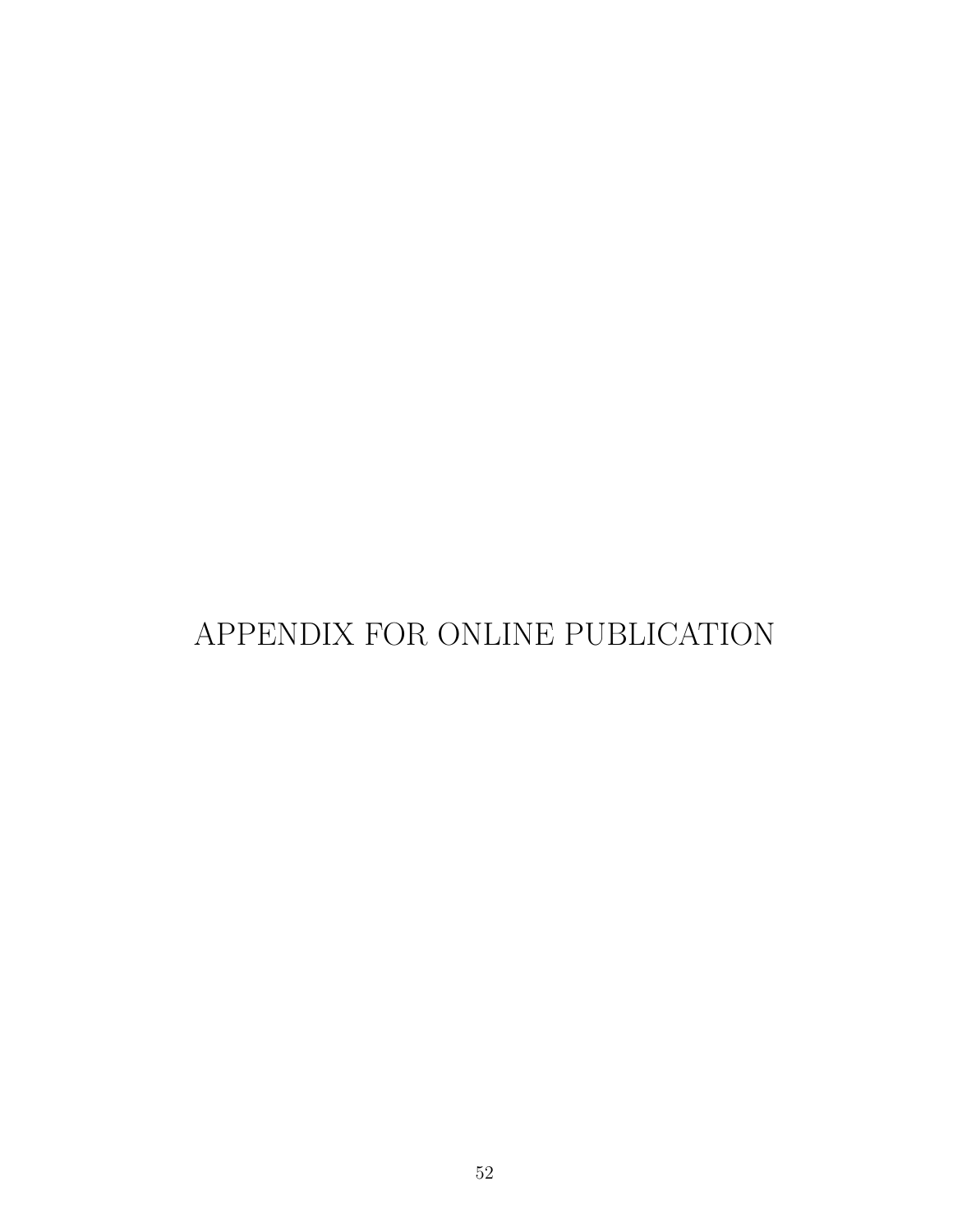# Appendix: A three-period extension to general functional forms

#### Technologies and preferences

Consider three generations, living in periods  $t = 1, 2, 3$ . In each period, consumers are represented by an aggregate agent having a concern also for future consumers' utilities and welfare. Generations care about current and future utilities as follows

<span id="page-52-0"></span>
$$
w_1 = u_1(c_1) + \beta[\delta u_2(c_2) + \delta^2 u_3(c_3)] \tag{47}
$$

$$
w_2 = u_2(c_2) + \beta[\delta u_3(c_3)] \tag{48}
$$

$$
w_3 = u_3(c_3), \t\t(49)
$$

where all utility functions  $u_t$  are assumed to be continuous and, in addition, strictly concave, differentiable, and satisfying  $\lim_{c\to 0} u'_t = \infty$ . The condition  $\beta < 1$  is equivalent to pure altruism towards future decision makers (Saez-Marti and Weibull 2005):

$$
w_1 = u_1(c_1) + a_2w_2 + a_3w_3
$$
  
\n
$$
a_2 = \beta\delta > 0, a_3 = \beta(1 - \beta)\delta^2 > 0,
$$
\n(50)

where  $a_2, a_3$  can be interpreted as welfare weights given by the first generation, implied by increasing patience over time. When  $\beta = 1$ , there is one-period pure altruism, and the typical recursive-dynastic representation of welfare follows.

In the first period, the consumption possibilities are determined by a strictly concave neoclassical production function  $f_1(k_1, z)$ , where  $k_1$  is the capital stock, and z is the use of fossil fuels, or emissions of carbon dioxide, both having positive marginal products,  $\frac{\partial f_1}{\partial k} = f_{1,k}, \frac{\partial f_1}{\partial z} = f_{1,z} > 0$ . The first generation starts with a capital stock  $k_1$ , and produces output using  $z$ , which can be used to consume  $c_1$ , or to invest in capital for the immediate next period  $k_2$ :

<span id="page-52-1"></span>
$$
c_1 + k_2 = f_1(k_1, z). \tag{51}
$$

We abstract from fossil-fuel use in the second and third period, but the first-period fossil-fuel use impacts production negatively in the third period: this captures the delay of climate-change impacts. The second agent starts with the capital stock  $k_2$ , produces output using a strictly concave neoclassical production function  $f_2(k_2)$ , and can use its income to consume  $c_2$ , or to invest in capital for the third period  $k_3$ :

$$
c_2 + k_3 = f_2(k_2). \tag{52}
$$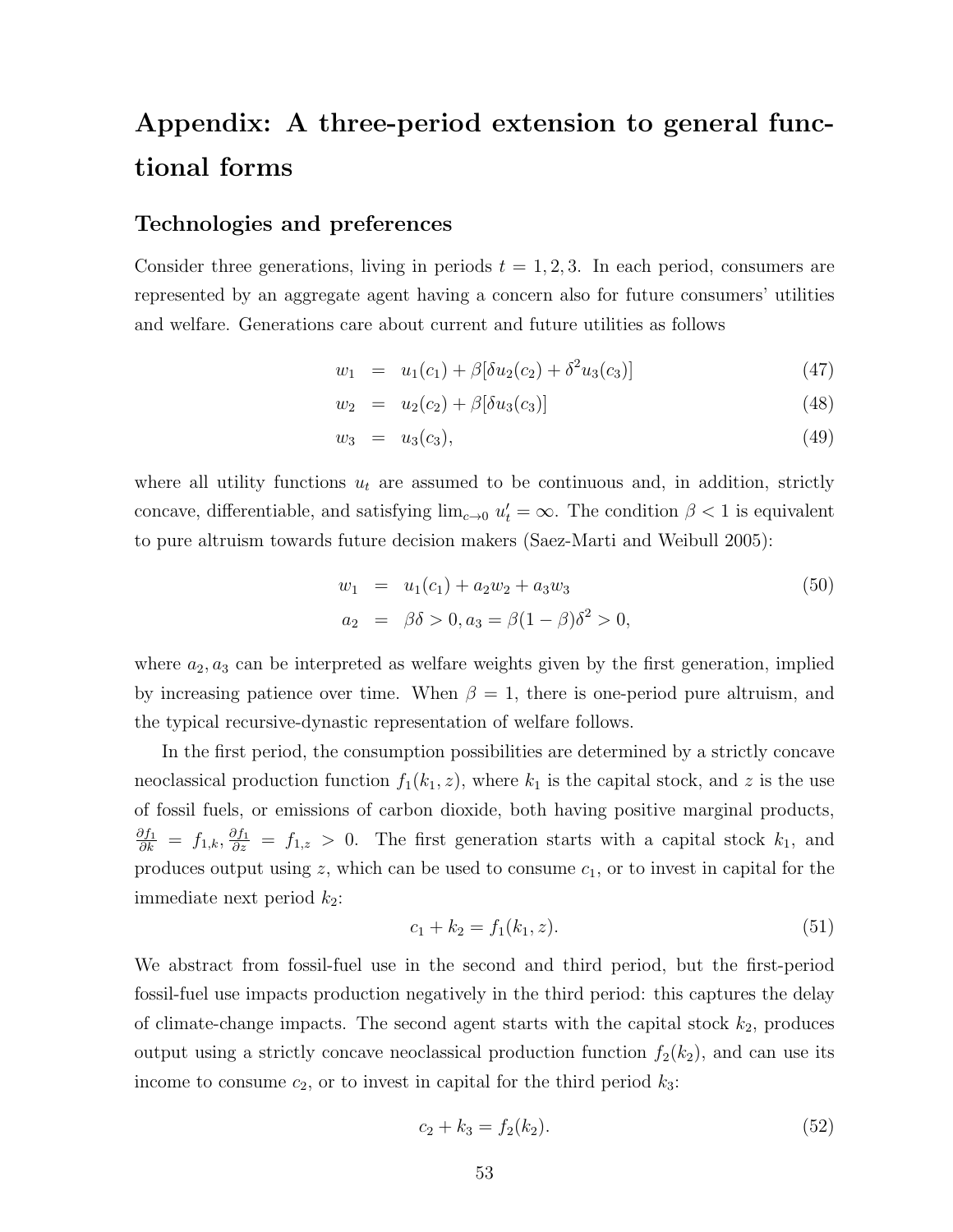The third consumer derives utility from its consumption, which equals production. Past emissions now enter negatively, as damages, in the production function,  $f_{3,k} > 0, f_{3,z} < 0$ :

<span id="page-53-0"></span>
$$
c_3 = f_3(k_3, z). \tag{53}
$$

We assume that also this production function is strictly concave.

An allocation  $(c, k, z) = (c_1, c_2, c_3, k_2, k_3, z) \in A \subseteq R^6_+$  (convex set) constitutes a consumption level for each generation  $c_t$ , the first-period use of fossil fuels z, which we thus also consider a proxy for the emissions of carbon dioxide emissions, and capital stocks  $k_2$  and  $k_3$  left for future agents  $(k_1$  is given).

#### Equilibrium carbon price

In the subgame-perfect equilibrium generations choose consumptions and emissions in the order of their appearance in the time line, given the preference structure [\(47\)](#page-52-0)-[\(49\)](#page-52-0) and choice sets defined through [\(51\)](#page-52-1)-[\(53\)](#page-53-0).

The third agent consumes all capital received and cannot influence past emissions. The second agent decides on the capital  $k_3$  transferred to the third agent, given the capital inherited  $k_2$  and the emissions z chosen by the first agent. We thus have a policy function  $k_3 = g(k_2, z)$ , defined by

$$
\max_{k_3} u_2(c_2) + \beta \delta u_3(f_3(k_3)),\tag{54}
$$

leading to equilibrium condition

<span id="page-53-1"></span>
$$
u_2' = \beta \delta u_3' f_{3,k} \Rightarrow 1 = \frac{R_{2,3}}{M R S_{2,3}^{t=2}},\tag{55}
$$

where we introduce the notation  $R_{i,j}$  for the rate of return on capital from period i to j, and  $MRS_{i,j}^t$  for the absolute value of the marginal rate of substitution between consumptions in periods  $i$  and  $j$  for generation  $t$ .

The strict concavity of utility implies consumption smoothing, and thus if the second agent inherits marginally more capital  $k_2$ , the resulting increase in output is not saved fully but rather split between the second and third generation:

<span id="page-53-2"></span>**Lemma 6** Policy function g satisfies  $0 < g_k < R_{1,2}$ .

**Proof.** Substitute the policy function  $k_3 = g(k_2, z)$  in [\(55\)](#page-53-1),

<span id="page-53-3"></span>
$$
\beta \delta u_3'(f_3(g(k_2, z), z)) f_{3,k}(g(k_2, z), z) = u_2'(f_2(k_2) - g(k_2, z)).
$$
\n(56)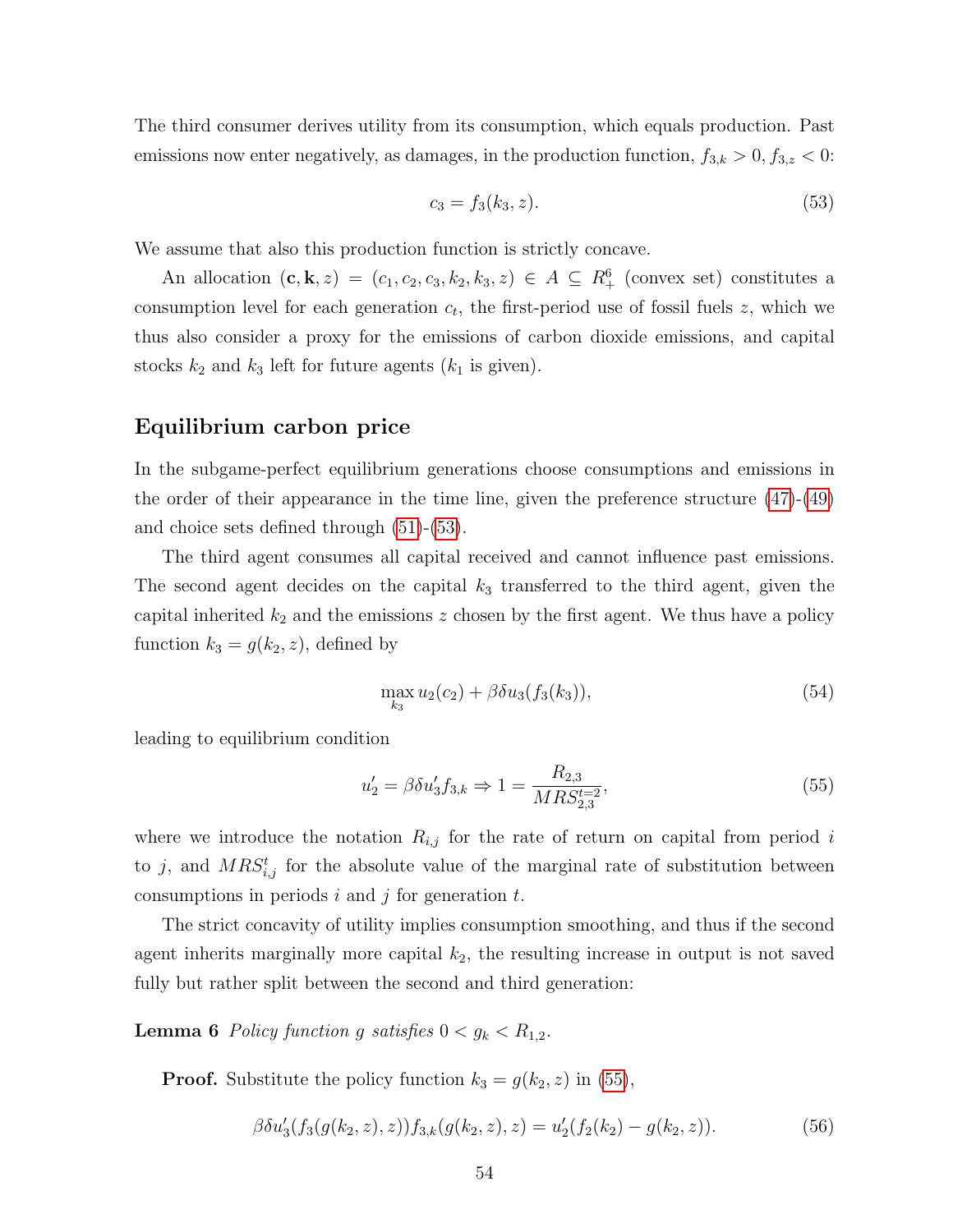Full derivatives with respect to  $k_2$  lead to

$$
\beta \delta g_k(u_3'' f_{3,k} f_{3,k} + u_3' f_{3,kk}) = u_2''(f_2' - g_k)
$$
  
\n
$$
\Rightarrow g_k = \frac{f_2' u_2''}{\beta \delta u_3'' f_{3,k} f_{3,k} + \beta \delta u_3' f_{3,kk} + u_2''} < f_2' = R_{1,2}.
$$
\n(57)

as  $u''_t, f_{3,kk} < 0$  and  $f_{3,k}, u'_3 > 0$ .

Understanding the second agent's policy, the first agent decides on consumption and fossil-fuel use to maximize its welfare

$$
w_1 = u_1 + \beta \delta [u_2(f_2(k_2) - g(k_2, z)) + \delta u_3(f_3(g(k_2, z), z)].
$$

The choice for leaving capital  $k_2$  satisfies

<span id="page-54-0"></span>
$$
u'_1 = \beta \delta (f_{2,k} - g_k) u'_2 + \beta \delta^2 f_{3,k} g_k u'_3
$$
  
\n
$$
\Rightarrow MRS_{1,2}^{t=1} = R_{1,2} + (\frac{1}{\beta} - 1) g_k.
$$
 (58)

where we use [\(55\)](#page-53-1). When  $\beta = 1$ , preferences are consistent, and the term in brackets vanishes as in standard envelope arguments for single decision makers; capital  $k$  is then valued according to the usual consumption-based asset pricing equation  $MRS_{1,2}^{t=1} = R_{1,2}$ . For  $\beta$  < 1, the second agent has a steeper indifference curve between consumptions in periods 2 and 3: the first-order effect in the bracketed term remains positive, leading to capital returns that no longer reflect the first generation's consumption trade-offs. Letting  $MRS_{1,3}^{t=1} = MRS_{1,2}^{t=1} \times MRS_{2,3}^{t=1}$ , we have

<span id="page-54-1"></span>**Lemma 7** The compound capital return satisfies  $MRS_{1,3}^{t=1} < R_{1,3}$  if and only if  $\beta < 1$ .

**Proof.** Using [\(58\)](#page-54-0),  $MRS_{2,3}^{t=1} = \beta MRS_{2,3}^{t=2} = \beta R_{2,3}$ , and Lemma [6:](#page-53-2)

$$
MRS_{1,3}^{t=1} = ... = \left[R_{1,2} + (\frac{1}{\beta} - 1)g_k\right] \times MRS_{2,3}^{t=2}
$$
  
\n
$$
\Rightarrow MRS_{1,3}^{t=1} = \left[R_{1,2} + (\frac{1}{\beta} - 1)g_k\right] \beta R_{2,3}
$$
  
\n
$$
< \left[R_{1,2} + (\frac{1}{\beta} - 1)R_{1,2}\right] \beta R_{2,3} = R_{1,3},
$$

where the inequality holds iff  $\beta < 1$ .

Capital returns are generally excessive from the first agent's point of view when  $\beta$  < 1, that is, the result holds without any restrictions on how emissions alter savings.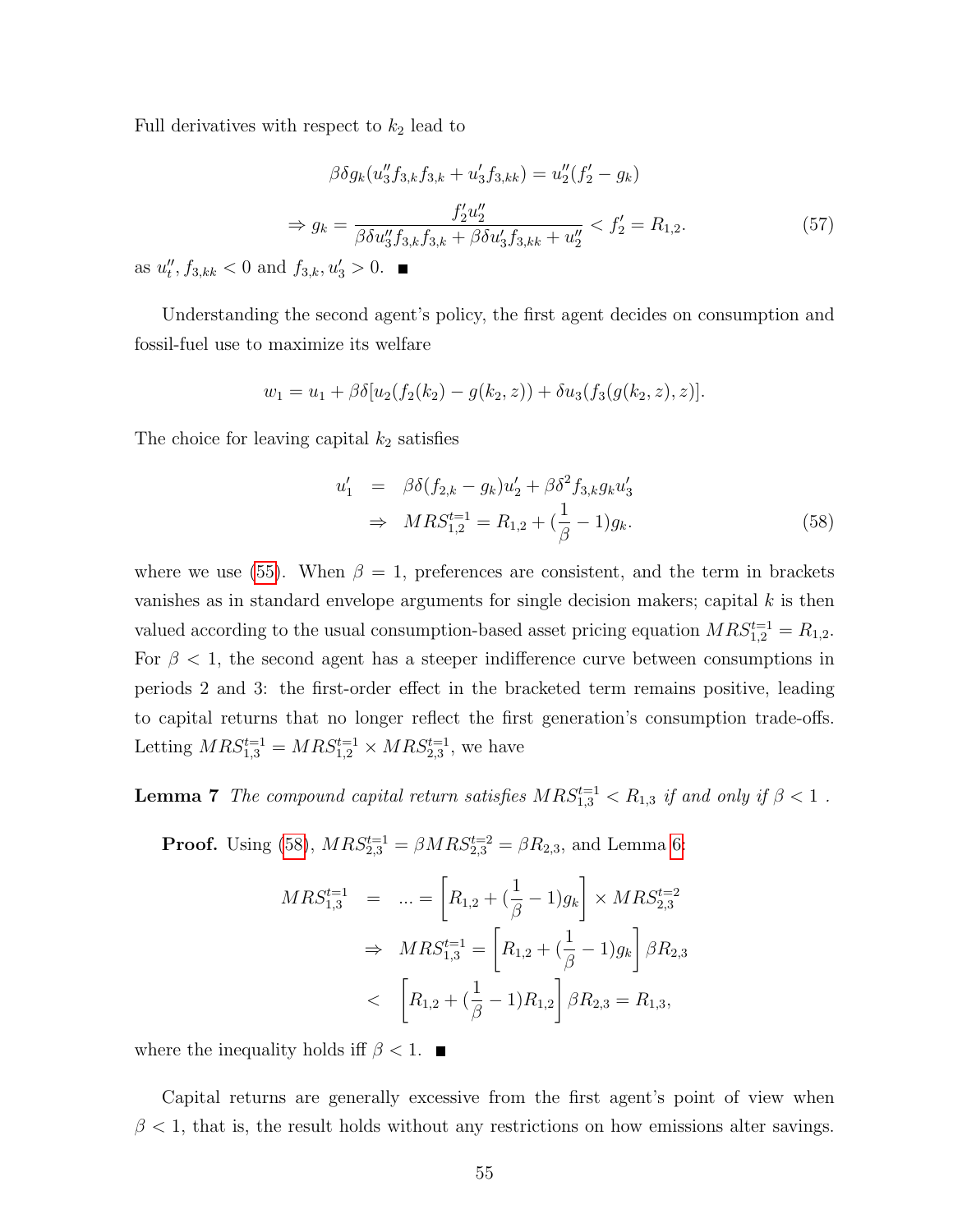But, for the implications of the excessive capital returns on carbon pricing, we must make assumptions on the effect of first-period emissions on the second-period policy,  $g_z$ . Taking the full derivatives of [\(56\)](#page-53-3) with respect to z, we get

<span id="page-55-1"></span>
$$
g_z = -\frac{\beta(u_3'' f_{3k} f_{3,z} + u_3' f_{3,kz})}{u_2'' + \beta u_3'' f_{3,k} f_{3,k} + \beta u_3' f_{3,kk}}.
$$
\n(59)

Assuming  $f_{3,kz} \leq 0$ , all terms in the denominator are negative, so that with the overall negative sign in front, the signs of the numerator's elements inform us about the mechanisms in play. The first term in the numerator captures the income effect of emissions and is positive. If the first generation emits more, the third generation has lower utility levels and the second generation will tend to save more, as the marginal utility of the third generation increases. The second term in the numerator captures the productivity effect and is negative. If the first generation emits more, productivity of capital in the third period will fall, and the return to investments in the second period will fall alongside. The relative strength of both mechanisms depends on the elasticity of marginal utility versus the elasticity of marginal damages:

$$
g_z > 0 \text{ iff } EMU > EMD \tag{60}
$$

where  $EMU = -c_3u''_3/u'_3$  is the elasticity of marginal utility, and  $EMD = f_3f_{3,kz}/f_{3k}f_{3z}$ is the elasticity of marginal damages, and we use  $c_3 = f_3$ . If utility is more concave, then the left-hand side of the last inequality will increase, and the second generation will tend to save more with higher past emissions. If marginal damages increase more than proportionally with income, the right-hand side will increase and the second generation will tend to save less with higher emissions.

Assuming log utility, and that the production damage is multiplicative:

<span id="page-55-2"></span>
$$
u_t(c_t) = \ln(c_t) \tag{61}
$$

$$
f_3(k_3, z) = f_3(k_3)\omega(z), \tag{62}
$$

where  $\omega(z)$  is a strictly decreasing damage function, sets both sides of the inequality to unity, and implies that the direct effect of emissions on savings vanishes,  $g_z = 0$ , as can be easily verified from [\(59\)](#page-55-1).

<span id="page-55-0"></span>Lemma 8 The second generation does not adjust its savings to past emissions if utility is logarithmic and damages are proportional to output. More elastic marginal utility (or damages that increase less than proportionally with output) imply that second generation's savings increase with past emissions.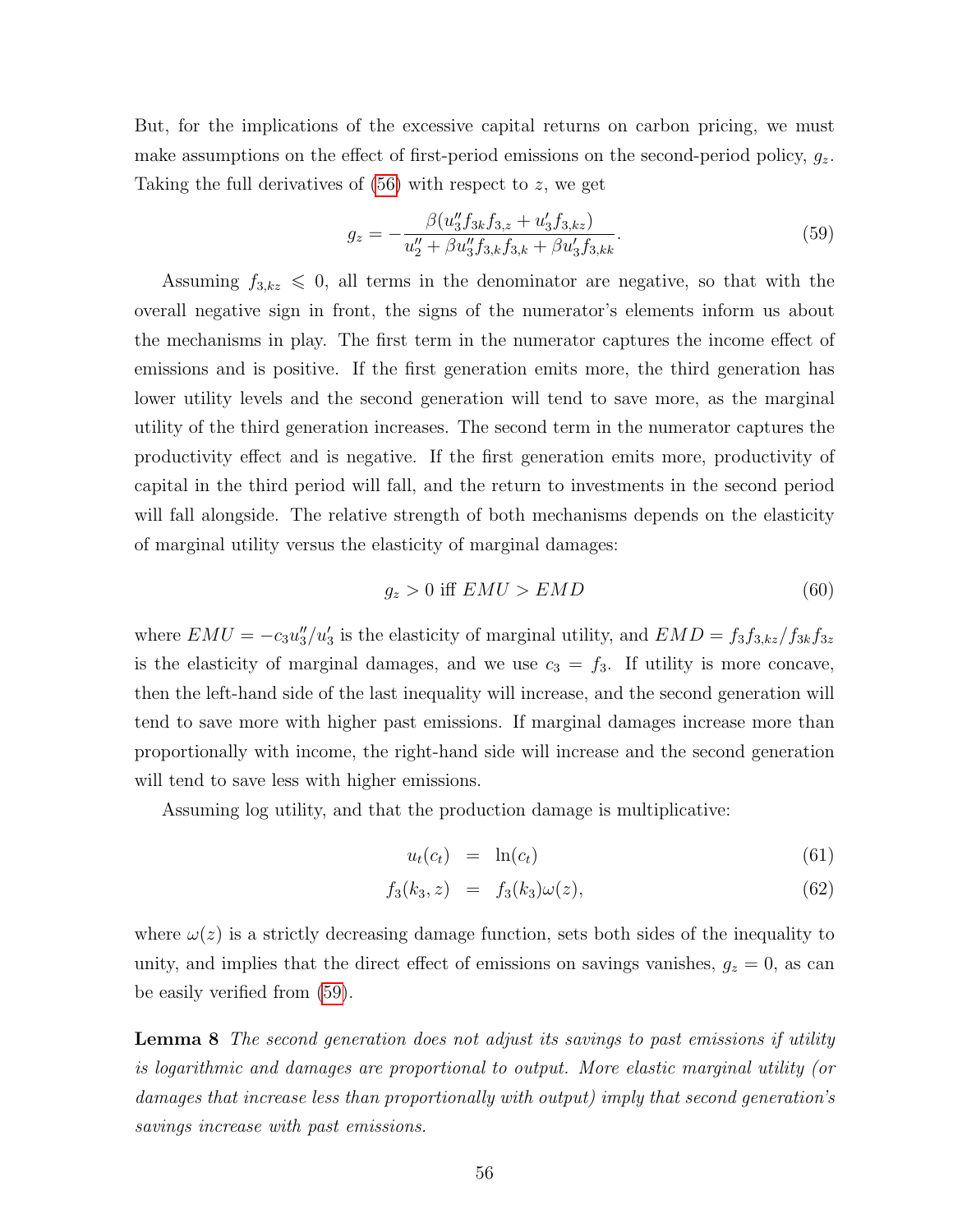Consider then the first generation's equilibrium carbon policy z:

<span id="page-56-1"></span>
$$
u'_1 f_{1,z} = \beta \delta g_z u'_2 - \beta \delta^2 (f_{3,k} g_z + f_{3,z}) u'_3.
$$
 (63)

which after substitution of [\(55\)](#page-53-1) can be rewritten as

$$
u'_1 f_{1,z} = (1 - (1 - \beta)g_z \frac{f_{3,k}}{-f_{3,z}}) \beta \delta^2(-f_{3,z}) u'_3
$$
\n(64)

or

<span id="page-56-0"></span>
$$
MCP = (1 - (1 - \beta)g_z \frac{f_{3,k}}{-f_{3,z}}) \frac{MCD}{MRS_{1,3}^{t=1}}
$$
(65)

where we let  $MCP = f_{1,z}$  denote the marginal carbon product, and  $MCD = -f_{3,z}$ denote the marginal carbon damages. If  $\beta = 1$ , then capital returns reflect consumption trade-offs,  $MRS_{1,3}^{t=1} = R_{1,3}$ , so that from [\(65\)](#page-56-0) the carbon price becomes just equal to the damage, discounted with capital return:

$$
MCP = \frac{MCD}{R_{1,3}}.\t(66)
$$

This is the general-equilibrium Pigouvian carbon price, under consistent preferences  $\beta =$ 1. If we impose [\(61\)](#page-55-2)-[\(62\)](#page-55-2) and thus  $g_z = 0$ , the first term in the carbon policy implied by [\(63\)](#page-56-1) is unity. Yet, if  $\beta \neq 1$ , in equilibrium, while [\(65\)](#page-56-0) continues to hold as an internal cost-benefit rule for  $t = 1$ , Lemma [7](#page-54-1) implies that the discounted damage no longer equals the carbon price (if  $g_z = 0$ ):

$$
MCP > \frac{MCD}{R_{1,3}}
$$
 if and only if  $\beta < 1$ . (67)

In equilibrium, the first agent establishes a higher carbon price, compared to the Pigouvian level, if and only if  $\beta$  < 1, i.e., when the first agent gives a higher weight to the long-term utility than the second agent. The result has a very simple intuition. The first consumer would like to transfer more wealth to the third consumer, compared with the preferred wealth transfer of the second consumer: the high capital returns reflect this distortion (Lemma [7\)](#page-54-1). The higher capital returns depress the present-value damages below the true valuation by the first consumer. The opposite deviation  $-$  carbon price below the Pigouvian price — occurs if  $\beta > 1$ .

**Proposition 7** Assume [\(61\)](#page-55-2)-[\(62\)](#page-55-2). If  $g_z = 0$  but  $\beta \neq 1$ , the first-period carbon price does not satisfy the Pigouvian pricing rule, i.e.,  $MCP \neq \frac{MCD}{B_{1,0}}$  $\frac{MCD}{R_{1,3}}$ . The carbon price exceeds the Pigouvian level if and only if  $\beta < 1$ . Furthermore, for  $g_z \neq 0$  and  $\beta < 1$ , we find that a larger elasticity of marginal utility with respect to consumption tends to lower